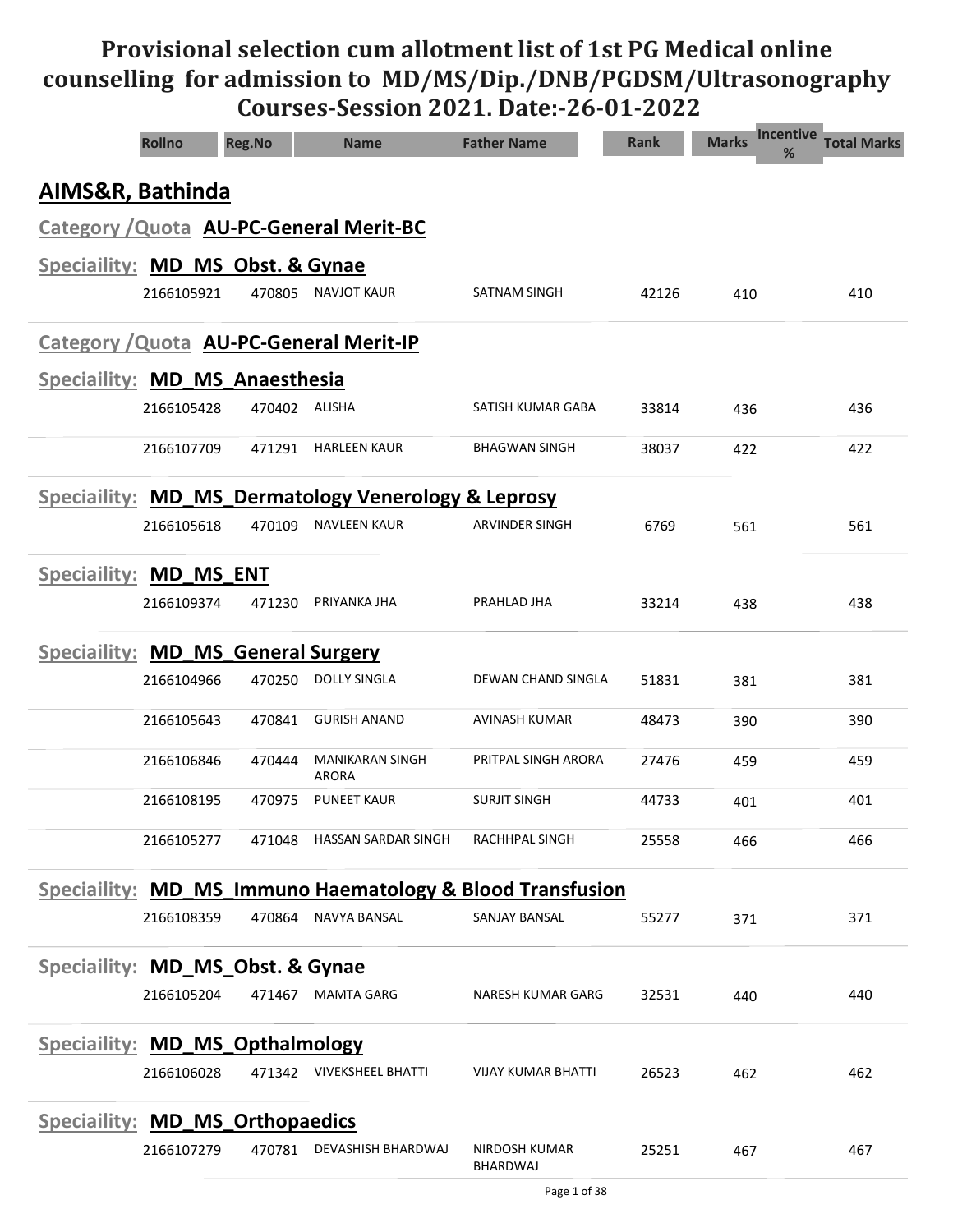| <b>Rollno</b>                                                  | <b>Reg.No</b> | <b>Name</b>                | <b>Father Name</b>                   | <b>Rank</b> | <b>Marks</b> | <b>Incentive</b><br>% | <b>Total Marks</b> |
|----------------------------------------------------------------|---------------|----------------------------|--------------------------------------|-------------|--------------|-----------------------|--------------------|
| Speciallity: MD_MS_Paediatrics                                 |               |                            |                                      |             |              |                       |                    |
| 2166105049                                                     | 470457        | SIMARANJEET KAUR           | <b>IQBAL SINGH</b>                   | 48827       | 390          | 30                    | 507                |
|                                                                |               |                            |                                      |             |              |                       |                    |
| Speciallity: MD_MS_Pathology                                   |               |                            |                                      |             |              |                       |                    |
| 2166107254                                                     | 470526        | OSHIN MADAAN               | <b>MOHINDER PAL</b>                  | 40263       | 415          |                       | 415                |
| 2166104930                                                     | 471024        | EVA GARG                   | <b>BHUSHAN KUMAR</b><br>GARG         | 76839       | 317          | 30                    | 412.1              |
| Speciallity: MD_MS_Psychiatry                                  |               |                            |                                      |             |              |                       |                    |
| 2166104297                                                     |               | 470582 ADAB ALWINDER SINGH | AVNINDER PAUL SINGH                  | 26365       | 463          |                       | 463                |
| Speciallity: MD MS Radio-diagnosis                             |               |                            |                                      |             |              |                       |                    |
| 2166106882                                                     | 470341        | DALJOT KAUR                | RAJINDER SINGH                       | 4464        | 581          |                       | 581                |
| Speciallity: MD_MS_Tuberculosis & Respiratory Medicine         |               |                            |                                      |             |              |                       |                    |
| 2166107848                                                     | 470429        | RAVISHEK JINDAL            | JAGWINDER PAL                        | 27801       | 457          |                       | 457                |
|                                                                |               |                            |                                      |             |              |                       |                    |
| 2166108386                                                     | 470739        | PULKIT JINDAL              | <b>VIJAY KUMAR JINDAL</b>            | 55999       | 370          | 30                    | 481                |
| Category / Quota AU-PC-Open Merit (All India Basis)-BC         |               |                            |                                      |             |              |                       |                    |
| Speciallity: MD_MS_General Surgery                             |               |                            |                                      |             |              |                       |                    |
| 2166105919                                                     | 470973        | PARAMVEER PANESAR          | SATNAM KUMAR                         | 36460       | 427          |                       | 427                |
| Category / Quota AU-PC-Open Merit (All India Basis)-Open       |               |                            |                                      |             |              |                       |                    |
| Speciaility: MD MS Anaesthesia                                 |               |                            |                                      |             |              |                       |                    |
| 2166032030                                                     | 471300        | <b>TANMAY ARORA</b>        | RAVI KANT ARORA                      | 10721       | 535          |                       | 535                |
| <b>Speciallity: MD_MS_Biochemistry</b>                         |               |                            |                                      |             |              |                       |                    |
| 2166033002                                                     | 470366        | <b>UMA CHATURVEDI</b>      | SURENDRA KUMAR                       | 67747       | 339          |                       | 339                |
|                                                                |               |                            | CHATURVEDI                           |             |              |                       |                    |
| <b>Speciallity: MD_MS_Dermatology Venerology &amp; Leprosy</b> |               | <b>AVNEET KAUR</b>         | <b>BALRAJ SINGH BRAR</b>             |             |              |                       |                    |
| 2166044816                                                     | 470575        |                            |                                      | 2622        | 601          |                       | 601                |
| <b>Speciallity: MD_MS_General Surgery</b>                      |               |                            |                                      |             |              |                       |                    |
| 2166029224                                                     | 471322        | <b>NISHA SINGH</b>         | CHANDRA KETU<br><b>NARAYAN SINGH</b> | 8728        | 547          |                       | 547                |
| 2166117492                                                     | 471511        | <b>GURAMRIT KAUR</b>       | AJMERPAL SINGH                       | 6260        | 565          |                       | 565                |
| Speciallity: MD_MS_Immuno Haematology & Blood Transfusion      |               |                            |                                      |             |              |                       |                    |
| 2166137907                                                     | 470251        | AISHANI CHAWLA             | SANJEEV CHAWLA                       | 11565       | 530          |                       | 530                |

## Speciaility: **MD\_MS\_Microbiology**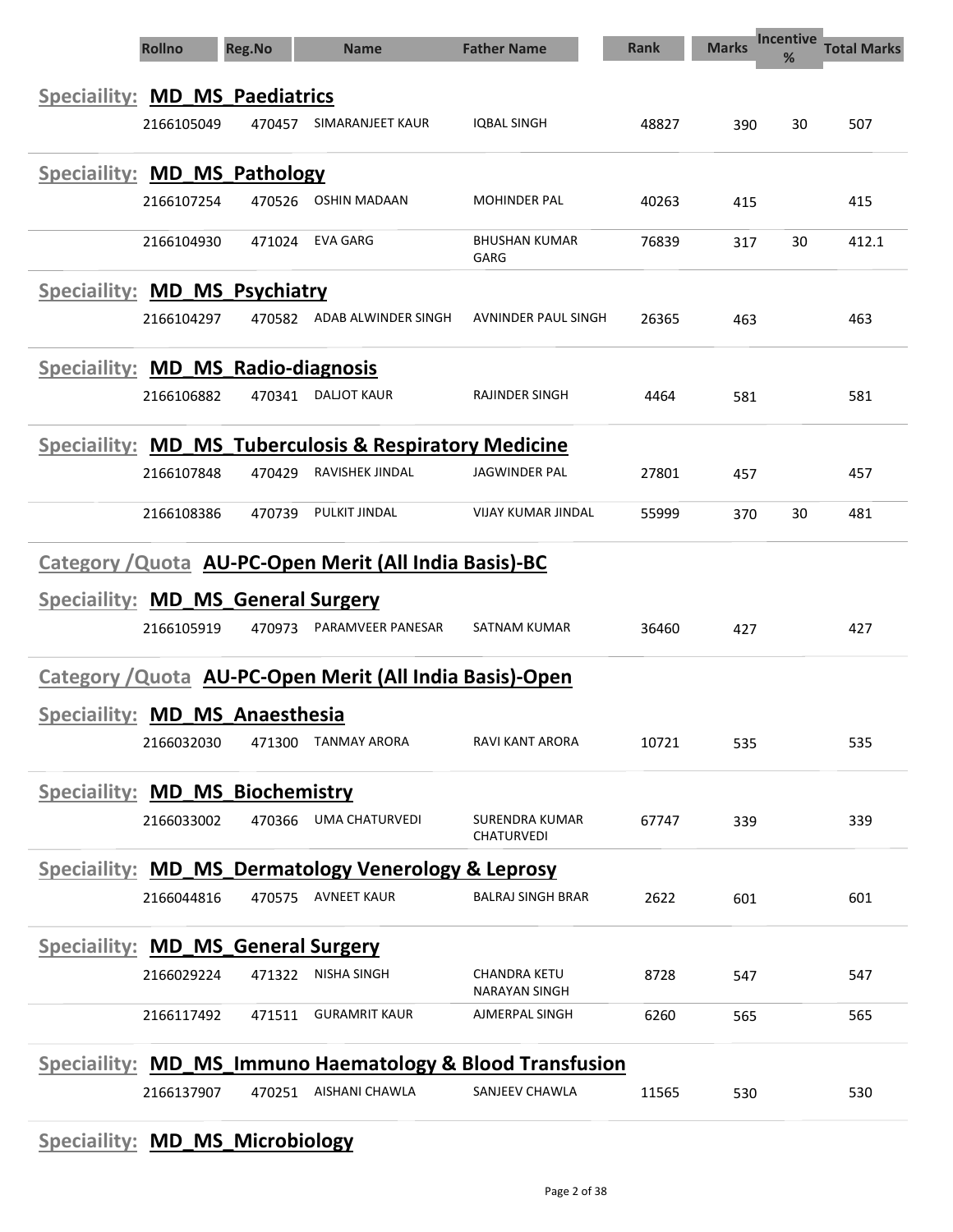|                                             | <b>Rollno</b> | <b>Reg.No</b> | <b>Name</b>                                            | <b>Father Name</b>       | <b>Rank</b> | <b>Marks</b> | <b>Incentive</b><br><b>Total Marks</b><br>% |
|---------------------------------------------|---------------|---------------|--------------------------------------------------------|--------------------------|-------------|--------------|---------------------------------------------|
|                                             | 2166105545    | 470891        | <b>NAVPREET KAUR</b>                                   | <b>VIJAY SINGH MONGA</b> | 42934       | 407          | 407                                         |
| Speciallity: MD_MS_Orthopaedics             |               |               |                                                        |                          |             |              |                                             |
|                                             | 2166165579    | 471290        | HIMMAT SINGH PANNU                                     | <b>SPS PANNU</b>         | 7016        | 560          | 560                                         |
| Speciallity: MD_MS_Paediatrics              |               |               |                                                        |                          |             |              |                                             |
|                                             | 2166106073    | 470831        | <b>RIVNEET KAUR</b>                                    | KAMALJIT SINGH           | 2978        | 597          | 597                                         |
| Speciallity: MD_MS_Pathology                |               |               |                                                        |                          |             |              |                                             |
|                                             | 2166167783    | 471534        | MANJYOT KAUR LUTHRA                                    | AMANJEET SINGH<br>LUTHRA | 23940       | 472          | 472                                         |
| Speciallity: MD MS Pharmacology             |               |               |                                                        |                          |             |              |                                             |
|                                             | 2166176634    | 471407        | SREYA DEB                                              | <b>GAUTAM DEB</b>        | 49140       | 389          | 389                                         |
| Speciallity: MD_MS_Physiology               |               |               |                                                        |                          |             |              |                                             |
|                                             | 2166105137    | 470919        | SHWETAAMBRI                                            | KRISHAN LAL SETHI        | 79818       | 310          | 310                                         |
| Speciallity: MD_MS_Psychiatry               |               |               |                                                        |                          |             |              |                                             |
|                                             | 2166107664    | 470615        | KAMAKSHI                                               | <b>ANIL KUMAR</b>        | 10700       | 535          | 535                                         |
|                                             |               |               | Speciallity: MD_MS_Tuberculosis & Respiratory Medicine |                          |             |              |                                             |
|                                             | 2166029511    | 471320        | ALISHA BHAGAT                                          | <b>RAJIV BHAGAT</b>      | 9637        | 542          | 542                                         |
|                                             |               |               | Category / Quota AU-PC-Open Merit (All India Basis)-SC |                          |             |              |                                             |
| Speciallity: MD_MS_Anaesthesia              |               |               |                                                        |                          |             |              |                                             |
|                                             | 2166107599    | 470906        | <b>LEKHNI PRIYA</b>                                    | <b>SANJI RAM</b>         | 54193       | 375          | 375                                         |
| <b>Speciallity: MD_MS_ENT</b>               |               |               |                                                        |                          |             |              |                                             |
|                                             | 2166106003    | 471377        | PARMINDER JOT                                          | <b>TARSEM KUMAR</b>      | 59140       | 361          | 361                                         |
| <b>Speciallity: MD_MS_General Surgery</b>   |               |               |                                                        |                          |             |              |                                             |
|                                             | 2166113860    | 471574        | <b>BIPANPREET KAUR</b>                                 | <b>JAGIR SINGH</b>       | 54654       | 373          | 373                                         |
|                                             | 2166105925    | 471379        | <b>ANKUSH BAINS</b>                                    | SATPAL                   | 52601       | 379          | 379                                         |
| <b>Speciallity: MD MS Obst. &amp; Gynae</b> |               |               |                                                        |                          |             |              |                                             |
|                                             | 2166105981    | 471035        | PRIYANKA                                               | SURINDER PAL             | 83714       | 301          | 30<br>391.3                                 |
| <b>Speciallity: MD MS Opthalmology</b>      |               |               |                                                        |                          |             |              |                                             |
|                                             | 2166105742    |               | 470411 SUPREET RAI                                     | <b>DILBAG RAI</b>        | 50971       | 383          | 383                                         |

# Speciaility: **MD\_MS\_Orthopaedics**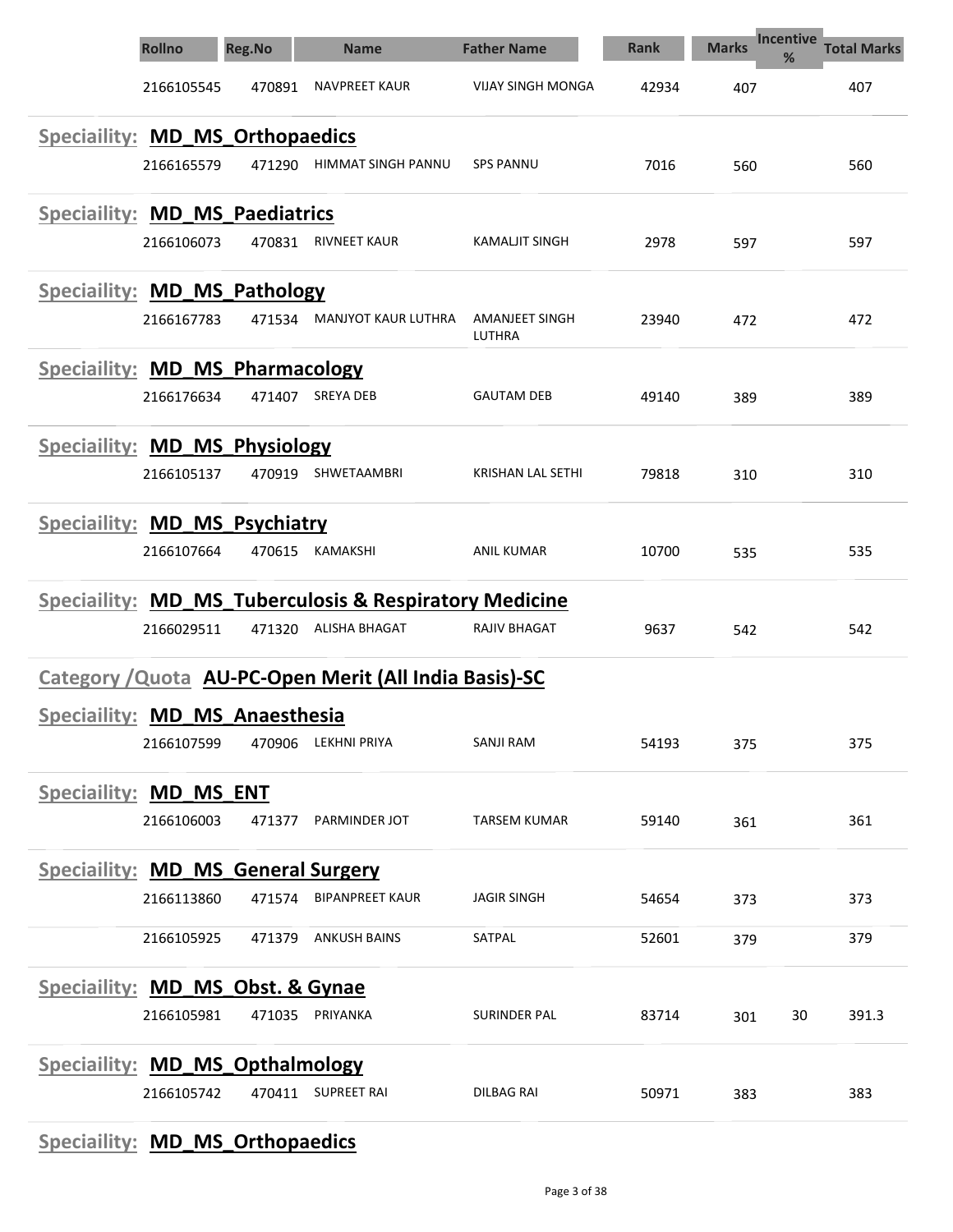|                                    | <b>Rollno</b> | <b>Reg.No</b> | <b>Name</b>                                     | <b>Father Name</b>              | <b>Rank</b> | <b>Marks</b> | <b>Incentive</b><br>Total Marks<br>% |
|------------------------------------|---------------|---------------|-------------------------------------------------|---------------------------------|-------------|--------------|--------------------------------------|
|                                    | 2166105092    | 470327        | SAHIBINDER SINGH                                | <b>JASWANT SINGH</b>            | 43920       | 404          | 404                                  |
| Speciallity: MD MS Pathology       |               |               |                                                 |                                 |             |              |                                      |
|                                    | 2166105693    | 470530        | BARJINDER SINGH MAHAY                           | BHUPINDER SINGH<br><b>MAHAY</b> | 69296       | 335          | 335                                  |
|                                    |               |               | Speciallity: MD MS Preventive & Social Medicine |                                 |             |              |                                      |
|                                    | 2166104479    | 470697        | <b>PRABHJOT KAUR</b>                            | <b>KARNAIL SINGH</b>            | 71567       | 330          | 330                                  |
| Speciallity: MD MS Psychiatry      |               |               |                                                 |                                 |             |              |                                      |
|                                    | 2166105761    | 470262        | <b>MANPREET SINGH</b>                           | <b>GOPAL SINGH</b>              | 47039       | 395          | 395                                  |
| Speciallity: MD MS Radio-diagnosis |               |               |                                                 |                                 |             |              |                                      |
|                                    | 2166105982    | 471369        | <b>NAVNEET</b>                                  | <b>SURINDER PAL</b>             | 23186       | 475          | 475                                  |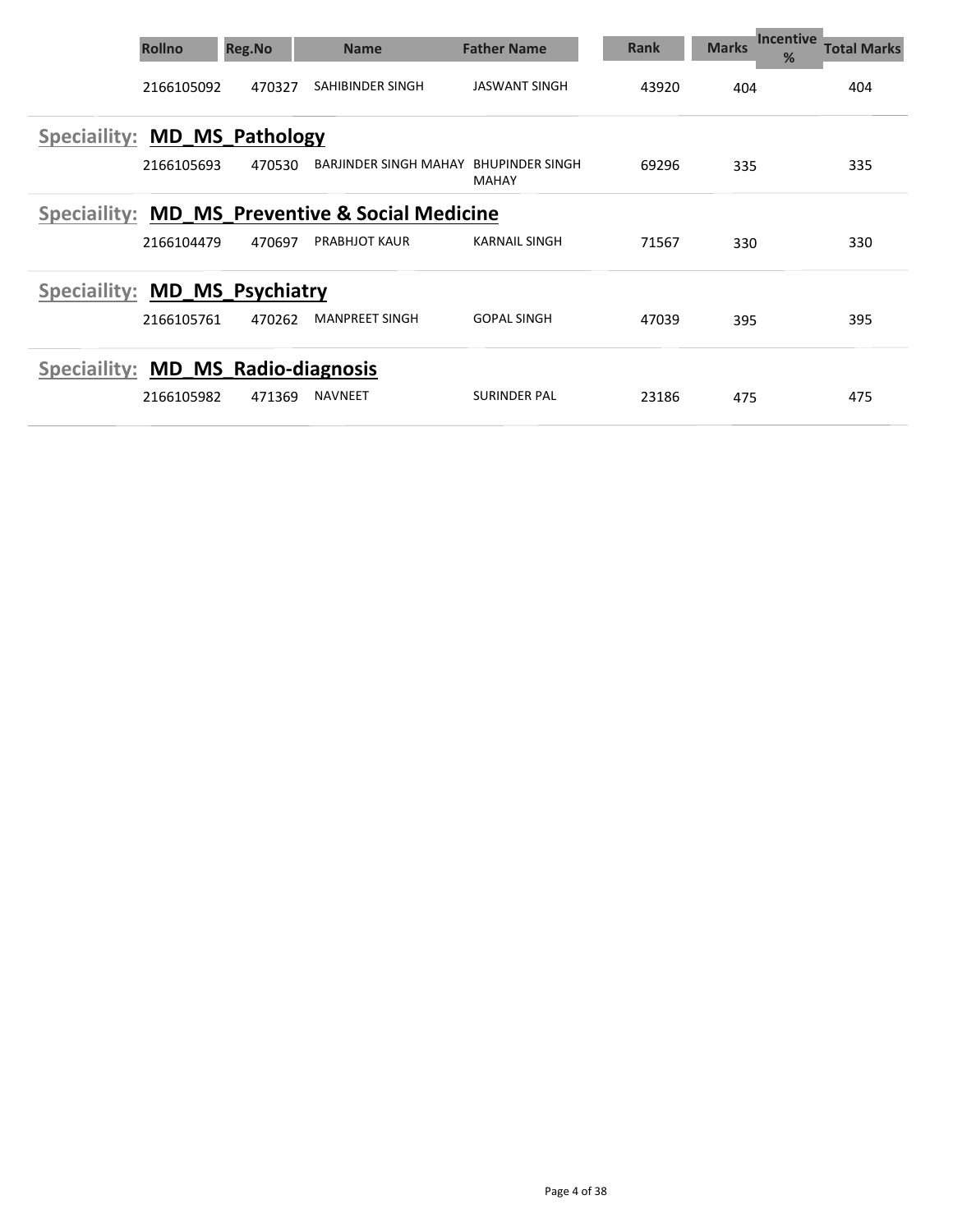|                                             | <b>Rollno</b>    | <b>Reg.No</b>                | <b>Name</b>                                         | <b>Father Name</b>        | <b>Rank</b> | <b>Marks</b> | <b>Incentive</b><br>% | <b>Total Marks</b> |
|---------------------------------------------|------------------|------------------------------|-----------------------------------------------------|---------------------------|-------------|--------------|-----------------------|--------------------|
| <b>CMC, Ludhiana</b>                        |                  |                              |                                                     |                           |             |              |                       |                    |
| Category / Quota BF-MC-A-IP                 |                  |                              |                                                     |                           |             |              |                       |                    |
| Speciaility: MD_MS_Anaesthesia              |                  |                              |                                                     |                           |             |              |                       |                    |
|                                             | 2166106814       | 470553                       | SIMERPREET KAUR SARAN PARMINDER SINGH               | SARAN                     | 11426       | 531          |                       | 531                |
|                                             | 2166024644       | 470106                       | ARSHDEEP SINGH SAMRA                                | SIRBRINDER SINGH<br>SAMRA | 10301       | 538          |                       | 538                |
|                                             | 2166107839       | 470152                       | PRANSHU RANI                                        | <b>JAGDISH KUMAR</b>      | 11388       | 531          |                       | 531                |
|                                             | 2166043579       | 470236                       | AKSHITA SHARMA                                      | <b>MANMOHAN SHARMA</b>    | 11588       | 530          |                       | 530                |
|                                             |                  |                              | Speciallity: MD_MS_Dermatology Venerology & Leprosy |                           |             |              |                       |                    |
|                                             | 2166127886       | 470775                       | LEAH SUSAN KORUTHU                                  | P C KORUTHU               | 2474        | 604          |                       | 604                |
| <b>Speciaility:</b>                         | <b>MD MS ENT</b> |                              |                                                     |                           |             |              |                       |                    |
|                                             | 2166108276       | 470492                       | <b>VISHU</b>                                        | <b>BALDEV RAJ BANSAL</b>  | 9456        | 543          |                       | 543                |
| Speciallity: MD_MS_General Medicine         |                  |                              |                                                     |                           |             |              |                       |                    |
|                                             | 2166105570       | 470279                       | <b>MANUHAAR</b>                                     | YOGESH KUMAR              | 3267        | 594          |                       | 594                |
|                                             | 2166107887       | 470834                       | <b>KRITIKA GUPTA</b>                                | KULDEEP CHAND GARG        | 3153        | 595          |                       | 595                |
|                                             | 2166105463       | 470342                       | <b>AYUSH GARG</b>                                   | <b>SUBHASH GARG</b>       | 3189        | 595          |                       | 595                |
| <b>Speciaility:</b>                         |                  | <b>MD_MS_General Surgery</b> |                                                     |                           |             |              |                       |                    |
|                                             | 2166104354       | 470246                       | <b>SMILE SHARDA</b>                                 | <b>D D SHARDA</b>         | 9756        | 541          |                       | 541                |
|                                             | 2166107028       | 471107                       | <b>JATIN BHALLA</b>                                 | <b>SUNDER SINGH</b>       | 38090       | 422          | 30                    | 548.6              |
|                                             | 2166108172       |                              | 470534 ADITI TAYAL                                  | <b>SUNIL TAYAL</b>        | 9694        | 541          |                       | 541                |
| <b>Speciallity: MD_MS_Obst. &amp; Gynae</b> |                  |                              |                                                     |                           |             |              |                       |                    |
|                                             | 2166106382       | 470522                       | <b>JANVI SINGLA</b>                                 | AJAY KUMAR SINGLA         | 6361        | 565          |                       | 565                |
|                                             | 2166028474       | 470599                       | M SOWMYA SIRI                                       | M MALLIKHARJUNA<br>RAO    | 5696        | 570          |                       | 570                |
| Speciallity: MD_MS_Opthalmology             |                  |                              |                                                     |                           |             |              |                       |                    |
|                                             | 2166107258       |                              | 470188 SHREYA JAGGI                                 | MUKESH KUMAR JAGGI        | 8716        | 548          |                       | 548                |
| <b>Speciallity: MD_MS_Orthopaedics</b>      |                  |                              |                                                     |                           |             |              |                       |                    |
|                                             | 2166105323       | 470581                       | <b>GAURAV SHARMA</b>                                | RAJINDER PAL SHARMA       | 37878       | 423          | 30                    | 549.9              |
|                                             | 2166105521       | 470442                       | <b>RAJAT SETHI</b>                                  | <b>TARSEM SETHI</b>       | 8061        | 552          |                       | 552                |

# Speciaility: MD\_MS\_Paediatrics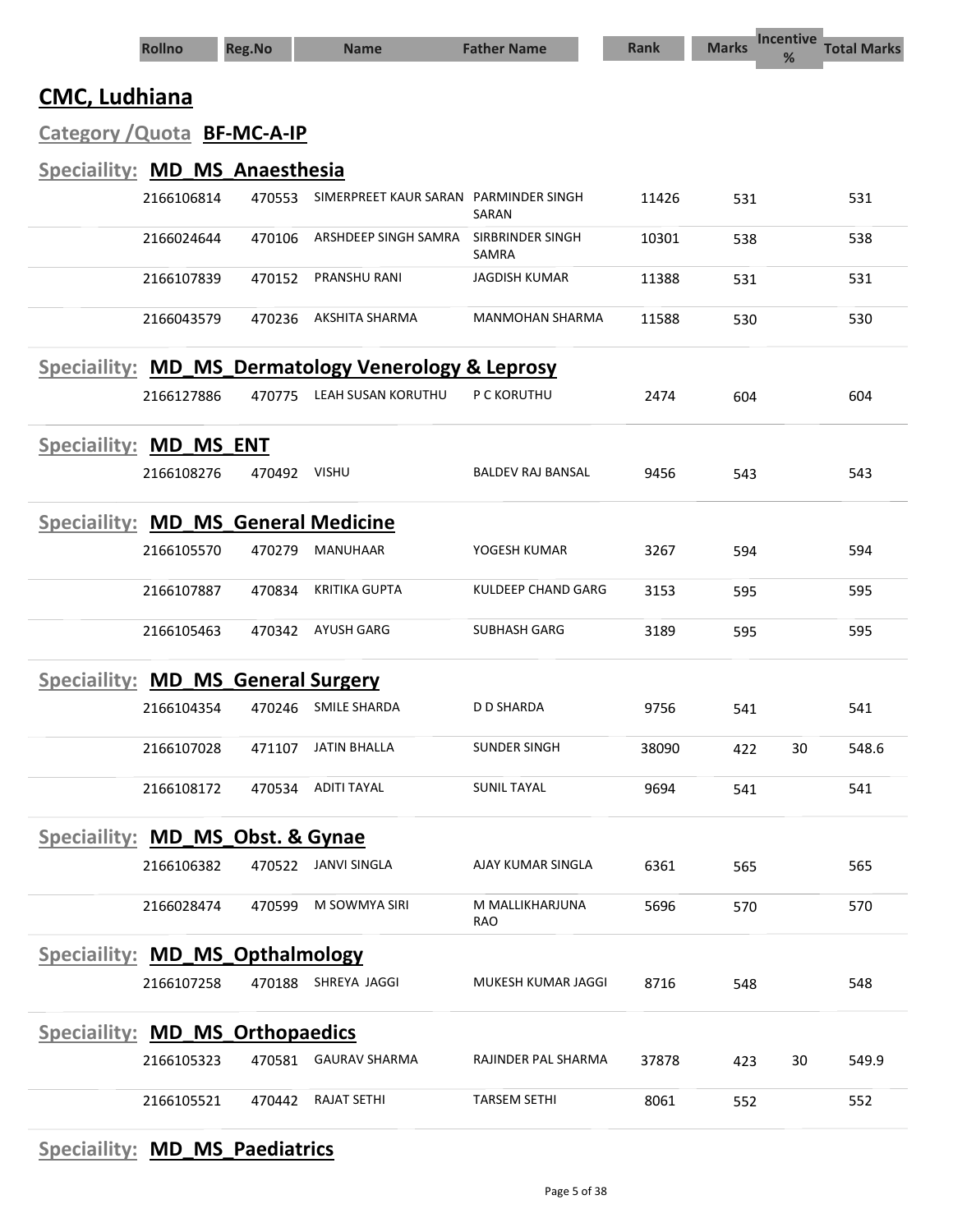|                                           | <b>Rollno</b> | <b>Reg.No</b> | <b>Name</b>                                     | <b>Father Name</b>             | <b>Rank</b> | Incentive<br><b>Marks</b><br>% | <b>Total Marks</b> |
|-------------------------------------------|---------------|---------------|-------------------------------------------------|--------------------------------|-------------|--------------------------------|--------------------|
|                                           | 2166107478    | 470499        | AANSHUL RAI GUPTA                               | AJAY KUMAR GUPTA               | 4593        | 580                            | 580                |
|                                           | 2166105426    | 470349        | <b>SAUGAAT JAIN</b>                             | SATISH JAIN                    | 4436        | 581                            | 581                |
|                                           | 2166107074    | 470989        | <b>GAZAL NANDA</b>                              | <b>ASHOK KUMAR</b>             | 4338        | 582                            | 582                |
|                                           | 2166106862    | 471123        | SADHNA GUPTA                                    | RAJEEV KUMAR GUPTA             | 4128        | 584                            | 584                |
| Speciallity: MD_MS_Pathology              |               |               |                                                 |                                |             |                                |                    |
|                                           | 2166104837    | 470289        | ABHINAV GARG                                    | ANIL GARG                      | 16848       | 503                            | 503                |
|                                           | 2166106350    | 470738        | <b>VANIE GULATI</b>                             | <b>VINEET GULATI</b>           | 19381       | 491                            | 491                |
|                                           |               |               | Speciallity: MD MS Preventive & Social Medicine |                                |             |                                |                    |
|                                           | 2166046307    | 470382        | <b>MUSKAN</b>                                   | P K KOHLI                      | 32170       | 442                            | 442                |
| Speciallity: MD_MS_Radio-diagnosis        |               |               |                                                 |                                |             |                                |                    |
|                                           | 2166029458    | 470744        | RAJ PRATIK                                      | RAJESH KUMAR<br><b>KASHYAP</b> | 1896        | 612                            | 612                |
|                                           | 2166045872    | 470280        | MUSKAN SINGLA                                   | RAJ KUMAR SINGLA               | 1625        | 616                            | 616                |
| Category / Quota BF-MC-A-SC               |               |               |                                                 |                                |             |                                |                    |
| Speciallity: MD_MS_Anaesthesia            |               |               |                                                 |                                |             |                                |                    |
|                                           | 2166106287    | 471198        | JASKARAN SINGH                                  | SAJJAN SINGH                   | 64495       | 347                            | 20<br>416.4        |
| Speciallity: MD_MS_General Medicine       |               |               |                                                 |                                |             |                                |                    |
|                                           | 2166108220    | 470468        | SURAJ KUMAR                                     | TRIBHUWAN PRASAD               | 23498       | 474                            | 474                |
| <b>Speciallity: MD_MS_General Surgery</b> |               |               |                                                 |                                |             |                                |                    |
|                                           | 2166107937    | 471112        | <b>NAVJOT SINGH</b>                             | <b>NASIB SINGH</b>             | 33020       | 439                            | 439                |
| <b>Speciallity: MD_MS_Microbiology</b>    |               |               |                                                 |                                |             |                                |                    |
|                                           | 2166024342    | 471499        | <b>AMITOJ KAUR</b>                              | <b>AVTAR SINGH</b>             | 71482       | 330                            | 330                |
| Speciallity: MD_MS_Obst. & Gynae          |               |               |                                                 |                                |             |                                |                    |
|                                           | 2166106013    | 471013        | NEETIKA                                         | TIRATH RAM BASRA               | 28532       | 455                            | 455                |
| <b>Speciallity: MD_MS_Paediatrics</b>     |               |               |                                                 |                                |             |                                |                    |
|                                           | 2166105504    | 470033        | NAVPREET MEHRA                                  | SURINDER PAL MEHRA             | 26063       | 464                            | 464                |
| <b>Speciallity: MD_MS_Pharmacology</b>    |               |               |                                                 |                                |             |                                |                    |
|                                           | 2166104787    |               | 470734 ABHISHEK                                 | <b>TILAK RAJ</b>               | 69331       | 335                            | 335                |

## Speciaility: MD\_MS\_Preventive & Social Medicine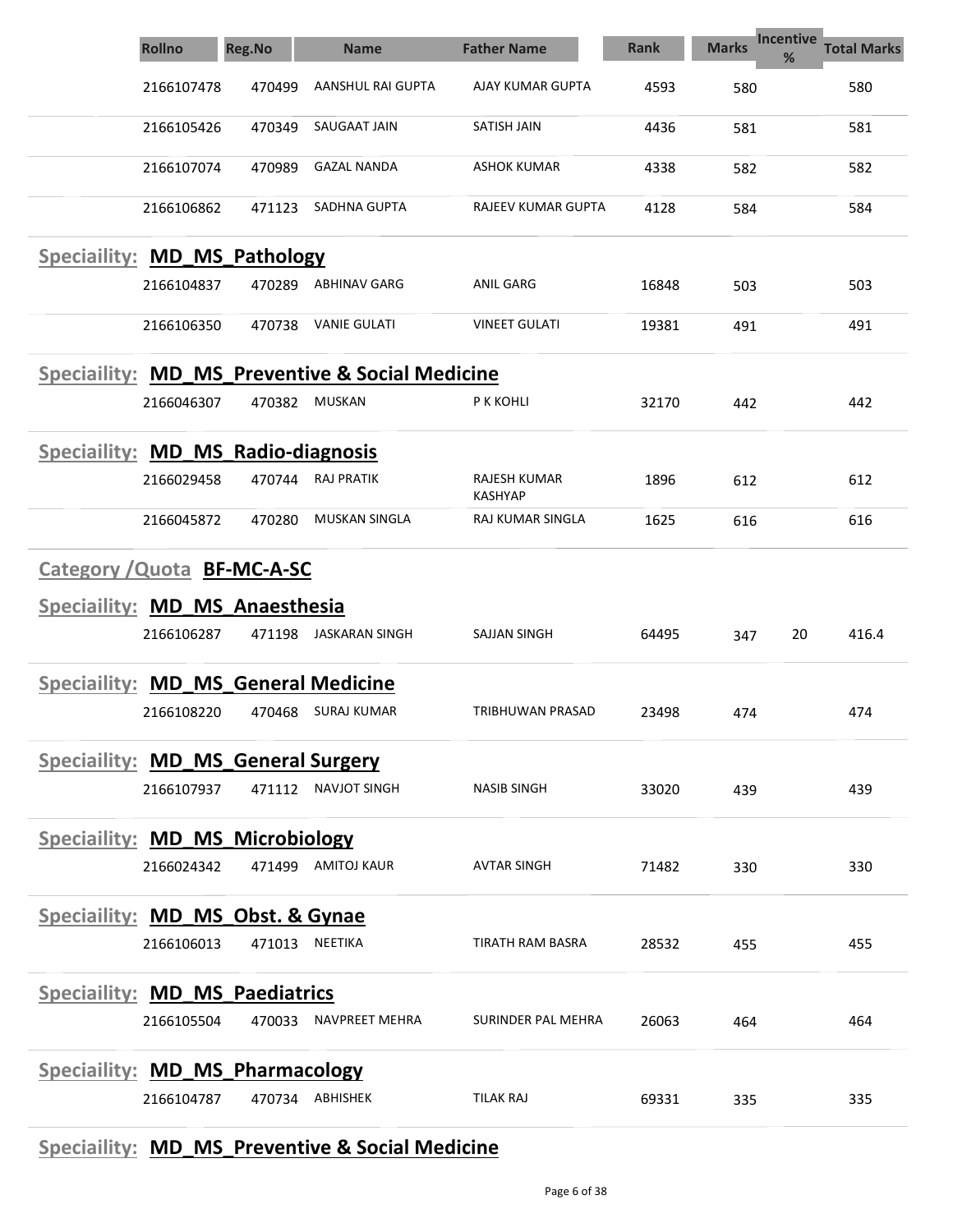|                                          | <b>Rollno</b>    | <b>Reg.No</b> | <b>Name</b>                       | <b>Father Name</b>              | Rank  | <b>Marks</b> | <b>Incentive</b><br><b>Total Marks</b><br>% |
|------------------------------------------|------------------|---------------|-----------------------------------|---------------------------------|-------|--------------|---------------------------------------------|
|                                          | 2166107010       | 470814        | <b>SUPREET KAUR</b>               | <b>SUKHDEV SINGH</b>            | 61492 | 355          | 355                                         |
| Speciallity: MD_MS_Radio-diagnosis       |                  |               |                                   |                                 |       |              |                                             |
|                                          | 2166105963       | 470528        | RAJ KAMAL SINGH                   | SUKHCHAIN SINGH                 | 12383 | 525          | 525                                         |
| Speciallity: MD_MS_Radiotherapy          |                  |               |                                   |                                 |       |              |                                             |
|                                          | 2166107945       | 470146        | DAYAPREET KAUR                    | <b>NIRMAL SINGH</b>             | 42628 | 408          | 408                                         |
| <b>Category / Quota BF-MC-B-Minority</b> |                  |               |                                   |                                 |       |              |                                             |
| Speciallity: MD_MS_Anaesthesia           |                  |               |                                   |                                 |       |              |                                             |
|                                          | 2166070447       | 470337        | JITHIN.J                          | JAYAMOHAN.A.S                   | 36007 | 429          | 429                                         |
|                                          | 2166062129       | 470355        | <b>TIGI C VARGHESE</b>            | <b>VARGHESE CHACKO</b>          | 44174 | 403          | 403                                         |
|                                          | 2166062895       | 471432        | <b>JOHN MAMMEN</b>                | MAMMEN M. JOHN                  | 26953 | 461          | 461                                         |
|                                          | 2166062666       | 470635        | <b>JOMY JOSEPH</b>                | <b>JOSEPH T P</b>               | 17664 | 499          | 499                                         |
| Speciaility:                             | <b>MD MS ENT</b> |               |                                   |                                 |       |              |                                             |
|                                          | 2166125363       | 470735        | <b>JUDE CHRISTENSON</b>           | SAM J CHRISTENSON               | 46325 | 397          | 397                                         |
| Speciallity: MD_MS_General Medicine      |                  |               |                                   |                                 |       |              |                                             |
|                                          | 2166046527       | 470560        | <b>SHARON ATHWAL</b>              | <b>ARUN ATHWAL</b>              | 14192 | 516          | 516                                         |
|                                          | 2166070061       | 471199        | LILLY MAGNA WILLY N               | N C WILLY                       | 14276 | 515          | 515                                         |
|                                          | 2166060891       | 471450        | <b>KRIPA ANNA VARGHESE</b>        | <b>VARGHESE MATHEW</b>          | 13724 | 518          | 518                                         |
| Speciallity: MD MS General Surgery       |                  |               |                                   |                                 |       |              |                                             |
|                                          | 2166099410       | 470460        | BINAY KUMAR PRAMANIK SARBANANDA   | PRAMANIK                        | 35613 | 430          | 430                                         |
|                                          | 2166085375       | 470053        | MANNA ELIZABETH<br><b>WINFORD</b> | <b>SJ WINFORD</b>               | 6321  | 565          | 565                                         |
|                                          | 2166154200       | 470435        | SARAH SHARMA                      | SILAS DAYAL SHARMA              | 35148 | 432          | 432                                         |
| Speciallity: MD_MS_Obst. & Gynae         |                  |               |                                   |                                 |       |              |                                             |
|                                          | 2166103168       | 470301        | MADHURIMA BARIK                   | DILLIP SINGH BARIK              | 30235 | 449          | 449                                         |
|                                          | 2166069496       | 470846        | <b>JIVIN SIMON SHAJI</b>          | <b>SHAJI SIMON</b>              | 42402 | 409          | 409                                         |
| <b>Speciallity: MD MS Opthalmology</b>   |                  |               |                                   |                                 |       |              |                                             |
|                                          | 2166061153       |               | 470378 ALEXIS VARGHESE            | VARGHESE<br>PUNATHALLOOR        | 46361 | 396          | 396                                         |
| <b>Speciallity: MD_MS_Orthopaedics</b>   |                  |               |                                   |                                 |       |              |                                             |
|                                          | 2166089219       | 470478        | LINGALA SANJEET<br>SOLOMON        | <b>SOLOMON SIMON</b><br>LINGALA | 15382 | 510          | 510                                         |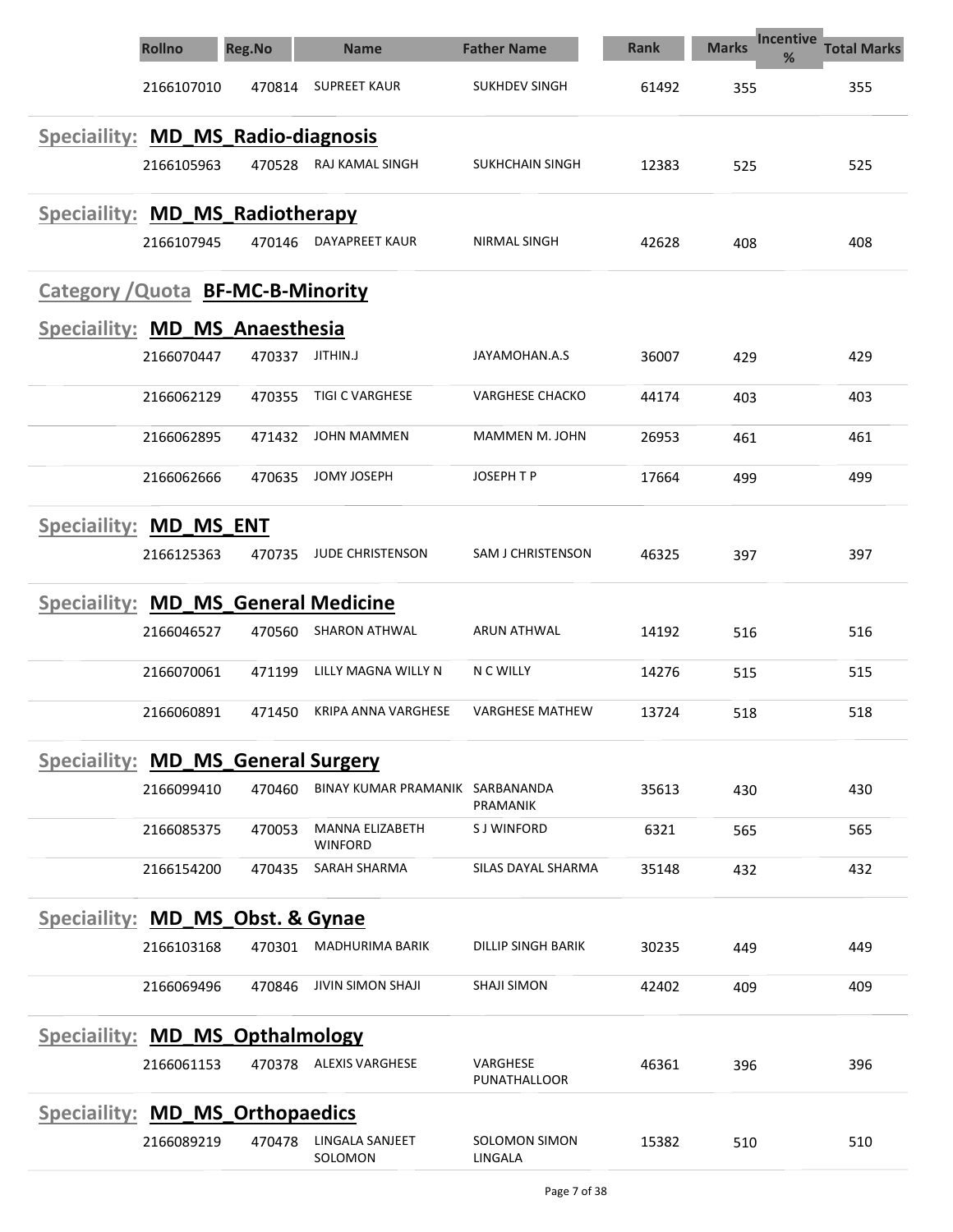|                                           | <b>Rollno</b> | <b>Reg.No</b> | <b>Name</b>                                     | <b>Father Name</b>                   | <b>Rank</b> | <b>Incentive</b><br><b>Marks</b><br>% | <b>Total Marks</b> |
|-------------------------------------------|---------------|---------------|-------------------------------------------------|--------------------------------------|-------------|---------------------------------------|--------------------|
| <b>Speciallity: MD MS Paediatrics</b>     |               |               |                                                 |                                      |             |                                       |                    |
|                                           | 2166069935    | 471180        | ROSHINI, M. ANIL                                | ANIL. M. T                           | 15314       | 510                                   | 510                |
|                                           | 2166061475    | 470093        | MERIN ALEYAMMA REJI                             | <b>REJI CHANDY</b><br><b>MATHEWS</b> | 34619       | 433                                   | 433                |
|                                           | 2166099019    | 470472        | <b>BENINSUJALINI B</b>                          | <b>BABU A</b>                        | 30425       | 448                                   | 448                |
| Speciallity: MD_MS_Pathology              |               |               |                                                 |                                      |             |                                       |                    |
|                                           | 2166106889    | 470748        | NIVEDITA ROHINI CALTON RAJNEESH KUMAR           | <b>CALTON</b>                        | 51330       | 382                                   | 382                |
|                                           |               |               | Speciallity: MD_MS_Preventive & Social Medicine |                                      |             |                                       |                    |
|                                           | 2166152542    | 470215        | VIVEK SHAW                                      | SAMUEL MUKESH<br><b>SHAW</b>         | 54540       | 373                                   | 373                |
| Speciallity: MD MS Radio-diagnosis        |               |               |                                                 |                                      |             |                                       |                    |
|                                           | 2166062589    | 471138        | JESNA JACOB                                     | JACOB K.T                            | 12335       | 526                                   | 526                |
|                                           | 2166152329    | 470216        | <b>VINEET ALEXANDER</b><br><b>JOSEPH</b>        | <b>MANOJ SIMON JOSEPH</b>            | 14682       | 513                                   | 513                |
| Speciallity: MD_MS_Radiotherapy           |               |               |                                                 |                                      |             |                                       |                    |
|                                           | 2166168657    | 470609        | VISHAL DOGAR                                    | EMMANUEL DOGAR                       | 45974       | 398                                   | 398                |
| <b>Category / Quota BF-MC-C-NRI</b>       |               |               |                                                 |                                      |             |                                       |                    |
| Speciallity: MD_MS_General Medicine       |               |               |                                                 |                                      |             |                                       |                    |
|                                           | 2166118994    | 990008        | <b>NANDINI</b><br>NARAYANA                      | J S NARAYANAN                        | 42548       | 408                                   |                    |
| Speciallity: MD_MS_Opthalmology           |               |               |                                                 |                                      |             |                                       |                    |
|                                           | 2166066552    | 990010        | <b>REJO VARKEY</b><br><b>CYRIAC</b>             | <b>CYRIAC GEORGE</b>                 | 59337       | 360                                   |                    |
| <b>Speciallity: MD MS Radio-diagnosis</b> |               |               |                                                 |                                      |             |                                       |                    |
|                                           | 2166106058    | 990004        | SEERAT<br>SANGHA                                | <b>JASWINDER SINGH</b><br>SANGHA     | 37394       | 424                                   |                    |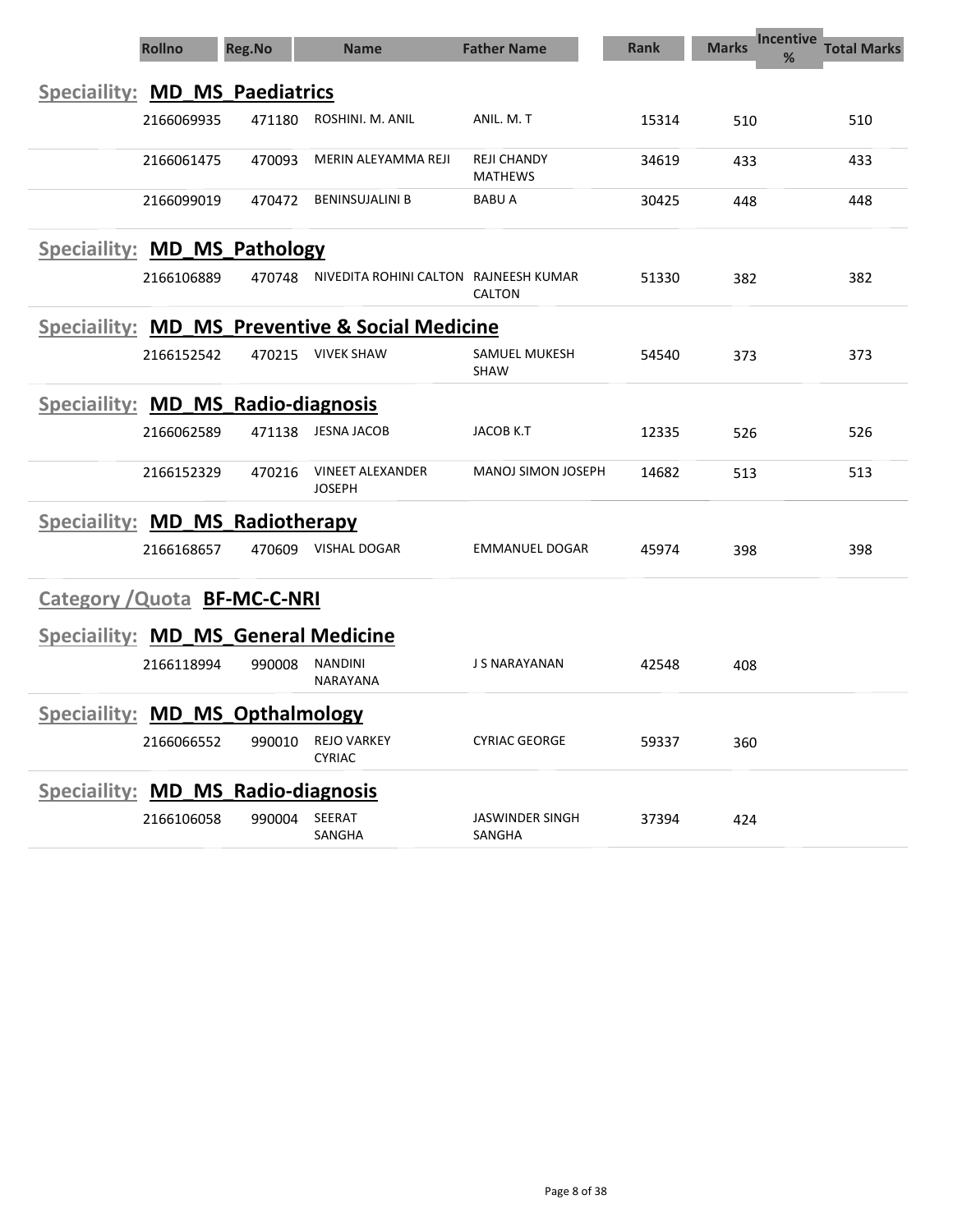|                                            | <b>Rollno</b> | <b>Reg.No</b> | <b>Name</b>                                               | <b>Father Name</b>                      | <b>Rank</b> | <b>Marks</b> | <b>Incentive</b><br><b>Total Marks</b><br>% |
|--------------------------------------------|---------------|---------------|-----------------------------------------------------------|-----------------------------------------|-------------|--------------|---------------------------------------------|
| DMC, Ludhiana                              |               |               |                                                           |                                         |             |              |                                             |
|                                            |               |               | Category / Quota BF-PC-Government Quota-BC                |                                         |             |              |                                             |
| Speciallity: MD_MS_Anaesthesia             |               |               |                                                           |                                         |             |              |                                             |
|                                            | 2166106066    | 470608        | VISHALDEEP SINGH                                          | JATINDERPAL SINGH                       | 25995       | 464          | 464                                         |
| <b>Speciallity: MD MS General Medicine</b> |               |               |                                                           |                                         |             |              |                                             |
|                                            | 2166107434    |               | 470787 YUVIKA SAINI                                       | <b>SURESH SAINI</b>                     | 8795        | 547          | 547                                         |
|                                            |               |               | Category / Quota BF-PC-Government Quota-IP                |                                         |             |              |                                             |
| Speciallity: MD MS Anaesthesia             |               |               |                                                           |                                         |             |              |                                             |
|                                            | 2166107882    | 471152        | ASMITA BAJAJ                                              | <b>KRISHAN KUMAR</b>                    | 9970        | 540          | 540                                         |
|                                            | 2166107819    | 470529        | AARZOO CHAWLA                                             | <b>HARJIT K SINGH</b><br><b>CHAWLA</b>  | 9228        | 545          | 545                                         |
|                                            | 2166106616    | 470297        | <b>KAVLEEN GULATI</b>                                     | <b>HARJEET SINGH GULATI</b>             | 8956        | 546          | 546                                         |
|                                            | 2166105244    | 470286        | <b>STAFFY GARG</b>                                        | PARMOD KUMAR GARG                       | 8224        | 551          | 551                                         |
|                                            |               |               | Speciallity: MD_MS_Dermatology Venerology & Leprosy       |                                         |             |              |                                             |
|                                            | 2166104583    | 471005        | DIVJOT KAUR ARORA                                         | <b>PARAMJIT SINGH</b><br>ARORA          | 2232        | 607          | 607                                         |
| Speciallity: MD_MS ENT                     |               |               |                                                           |                                         |             |              |                                             |
|                                            | 2166104873    | 470389        | AVISHA                                                    | ASHWANI KUMAR                           | 9207        | 545          | 545                                         |
| <b>Speciallity: MD MS General Medicine</b> |               |               |                                                           |                                         |             |              |                                             |
|                                            | 2166106666    | 470117        | <b>ARSHDEEP KAUR</b>                                      | <b>JASMINDER SINGH</b><br><b>GROVER</b> | 2694        | 600          | 600                                         |
|                                            | 2166106995    | 470050        | HARMANJOT KAUR WALIA SOHAN SINGH WALIA                    |                                         | 2718        | 600          | 600                                         |
|                                            | 2166152966    | 470129        | EESHANI RAINA                                             | KANWAL KRISHEN<br>RAINA                 | 1644        | 616          | 616                                         |
|                                            | 2166106708    | 470303        | PRIKSHIT GOEL                                             | <b>KRISHAN GOEL</b>                     | 2748        | 600          | 600                                         |
| Speciallity: MD_MS_General Surgery         |               |               |                                                           |                                         |             |              |                                             |
|                                            | 2166106257    | 470823        | <b>ROHAN SHARMA</b>                                       | RAJEEV SHARMA                           | 7064        | 559          | 559                                         |
|                                            | 2166104801    | 470128        | KUSHAL AGGARWAL                                           | <b>VINOD KUMAR</b><br>AGGARWAL          | 7947        | 553          | 553                                         |
|                                            | 2166105118    | 470757        | <b>SUKHANMEET KAUR</b>                                    | <b>KAMALJEET SINGH</b>                  | 8261        | 551          | 551                                         |
|                                            |               |               | Speciallity: MD_MS_Immuno Haematology & Blood Transfusion |                                         |             |              |                                             |
|                                            | 2166105770    | 471183        | LOVLEEN SANDHU                                            | <b>GURDEV SINGH</b><br>SANDHU           | 17263       | 501          | 501                                         |
|                                            | 2166106258    | 470932        | RIDHIMA SHARMA                                            | RAJEEV SHARMA                           | 13041       | 522          | 522                                         |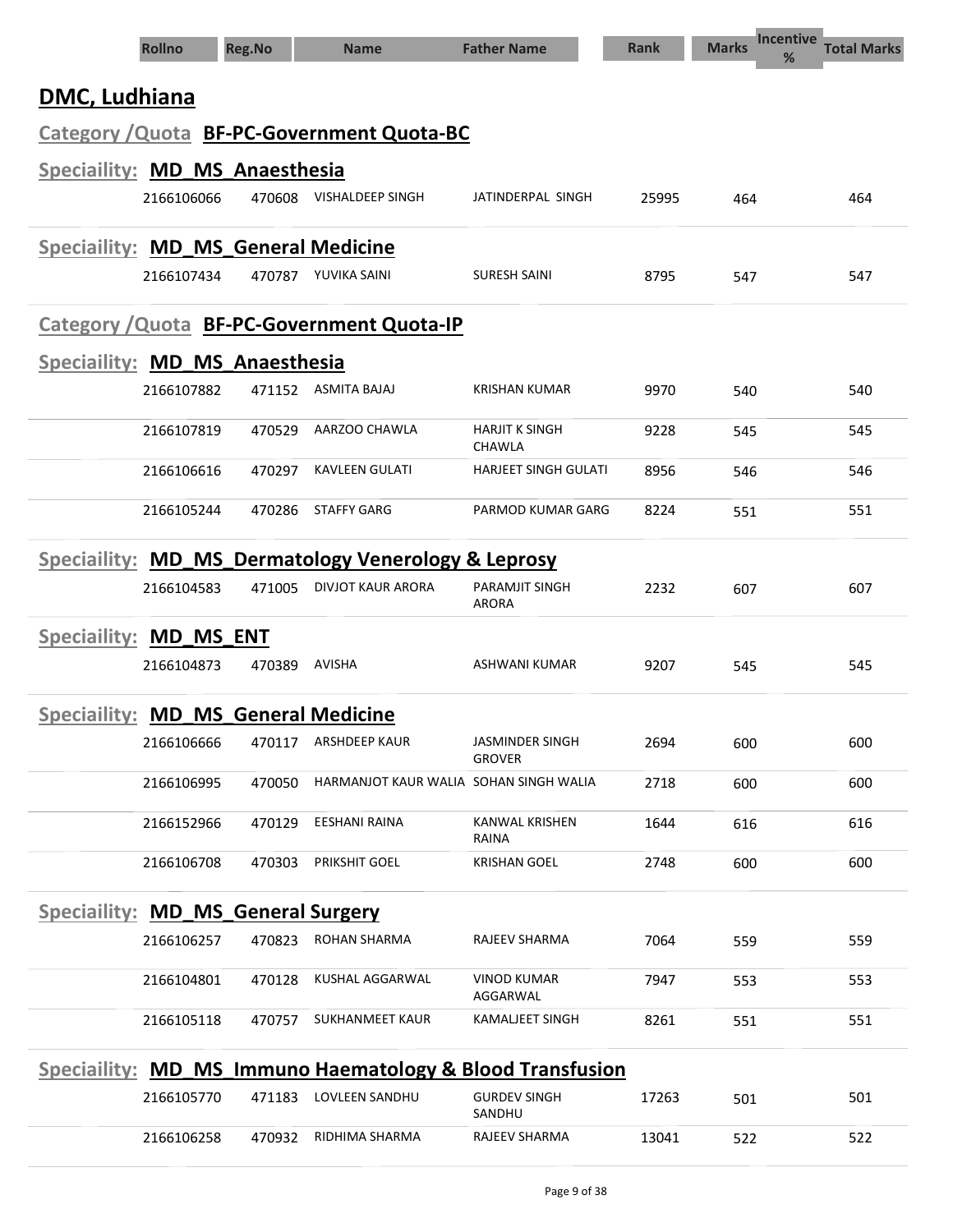|                                           | <b>Rollno</b> | <b>Reg.No</b> | <b>Name</b>           | <b>Father Name</b>             | <b>Rank</b> | <b>Marks</b> | <b>Incentive</b><br><b>Total Marks</b><br>% |
|-------------------------------------------|---------------|---------------|-----------------------|--------------------------------|-------------|--------------|---------------------------------------------|
| <b>Speciallity: MD_MS_Microbiology</b>    |               |               |                       |                                |             |              |                                             |
|                                           | 2166104468    | 471479        | PRIYANKA SETH         | <b>JYOTI SETH</b>              | 40611       | 414          | 414                                         |
| Speciallity: MD_MS_Obst. & Gynae          |               |               |                       |                                |             |              |                                             |
|                                           | 2166105248    | 470709        | KHIATI GOYAL          | PARVEEN GOYAL                  | 3084        | 596          | 596                                         |
|                                           | 2166108059    | 470858        | ROMI                  | RAVINDER JINDAL                | 5570        | 571          | 571                                         |
| Speciallity: MD_MS_Opthalmology           |               |               |                       |                                |             |              |                                             |
|                                           | 2166106852    | 470726        | SANDEEP KAUR DHILLON  | RAJ BAHADUR SINGH<br>DHILLON   | 8002        | 552          | 552                                         |
| <b>Speciallity: MD MS Orthopaedics</b>    |               |               |                       |                                |             |              |                                             |
|                                           | 2166106525    | 470201        | HARSHAAN SINGH POONI  | DALJIT SINGH POONI             | 5155        | 575          | 575                                         |
| <b>Speciallity: MD_MS_Paediatrics</b>     |               |               |                       |                                |             |              |                                             |
|                                           | 2166024620    | 470557        | <b>KIRTI PURI</b>     | SANJIV PURI                    | 3217        | 595          | 595                                         |
|                                           | 2166107043    | 470335        | <b>SAVI SETIA</b>     | SURESH KUMAR SETIA             | 3936        | 586          | 586                                         |
| Speciallity: MD_MS_Pathology              |               |               |                       |                                |             |              |                                             |
|                                           | 2166044361    | 470103        | <b>SHEFFY</b>         | RAJ KUMAR                      | 15974       | 507          | 507                                         |
|                                           | 2166105158    | 471011        | <b>ALISHA GUPTA</b>   | <b>MANAK LAL GARG</b>          | 15300       | 510          | 510                                         |
| Speciallity: MD MS Pharmacology           |               |               |                       |                                |             |              |                                             |
|                                           | 2166107699    | 471132        | <b>BHARTI KAUNDAL</b> | <b>BALDEV SINGH</b><br>KAUNDAL | 43197       | 406          | 406                                         |
|                                           | 2166105773    | 470643        | <b>AMARPREET KAUR</b> | <b>GURDIP SINGH</b>            | 59121       | 361          | 361                                         |
| <b>Speciallity: MD_MS_Physiology</b>      |               |               |                       |                                |             |              |                                             |
|                                           | 2166107033    | 471529        | AISHWARYA             | <b>SUNIT</b>                   | 69511       | 335          | 335                                         |
| Speciallity: MD MS Psychiatry             |               |               |                       |                                |             |              |                                             |
|                                           | 2166106657    |               | 470626 JASMEEN KAUR   | <b>JAGMAIL SINGH</b>           | 5799        | 569          | 569                                         |
| <b>Speciallity: MD MS Radio-diagnosis</b> |               |               |                       |                                |             |              |                                             |
|                                           | 2166106826    | 470684        | SANCHI BAGHLA         | PAWAN BAGHLA                   | 375         | 650          | 650                                         |
|                                           | 2166104532    | 470025        | <b>DIDAR SINGH</b>    | <b>MANMOHANJIT SINGH</b>       | 364         | 650          | 650                                         |
| Speciallity: Ultrasonography-Batch2       |               |               |                       |                                |             |              |                                             |
|                                           | 2166168589    | 470982        | LOVNEET KAUR SAHOTA   | <b>BALDEV SINGH SAHOTA</b>     | 35714       | 430          | 430                                         |

## Category /Quota BF-PC-Government Quota-SC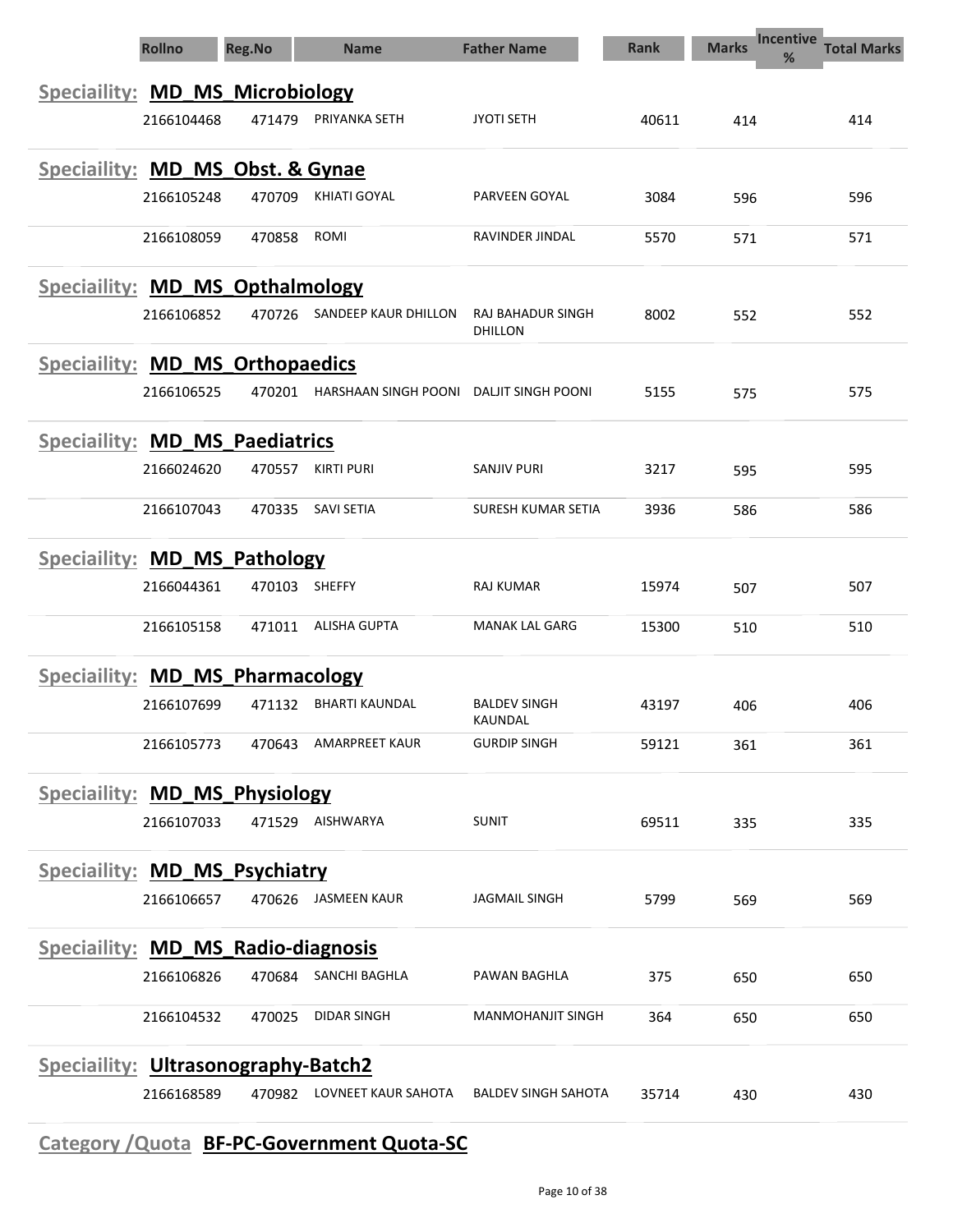|                                            | <b>Rollno</b> | <b>Reg.No</b> | <b>Name</b>                                | <b>Father Name</b>          | <b>Rank</b> | <b>Marks</b> | <b>Incentive</b><br><b>Total Marks</b><br>% |
|--------------------------------------------|---------------|---------------|--------------------------------------------|-----------------------------|-------------|--------------|---------------------------------------------|
| Speciallity: MD_MS_Anaesthesia             |               |               |                                            |                             |             |              |                                             |
|                                            | 2166106706    | 470651        | AMANDEEP PARMAR                            | KEWAL SINGH PARMAR          | 37775       | 423          | 423                                         |
|                                            | 2166107560    | 470686        | SATNAM SINGH                               | <b>NATHA RAM</b>            | 37794       | 423          | 423                                         |
| <b>Speciaility:</b>                        |               |               | <b>MD_MS_General Medicine</b>              |                             |             |              |                                             |
|                                            | 2166107495    | 470542        | NIRMAL SINGH                               | <b>BALKAR SINGH</b>         | 22009       | 480          | 480                                         |
| Speciallity: MD_MS_General Surgery         |               |               |                                            |                             |             |              |                                             |
|                                            | 2166105045    | 470074        | <b>VIKRAMJEET SINGH</b>                    | <b>INDER SINGH</b>          | 32394       | 441          | 441                                         |
| <b>Speciallity: MD MS Microbiology</b>     |               |               |                                            |                             |             |              |                                             |
|                                            | 2166024403    | 470887        | HARSIMRANPREET                             | <b>GIAN CHAND</b>           | 57385       | 365          | 365                                         |
| Speciallity: MD_MS_Orthopaedics            |               |               |                                            |                             |             |              |                                             |
|                                            | 2166105989    |               | 470373 ANMOL                               | <b>SURJIT SINGH</b>         | 27491       | 459          | 459                                         |
| <b>Speciallity: MD MS Paediatrics</b>      |               |               |                                            |                             |             |              |                                             |
|                                            | 2166105603    | 470114        | LOVEPREET SINGH                            | AMRIK SINGH                 | 24563       | 470          | 470                                         |
| Speciallity: MD_MS_Pathology               |               |               |                                            |                             |             |              |                                             |
|                                            | 2166105687    | 470078        | <b>GURNINDERJEET SINGH</b>                 | <b>BHAJAN SINGH</b>         | 41587       | 411          | 411                                         |
| Speciallity: MD_MS_Psychiatry              |               |               |                                            |                             |             |              |                                             |
|                                            | 2166104502    | 470790        | ALISHA ALUNA                               | KULWINDER JIT SINGH         | 31877       | 443          | 443                                         |
| Speciallity: MD_MS_Radio-diagnosis         |               |               |                                            |                             |             |              |                                             |
|                                            | 2166104803    |               | 470017 HARSHIT KUMAR                       | VINOD SINGH                 | 10597       | 536          | 536                                         |
| <b>Speciallity: Ultrasonography-Batch1</b> |               |               |                                            |                             |             |              |                                             |
|                                            | 2166106491    | 470320        | <b>HARMANDEEP KAUR</b>                     | <b>BHUPINDER SINGH</b>      | 45997       | 398          | 398                                         |
|                                            |               |               | Category / Quota BF-PC-Management Quota-BC |                             |             |              |                                             |
| Speciallity: MD_MS_Anaesthesia             |               |               |                                            |                             |             |              |                                             |
|                                            | 2166104498    |               | 471360 AMANPREET SINGH                     | KULDIP SINGH                | 59987       | 359          | 466.7<br>30                                 |
| <b>Speciallity: MD_MS_General Medicine</b> |               |               |                                            |                             |             |              |                                             |
|                                            | 2166106155    | 470794        | ARASHDEEP KAUR                             | <b>MOHINDER SINGH</b>       | 5389        | 572          | 572                                         |
| <b>Speciallity: MD_MS_General Surgery</b>  |               |               |                                            |                             |             |              |                                             |
|                                            | 2166107183    | 470100        | <b>BIKRAM PAL SINGH</b><br>LONGIA          | <b>JARNAIL SINGH LONGIA</b> | 9005        | 546          | 546                                         |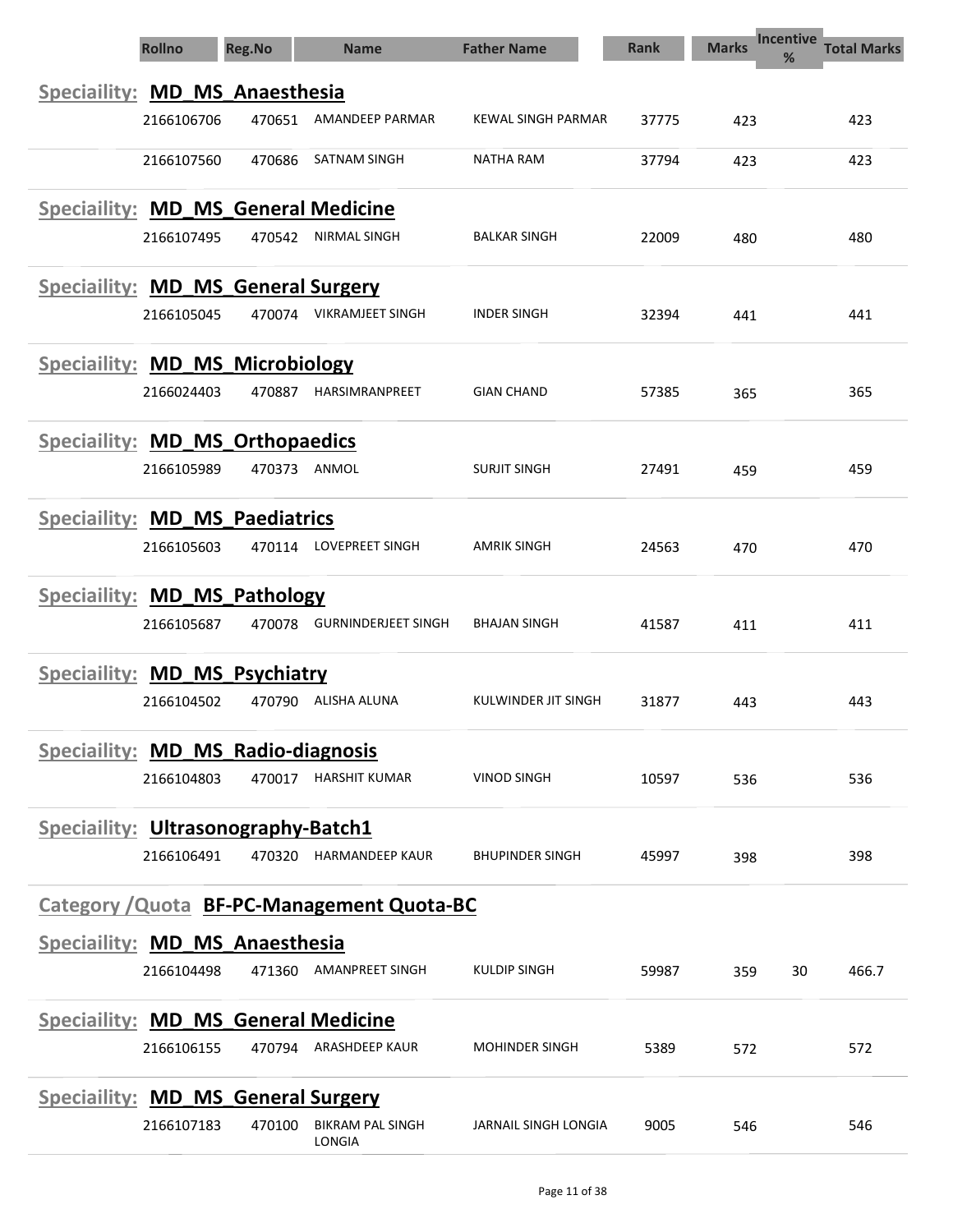| <b>Rollno</b>                                      | <b>Reg.No</b> | <b>Name</b>                     | <b>Father Name</b>               | <b>Rank</b> | <b>Incentive</b><br><b>Marks</b><br>℅ | <b>Total Marks</b> |
|----------------------------------------------------|---------------|---------------------------------|----------------------------------|-------------|---------------------------------------|--------------------|
| Speciallity: MD_MS_Paediatrics                     |               |                                 |                                  |             |                                       |                    |
| 2166107864                                         |               | 470511 AMANDEEP KAUR            | <b>JOGINDER SINGH</b>            | 9810        | 541                                   | 541                |
| <b>Category / Quota BF-PC-Management Quota-NRI</b> |               |                                 |                                  |             |                                       |                    |
| Speciallity: MD_MS_General Medicine                |               |                                 |                                  |             |                                       |                    |
| 2166106925                                         | 990003        | <b>ROHIT</b><br><b>GHAI</b>     | <b>RAVI GHAI</b>                 | 37255       | 425                                   |                    |
| 2166105957                                         | 990001        | <b>HARMAN</b><br><b>SINGH</b>   | <b>SUCHA SINGH</b>               | 34027       | 435                                   |                    |
| Speciallity: MD_MS_Orthopaedics                    |               |                                 |                                  |             |                                       |                    |
| 2166019297                                         | 990009        | <b>SHIKHAR</b><br><b>BINDAL</b> | SANDEEP BINDAL                   | 47582       | 393                                   |                    |
| Speciallity: MD MS Radio-diagnosis                 |               |                                 |                                  |             |                                       |                    |
| 216610669                                          | 990002        | AMANPREET KAUR<br><b>SEKHON</b> | KARMINDER SINGH<br><b>SEKHON</b> | 34616       | 433                                   |                    |
| Category / Quota BF-PC-Management Quota-Open       |               |                                 |                                  |             |                                       |                    |
| Speciallity: MD_MS_Anaesthesia                     |               |                                 |                                  |             |                                       |                    |
| 2166104590                                         | 470067        | <b>SUGANDH SAREEN</b>           | PARVEEN KUMAR<br>SAREEN          | 4131        | 584                                   | 584                |
| 2166104826                                         | 470984        | NAZAMDEEP KAUR                  | <b>AMARPAL SINGH</b>             | 3020        | 596                                   | 596                |
| <b>Speciallity: MD MS General Medicine</b>         |               |                                 |                                  |             |                                       |                    |
| 2166106324                                         | 470321        | ANMOL AATLI                     | TEJINDER PAL SINGH               | 727         | 637                                   | 637                |
| <b>Speciallity: MD MS General Surgery</b>          |               |                                 |                                  |             |                                       |                    |
| 2166109835                                         | 471524        | <b>ANMOL GILHOTRA</b>           | SANDEEP GILHOTRA                 | 2266        | 606                                   | 606                |
| <b>Speciallity: MD_MS_Microbiology</b>             |               |                                 |                                  |             |                                       |                    |
| 2166106589                                         |               | 470387 SEJSHI LATVOSHI          | <b>GURMEET SINGH</b>             | 35294       | 431                                   | 431                |
| <b>Speciallity: MD_MS_Pathology</b>                |               |                                 |                                  |             |                                       |                    |
| 2166106187                                         | 470255        | NITIKA GUPTA                    | NITIN GUPTA                      | 9798        | 541                                   | 541                |
| <b>Speciallity: MD_MS_Pharmacology</b>             |               |                                 |                                  |             |                                       |                    |
| 2166106465                                         | 470168        | APOORV ARORA                    | <b>BALKRISHAN ARORA</b>          | 40808       | 414                                   | 414                |
| Speciallity: MD MS Radio-diagnosis                 |               |                                 |                                  |             |                                       |                    |
| 2166107004                                         | 470665        | <b>GOPAL MITTAL</b>             | <b>SUDESH KUMAR</b>              | 173         | 665                                   | 665                |
|                                                    |               |                                 |                                  |             |                                       |                    |

Category /Quota BF-PC-Management Quota-SC

Speciaility: MD\_MS\_Anaesthesia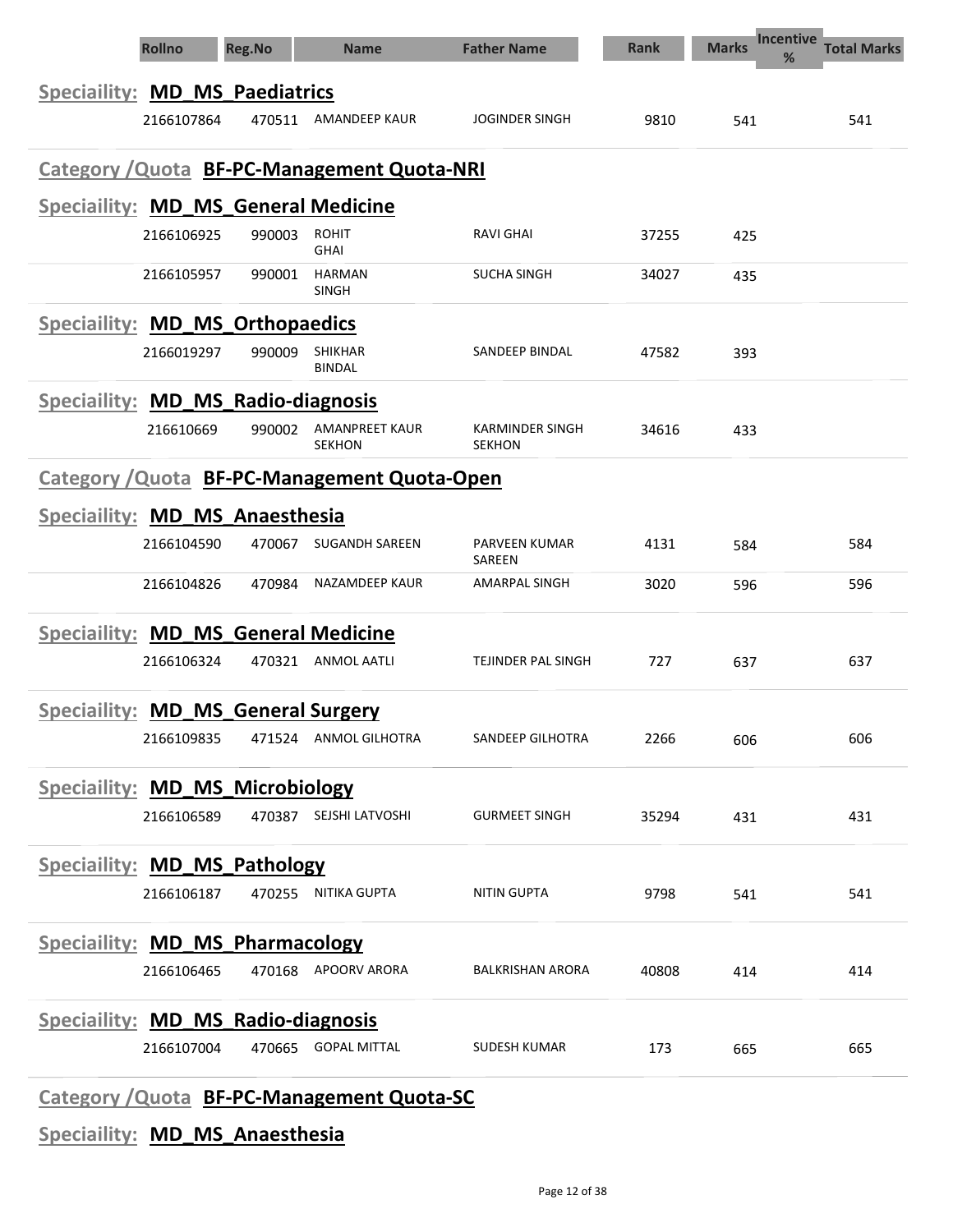|                                            | <b>Rollno</b> | <b>Reg.No</b> | <b>Name</b>                                                    | <b>Father Name</b>              | <b>Rank</b> | <b>Marks</b> | <b>Incentive</b><br><b>Total Marks</b><br>% |
|--------------------------------------------|---------------|---------------|----------------------------------------------------------------|---------------------------------|-------------|--------------|---------------------------------------------|
|                                            | 2166106466    | 470428        | NISHI BAGLA                                                    | <b>BALVINDER KUMAR</b>          | 34178       | 435          | 435                                         |
|                                            | 2166106318    | 471147        | <b>JASPAL KAUR</b>                                             | <b>TARLOCHAN SINGH</b>          | 36527       | 427          | 427                                         |
| Speciallity: MD_MS_Biochemistry            |               |               |                                                                |                                 |             |              |                                             |
|                                            | 2166162611    | 471412        | SUKHJINDER KAUR                                                | SARWAN SINGH                    | 96350       | 272          | 272                                         |
|                                            |               |               | <b>Speciallity: MD_MS_Dermatology Venerology &amp; Leprosy</b> |                                 |             |              |                                             |
|                                            | 2166107913    | 471212        | SIMRAN                                                         | <b>MANOHAR LAL</b>              | 13843       | 518          | 518                                         |
| <b>Speciallity: MD_MS_General Medicine</b> |               |               |                                                                |                                 |             |              |                                             |
|                                            | 2166104823    | 470656        | <b>MANJOT SINGH BHAURA</b>                                     | AMARJEET SINGH<br><b>BHAURA</b> | 16296       | 505          | 505                                         |
|                                            | 2166107059    | 470667        | <b>GURINDERJIT SINGH</b>                                       | <b>AMRIK SINGH</b>              | 19647       | 490          | 490                                         |
| Speciallity: MD_MS_General Surgery         |               |               |                                                                |                                 |             |              |                                             |
|                                            | 2166104611    | 470713        | SAHIL SARANGAL                                                 | <b>RAJ KUMAR</b>                | 32137       | 442          | 442                                         |
| Speciallity: MD_MS_Obst. & Gynae           |               |               |                                                                |                                 |             |              |                                             |
|                                            | 2166106171    |               | 470512 VERONICA BANAL                                          | NARESH KUMAR BANAL              | 30196       | 449          | 449                                         |
| Speciallity: MD_MS_Orthopaedics            |               |               |                                                                |                                 |             |              |                                             |
|                                            | 2166035522    | 470863        | <b>MANVIR SINGH</b>                                            | PRITHVI SINGH                   | 24954       | 468          | 468                                         |
| Speciallity: MD_MS_Paediatrics             |               |               |                                                                |                                 |             |              |                                             |
|                                            | 2166042331    | 470486        | TANU                                                           | <b>SITA RAM</b>                 | 21435       | 483          | 483                                         |
| Speciallity: MD MS Pathology               |               |               |                                                                |                                 |             |              |                                             |
|                                            | 2166104926    |               | 471294 GUNDEEP KAUR                                            | <b>BHUPINDER SINGH</b>          | 36162       | 428          | 428                                         |
| Speciallity: MD_MS_Psychiatry              |               |               |                                                                |                                 |             |              |                                             |
|                                            | 2166106113    | 471038        | NITIN BALDEEP SINGH<br><b>DUGGAL</b>                           | KULDIP SINGH DUGGAL             | 25239       | 467          | 467                                         |
| Speciallity: MD_MS_Radio-diagnosis         |               |               |                                                                |                                 |             |              |                                             |
|                                            | 2166105688    |               | 470026 ANANYA SINGH                                            | <b>BHARAT BHUSHAN</b>           | 7127        | 559          | 559                                         |
| Speciallity: Ultrasonography-Batch1        |               |               |                                                                |                                 |             |              |                                             |
|                                            | 2166046164    | 471502        | TANVEER DABRIA                                                 | <b>GURMEJ SINGH DABRIA</b>      | 45516       | 399          | 399                                         |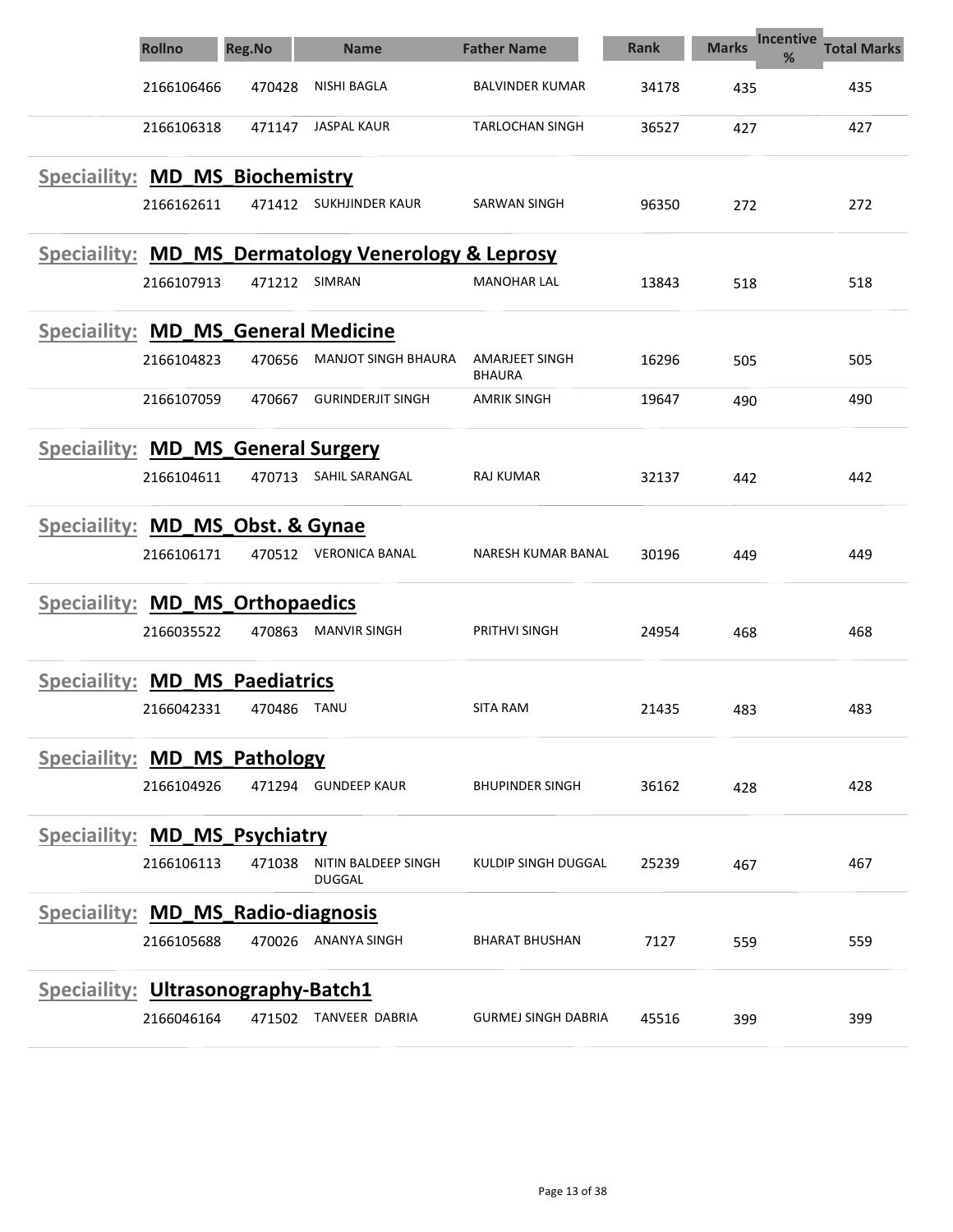|                                             | <b>Rollno</b> | <b>Reg.No</b> | <b>Name</b>                                            | <b>Father Name</b>        | <b>Rank</b> | <b>Marks</b> | <b>Incentive</b><br>% | <b>Total Marks</b> |
|---------------------------------------------|---------------|---------------|--------------------------------------------------------|---------------------------|-------------|--------------|-----------------------|--------------------|
| <b>GGS, Faridkot</b>                        |               |               |                                                        |                           |             |              |                       |                    |
| Category / Quota BF-GC-State Quota-BC       |               |               |                                                        |                           |             |              |                       |                    |
| Speciaility: MD_MS_ENT                      |               |               |                                                        |                           |             |              |                       |                    |
|                                             | 2166105011    | 470722        | KIRANJOT                                               | <b>HAKAM CHAND</b>        | 12545       | 525          |                       | 525                |
| <b>Speciallity: MD MS General Medicine</b>  |               |               |                                                        |                           |             |              |                       |                    |
|                                             | 2166107140    | 471221        | <b>CHARANDEEP SINGH</b>                                | <b>GURINDER SINGH</b>     | 3828        | 587          |                       | 587                |
| Speciallity: MD_MS_Obst. & Gynae            |               |               |                                                        |                           |             |              |                       |                    |
|                                             | 2166105134    | 470326        | <b>KANUPRIYA</b>                                       | KRISHAN KUMAR             | 6189        | 566          |                       | 566                |
|                                             |               |               | Speciallity: MD_MS_Tuberculosis & Respiratory Medicine |                           |             |              |                       |                    |
|                                             | 2166104531    | 470438        | <b>HARMEET SINGH</b>                                   | <b>MANMOHAN SINGH</b>     | 41402       | 412          | 30                    | 535.6              |
|                                             |               |               | Category / Quota BF-GC-State Quota-EWS                 |                           |             |              |                       |                    |
| Speciaility: MD_MS_Anaesthesia              |               |               |                                                        |                           |             |              |                       |                    |
|                                             | 2166024448    | 470908        | <b>SIMRAN KAUR SETHI</b>                               | <b>JASPAL SINGH SETHI</b> | 10386       | 537          |                       | 537                |
| <b>Speciallity: MD_MS_Forensic Medicine</b> |               |               |                                                        |                           |             |              |                       |                    |
|                                             | 2166106029    | 471441        | PANKAJ VERMA                                           | VIJAY KUMAR VERMA         | 54617       | 373          |                       | 373                |
| Speciallity: MD_MS_Obst. & Gynae            |               |               |                                                        |                           |             |              |                       |                    |
|                                             | 2166104559    | 470571        | VANI MAHAJAN                                           | <b>NARESH MAHAJAN</b>     | 6200        | 566          |                       | 566                |
| <b>Speciallity: MD MS Paediatrics</b>       |               |               |                                                        |                           |             |              |                       |                    |
|                                             | 2166107334    |               | 470698 SHYNA MEHTA                                     | RAJESH MEHTA              | 7164        | 559          |                       | 559                |
|                                             |               |               | Speciallity: MD_MS_Preventive & Social Medicine        |                           |             |              |                       |                    |
|                                             | 2166045233    |               | 471032 KARANBIR SINGH                                  | <b>JASVIR SINGH</b>       | 80686       | 308          |                       | 308                |
| Category / Quota BF-GC-State Quota-IP       |               |               |                                                        |                           |             |              |                       |                    |
| <b>Speciallity: MD_MS_Anaesthesia</b>       |               |               |                                                        |                           |             |              |                       |                    |
|                                             | 2166107866    |               | 470884 HARLEEN KAUR                                    | <b>JOGINDERPAL</b>        | 9482        | 543          |                       | 543                |
|                                             | 2166104560    | 470179        | <b>ISHA MALHOTRA</b>                                   | NARESH MALHOTRA           | 8770        | 547          |                       | 547                |
|                                             | 2166105220    | 470173        | <b>NIRNHAI SINGH</b>                                   | NIRBHAI SINGH             | 38437       | 421          | 30                    | 547.3              |
|                                             | 2166108762    | 470514        | <b>ARJUN SHARMA</b>                                    | PRAKASH CHANDRA<br>SHARMA | 8664        | 548          |                       | 548                |

# Speciaility: **MD\_MS\_Biochemistry**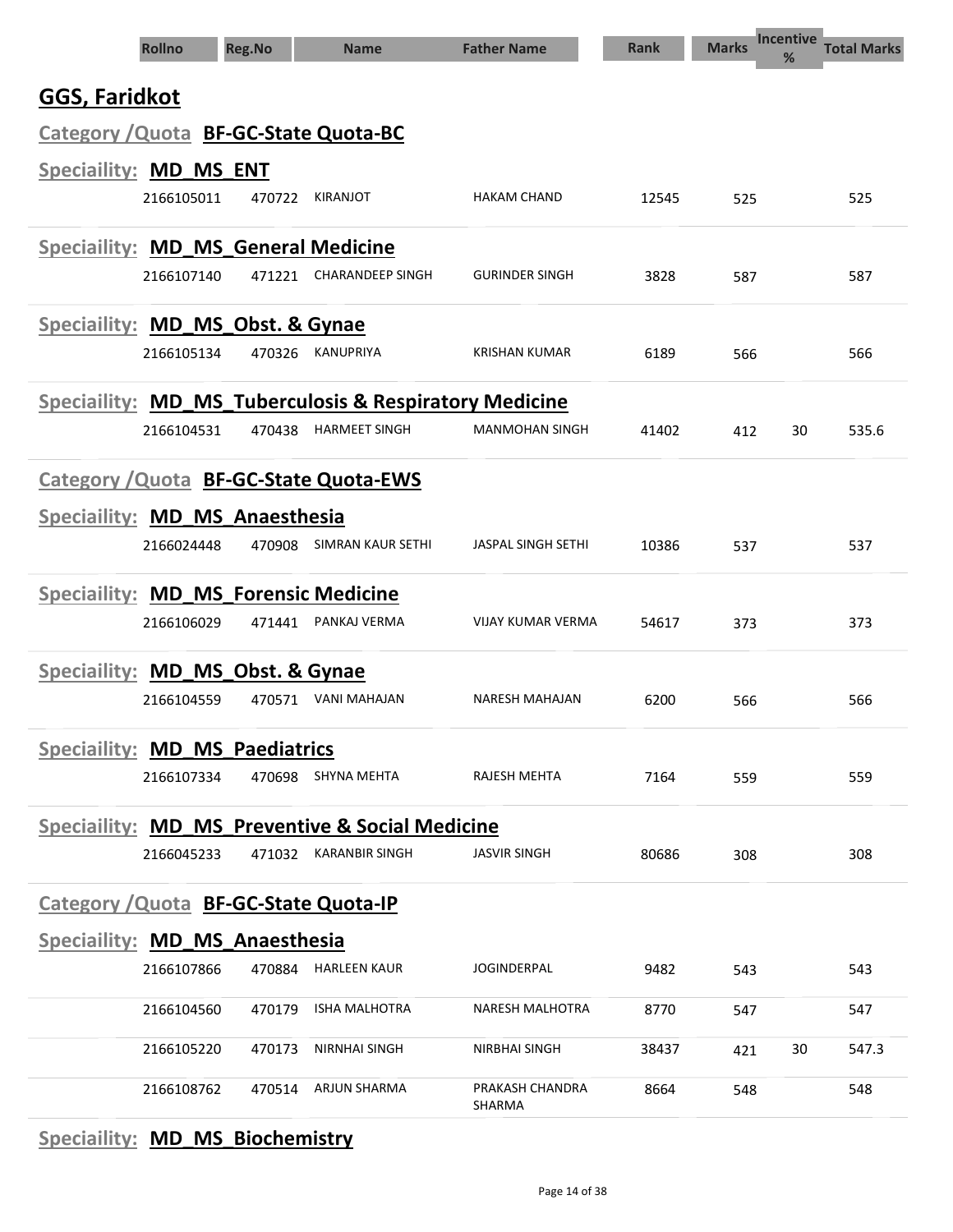|                                             | <b>Rollno</b> | <b>Reg.No</b> | <b>Name</b>                                         | <b>Father Name</b>        | <b>Rank</b> | <b>Marks</b> | <b>Incentive</b><br>% | <b>Total Marks</b> |
|---------------------------------------------|---------------|---------------|-----------------------------------------------------|---------------------------|-------------|--------------|-----------------------|--------------------|
|                                             | 2166105140    | 471601        | JASVEER KAUR                                        | KULDEEP SINGH             | 62858       | 351          |                       | 351                |
|                                             |               |               | Speciallity: MD_MS_Dermatology Venerology & Leprosy |                           |             |              |                       |                    |
|                                             | 2166104879    | 470976        | <b>ARSHJOT KAUR</b>                                 | <b>AVTAR SINGH</b>        | 1911        | 612          |                       | 612                |
| <b>Speciallity: MD_MS_Forensic Medicine</b> |               |               |                                                     |                           |             |              |                       |                    |
|                                             | 2166105850    | 470071        | SIMMER PREET SINGH                                  | RAJWANT SINGH             | 70640       | 332          | 30                    | 431.6              |
|                                             | 2166108108    | 471037        | <b>BIKRAMJEET SINGH BEDI</b>                        | SATINDER SINGH BEDI       | 70820       | 331          | 30                    | 430.3              |
| <b>Speciallity: MD_MS_General Medicine</b>  |               |               |                                                     |                           |             |              |                       |                    |
|                                             | 2166105798    | 470929        | NAVJOT SINGH                                        | <b>HARJOT SINGH</b>       | 3012        | 596          |                       | 596                |
|                                             | 2166105483    | 471017        | <b>MEENU</b>                                        | <b>SUNIL KUMAR</b>        | 2970        | 597          |                       | 597                |
|                                             | 2166106380    | 470193        | <b>ABHINAV GUPTA</b>                                | <b>AJAY GUPTA</b>         | 3079        | 596          |                       | 596                |
| <b>Speciallity: MD_MS_General Surgery</b>   |               |               |                                                     |                           |             |              |                       |                    |
|                                             | 2166108378    | 470676        | MEENALI                                             | <b>SUNIL KUMAR</b>        | 6194        | 566          |                       | 566                |
|                                             | 2166105214    | 470436        | AKRAMBIR SINGH BRAR                                 | NARINDERPAL SINGH<br>BRAR | 7720        | 555          |                       | 555                |
|                                             | 2166106780    | 471015        | SUNANDAN SINGLA                                     | NARINDER PAL              | 5320        | 573          |                       | 573                |
|                                             | 2166106977    | 470123        | AAKANKSHA DHUSSA                                    | SATPAUL DHUSSA            | 7463        | 556          |                       | 556                |
| Speciallity: MD_MS_Microbiology             |               |               |                                                     |                           |             |              |                       |                    |
|                                             | 2166105515    | 470315        | PURNIMA                                             | <b>SUSHIL KUMAR</b>       | 38906       | 420          |                       | 420                |
| Speciallity: MD_MS_Obst. & Gynae            |               |               |                                                     |                           |             |              |                       |                    |
|                                             | 2166106953    | 470027        | YASHI GUPTA                                         | SANJAY KUMAR GUPTA        | 5298        | 573          |                       | 573                |
| Speciallity: MD MS Opthalmology             |               |               |                                                     |                           |             |              |                       |                    |
|                                             | 2166107878    | 470108        | ARSH VERMA                                          | KIRAN KUMAR VERMA         | 6149        | 566          |                       | 566                |
|                                             | 2166105895    | 470888        | SAKSHI SHARMA                                       | SANJEEV KUMAR<br>SHARMA   | 7772        | 554          |                       | 554                |
|                                             | 2166117932    | 470849        | <b>KARINA BISHNOI</b>                               | <b>VIJAY KUMAR</b>        | 5848        | 569          |                       | 569                |
| <b>Speciallity: MD MS Orthopaedics</b>      |               |               |                                                     |                           |             |              |                       |                    |
|                                             | 2166107761    |               | 471142 JASHANJIT KAUR TURKA                         | DHANWANT SINGH            | 4678        | 579          |                       | 579                |
|                                             | 2166106121    | 470755        | <b>GURJOT SINGH</b>                                 | KULWANT SINGH             | 4418        | 581          |                       | 581                |
| <b>Speciallity: MD_MS_Paediatrics</b>       |               |               |                                                     |                           |             |              |                       |                    |
|                                             | 2166104564    | 470308        | YASHIKA SETHI                                       | NARINDER SETHI            | 3506        | 591          |                       | 591                |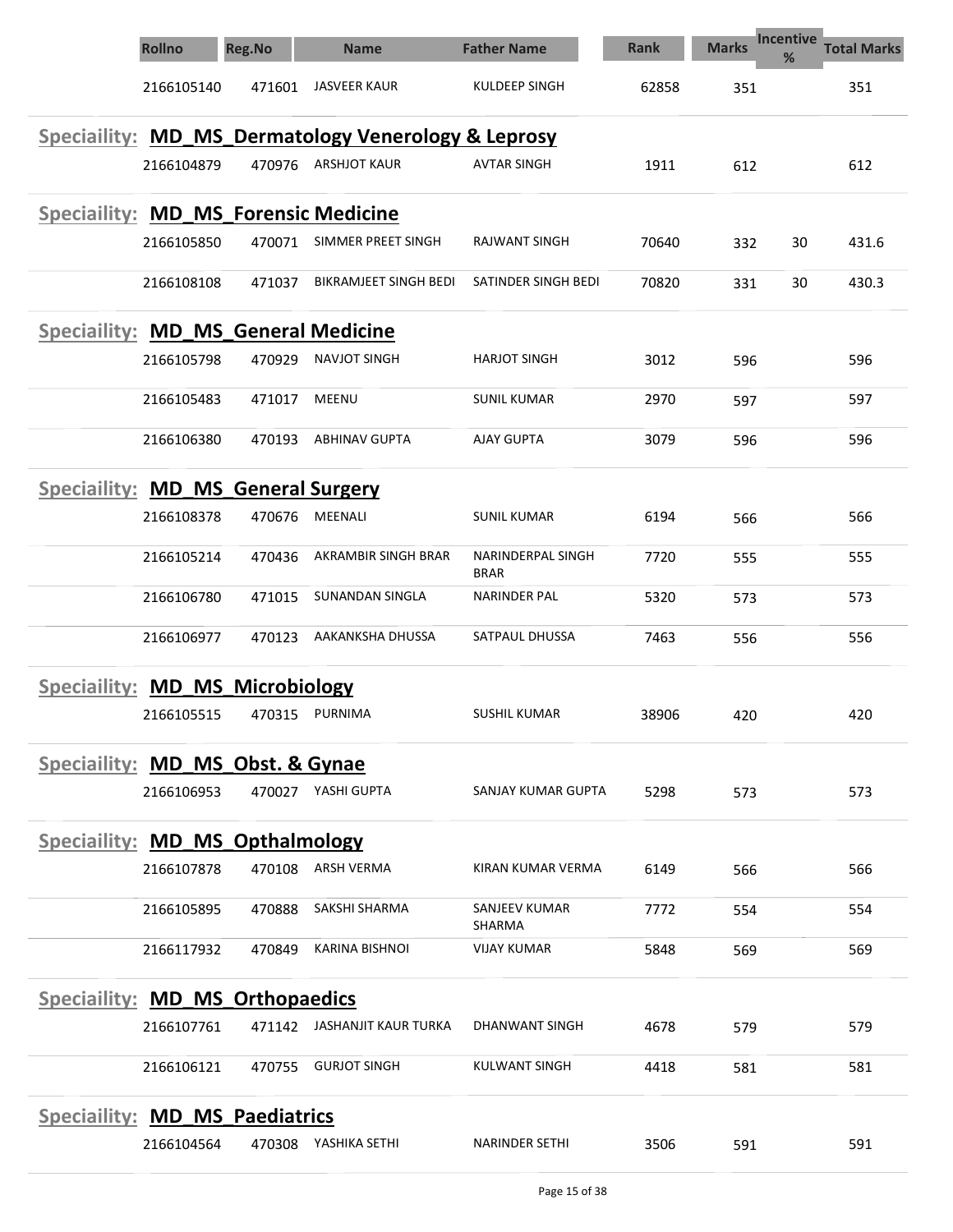| <b>Rollno</b>                                 | <b>Reg.No</b> | <b>Name</b>            | <b>Father Name</b>                                                   | <b>Rank</b> | <b>Marks</b> | <b>Incentive</b><br>% | <b>Total Marks</b> |
|-----------------------------------------------|---------------|------------------------|----------------------------------------------------------------------|-------------|--------------|-----------------------|--------------------|
| <b>Speciallity: MD_MS_Pharmacology</b>        |               |                        |                                                                      |             |              |                       |                    |
| 2166106432                                    | 470323        | SANA GRACE             | AVINASH KUMAR                                                        | 52242       | 380          |                       | 380                |
|                                               |               |                        |                                                                      |             |              |                       |                    |
| Speciallity: MD_MS_Physiology<br>2166105418   |               | 470422 HARPREET KAUR   | SARBJIT SINGH                                                        | 72612       |              |                       | 327                |
|                                               |               |                        |                                                                      |             | 327          |                       |                    |
| Speciallity: MD_MS_Psychiatry                 |               |                        |                                                                      |             |              |                       |                    |
| 2166105263                                    | 471297        | KAPIL SHARMA           | PRAHLAD KUMAR<br>SHARMA                                              | 30511       | 448          | 30                    | 582.4              |
| Category / Quota BF-GC-State Quota-OPEN       |               |                        |                                                                      |             |              |                       |                    |
| Speciallity: POST_DIPLOMA_DNB_Radio-diagnosis |               |                        |                                                                      |             |              |                       |                    |
| 2166104400                                    | 471496        | <b>GURSIMRAN SINGH</b> | <b>GURMEET SINGH</b>                                                 | 46474       | 396          | 30                    | 514.8              |
| Speciallity: POST MBBS DNB Radio-diagnosis    |               |                        |                                                                      |             |              |                       |                    |
| 2166105126                                    |               | 470414 GURPREET SINGH  | <b>KIRPAL SINGH</b>                                                  | 34606       | 433          | 30                    | 562.9              |
|                                               |               |                        |                                                                      |             |              |                       |                    |
| Category / Quota BF-GC-State Quota-SC         |               |                        |                                                                      |             |              |                       |                    |
| Speciallity: MD_MS_Anaesthesia                |               |                        |                                                                      |             |              |                       |                    |
| 2166106720                                    |               | 470043 GURLEEN KAUR    | <b>KULWANT SINGH</b>                                                 | 29025       | 453          |                       | 453                |
| Speciallity: MD_MS ENT                        |               |                        |                                                                      |             |              |                       |                    |
| 2166105716                                    | 471233        | RAJVINDER KAUR         | <b>DALJIT SINGH</b>                                                  | 30231       | 449          |                       | 449                |
| <b>Speciallity: MD MS General Medicine</b>    |               |                        |                                                                      |             |              |                       |                    |
| 2166105947                                    |               | 470175 RAMAN KANT      | SOHAN LAL                                                            | 47237       | 394          | 30                    | 512.2              |
| <b>Speciallity: MD_MS_General Surgery</b>     |               |                        |                                                                      |             |              |                       |                    |
| 2166104612                                    | 470969        | <b>MANDEEP SINGH</b>   | RAJ KUMAR                                                            | 23385       | 475          |                       | 475                |
|                                               |               |                        |                                                                      |             |              |                       |                    |
|                                               |               |                        | <b>Speciallity: MD_MS_Immuno Haematology &amp; Blood Transfusion</b> |             |              |                       |                    |
| 2166046294                                    | 470016        | AYUSH BADLAN           | <b>NARESH KUMAR</b>                                                  | 75445       | 320          | 30                    | 416                |
| <b>Speciallity: MD_MS_Microbiology</b>        |               |                        |                                                                      |             |              |                       |                    |
| 2166107919                                    |               | 470807 DIVYA           | MICHAEL KUMAR                                                        | 58857       | 362          |                       | 362                |
| <b>Speciallity: MD MS Opthalmology</b>        |               |                        |                                                                      |             |              |                       |                    |
| 2166106857                                    |               | 471097 VIVEK SABHARWAL | RAJ KUMAR                                                            | 30903       | 446          |                       | 446                |
|                                               |               |                        | SABHARWAL                                                            |             |              |                       |                    |
| <b>Speciallity: MD_MS_Orthopaedics</b>        |               |                        |                                                                      |             |              |                       |                    |
| 2166104902                                    | 470683        | <b>MANDEEP SINGH</b>   | <b>BALWINDER SINGH</b>                                               | 16065       | 506          |                       | 506                |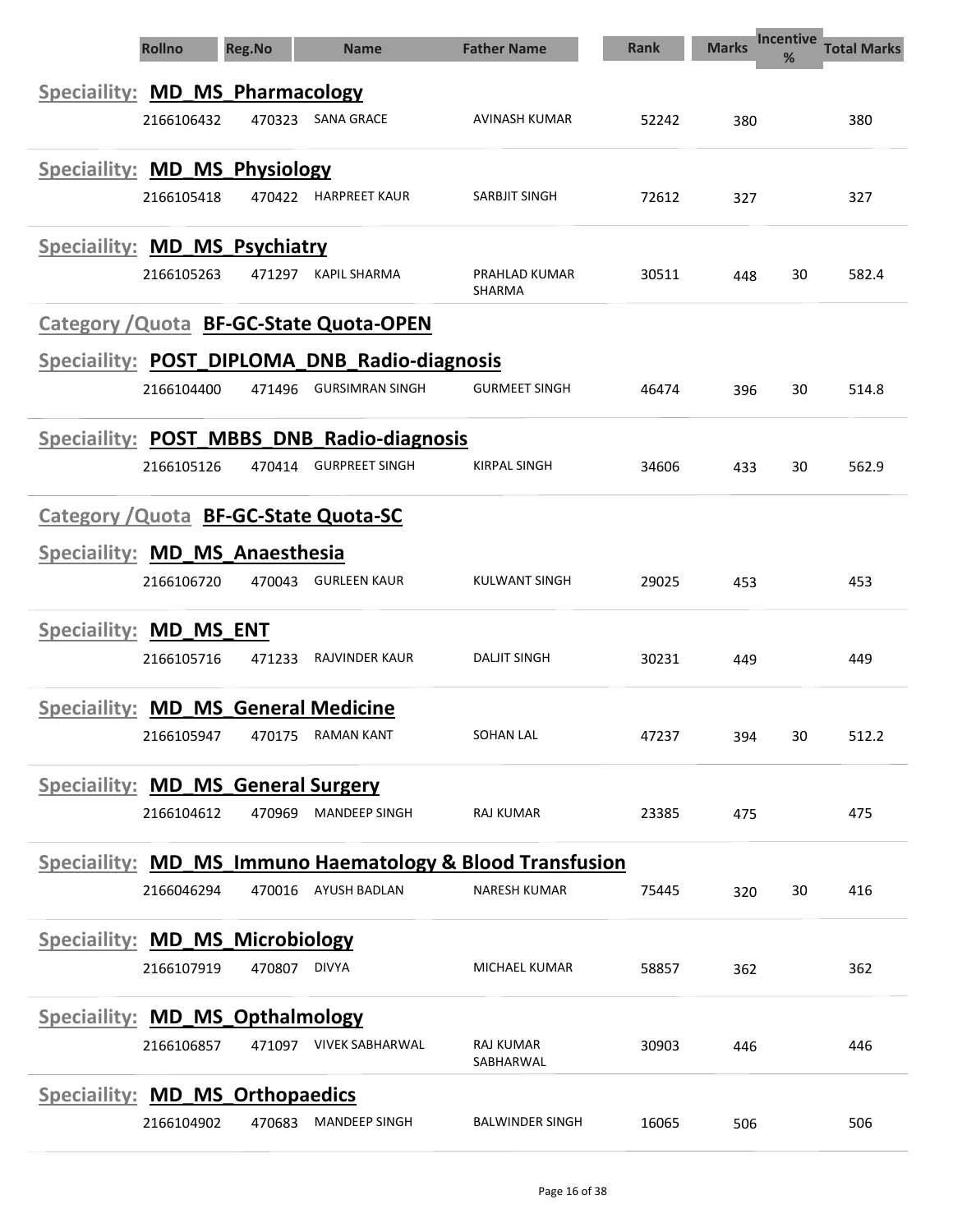| <b>Rollno</b>                                   | <b>Reg.No</b> | <b>Name</b>           | <b>Father Name</b> | <b>Rank</b> | <b>Marks</b> | <b>Incentive</b><br>% | Total Marks |
|-------------------------------------------------|---------------|-----------------------|--------------------|-------------|--------------|-----------------------|-------------|
| <b>Speciallity: MD MS Paediatrics</b>           |               |                       |                    |             |              |                       |             |
| 2166104691                                      | 470930        | <b>SAPNA</b>          | SANJAY KUMAR       | 16472       | 505          |                       | 505         |
| Speciallity: MD MS Preventive & Social Medicine |               |                       |                    |             |              |                       |             |
| 2166107570                                      | 470127        | <b>MANDEEP RAI</b>    | <b>PREM NATH</b>   | 89829       | 287          | 30                    | 373.1       |
| Speciallity: MD MS Psychiatry                   |               |                       |                    |             |              |                       |             |
| 2166104884                                      | 471026        | <b>NAVDEEP BACHAN</b> | <b>BACHAN DASS</b> | 17547       | 500          |                       | 500         |
| Speciallity: MD MS Radiotherapy                 |               |                       |                    |             |              |                       |             |
| 2166105626                                      | 470247        | <b>SANJEEV BAINS</b>  | ASHOK KUMAR BAINS  | 70731       | 331          | 30                    | 430.3       |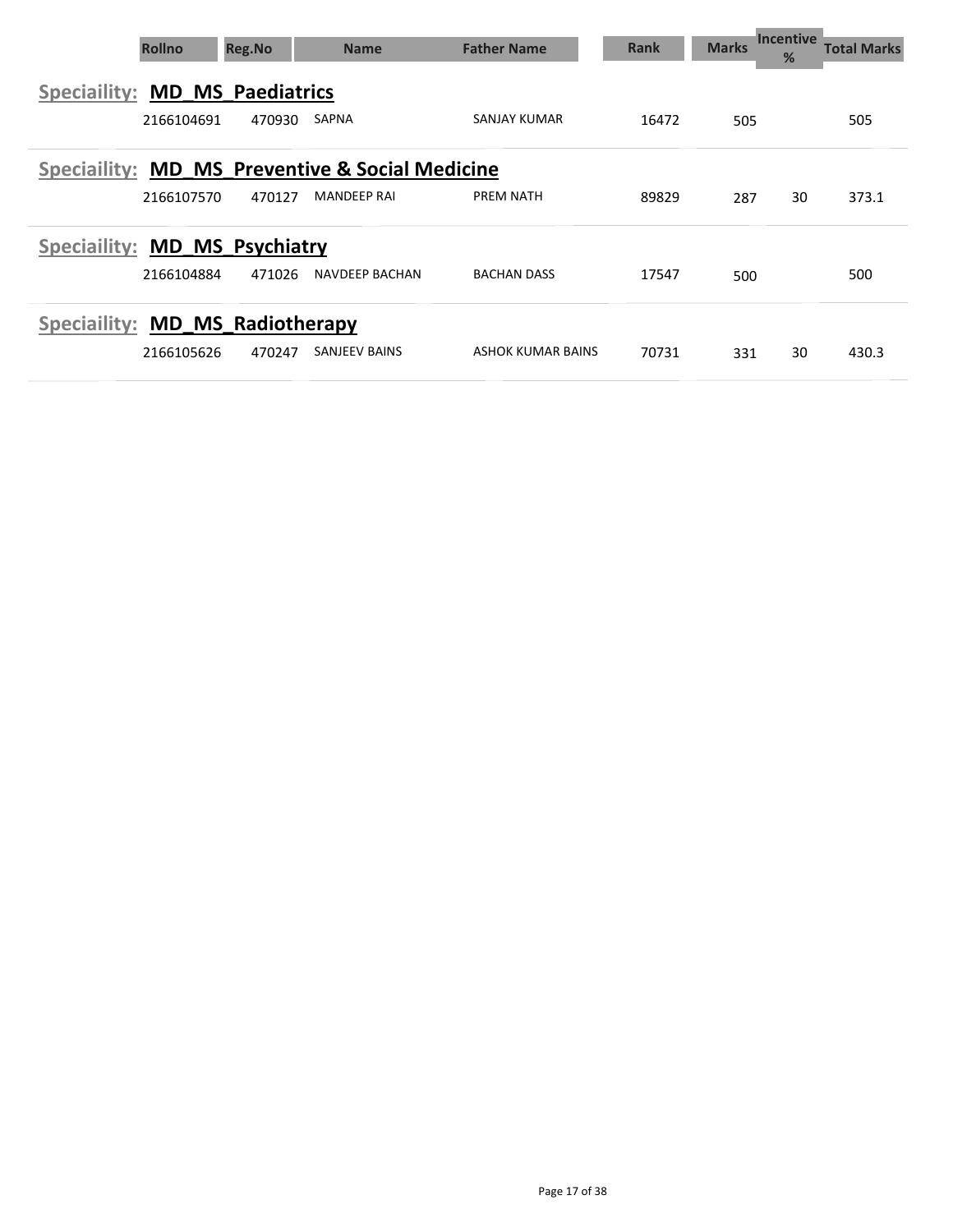|                                       | <b>Rollno</b> | <b>Reg.No</b> | <b>Name</b>                                                    | <b>Father Name</b>     | <b>Rank</b> | <b>Marks</b> | <b>Incentive</b><br>% | <b>Total Marks</b> |
|---------------------------------------|---------------|---------------|----------------------------------------------------------------|------------------------|-------------|--------------|-----------------------|--------------------|
| <b>GMC, Amritsar</b>                  |               |               |                                                                |                        |             |              |                       |                    |
|                                       |               |               | Category / Quota BF-GC-State Quota-BC                          |                        |             |              |                       |                    |
| Speciaility: MD_MS_Anaesthesia        |               |               |                                                                |                        |             |              |                       |                    |
|                                       | 2166107631    |               | 470776 SAHIL VERMA                                             | <b>VIPAN KUMAR</b>     | 18425       | 496          |                       | 496                |
|                                       |               |               | <b>Speciallity: MD MS General Medicine</b>                     |                        |             |              |                       |                    |
|                                       | 2166107703    | 470151        | SPINDER SINGH                                                  | <b>BALWINDER SINGH</b> | 3102        | 595          |                       | 595                |
| Speciallity: MD_MS_General Surgery    |               |               |                                                                |                        |             |              |                       |                    |
|                                       | 2166104582    | 471358        | <b>ANTERPREET KAUR</b>                                         | <b>PARAMJIT SINGH</b>  | 41684       | 411          | 30                    | 534.3              |
| Speciallity: PG_DIPLOMA_DCH           |               |               |                                                                |                        |             |              |                       |                    |
|                                       | 2166107564    | 470316        | <b>AMIT KUMAR</b>                                              | <b>OM PARKASH</b>      | 42839       | 407          | 30                    | 529.1              |
| Speciallity: Ultrasonography-Batch2   |               |               |                                                                |                        |             |              |                       |                    |
|                                       | 2166104664    | 470367        | <b>KANWARTAJ SINGH</b>                                         | <b>RAMINDER SINGH</b>  | 93490       | 279          | 30                    | 362.7              |
|                                       |               |               | Category / Quota BF-GC-State Quota-EWS                         |                        |             |              |                       |                    |
| Speciallity: MD_MS_Orthopaedics       |               |               |                                                                |                        |             |              |                       |                    |
|                                       | 2166105404    | 470344        | JANAM BANSAL                                                   | <b>SANJEEV BANSAL</b>  | 11150       | 532          |                       | 532                |
| Speciallity: MD_MS_Pathology          |               |               |                                                                |                        |             |              |                       |                    |
|                                       | 2166104396    | 470112        | <b>GURPREET SINGH</b>                                          | <b>GURMAIL SINGH</b>   | 28930       | 453          |                       | 453                |
|                                       |               |               | Speciallity: MD MS Preventive & Social Medicine                |                        |             |              |                       |                    |
|                                       | 2166107507    |               | 471250 CHETNA THAKUR                                           | <b>DEVINDER SINGH</b>  | 77084       | 316          |                       | 316                |
| Speciallity: MD_MS_Radio-diagnosis    |               |               |                                                                |                        |             |              |                       |                    |
|                                       | 2166104931    |               | 470299 ARUSHI JAIN                                             | <b>BIMAL JAIN</b>      | 4679        | 579          |                       | 579                |
|                                       |               |               | Category / Quota BF-GC-State Quota-IP                          |                        |             |              |                       |                    |
| <b>Speciallity: MD_MS_Anaesthesia</b> |               |               |                                                                |                        |             |              |                       |                    |
|                                       | 2166106909    |               | 470141 ABHILASHA SAHIL                                         | RAMESH MASIH           | 6339        | 565          |                       | 565                |
|                                       | 2166107653    | 470949        | <b>MANPREET KAUR</b>                                           | <b>AMARJIT SINGH</b>   | 35169       | 432          | 30                    | 561.6              |
|                                       |               |               | <b>Speciallity: MD_MS_Dermatology Venerology &amp; Leprosy</b> |                        |             |              |                       |                    |
|                                       | 2166104665    | 470580        | SIMRANJIT SINGH                                                | <b>RANDHIR SINGH</b>   | 16251       | 505          | 30                    | 656.5              |

# Speciaility: **MD\_MS\_ENT**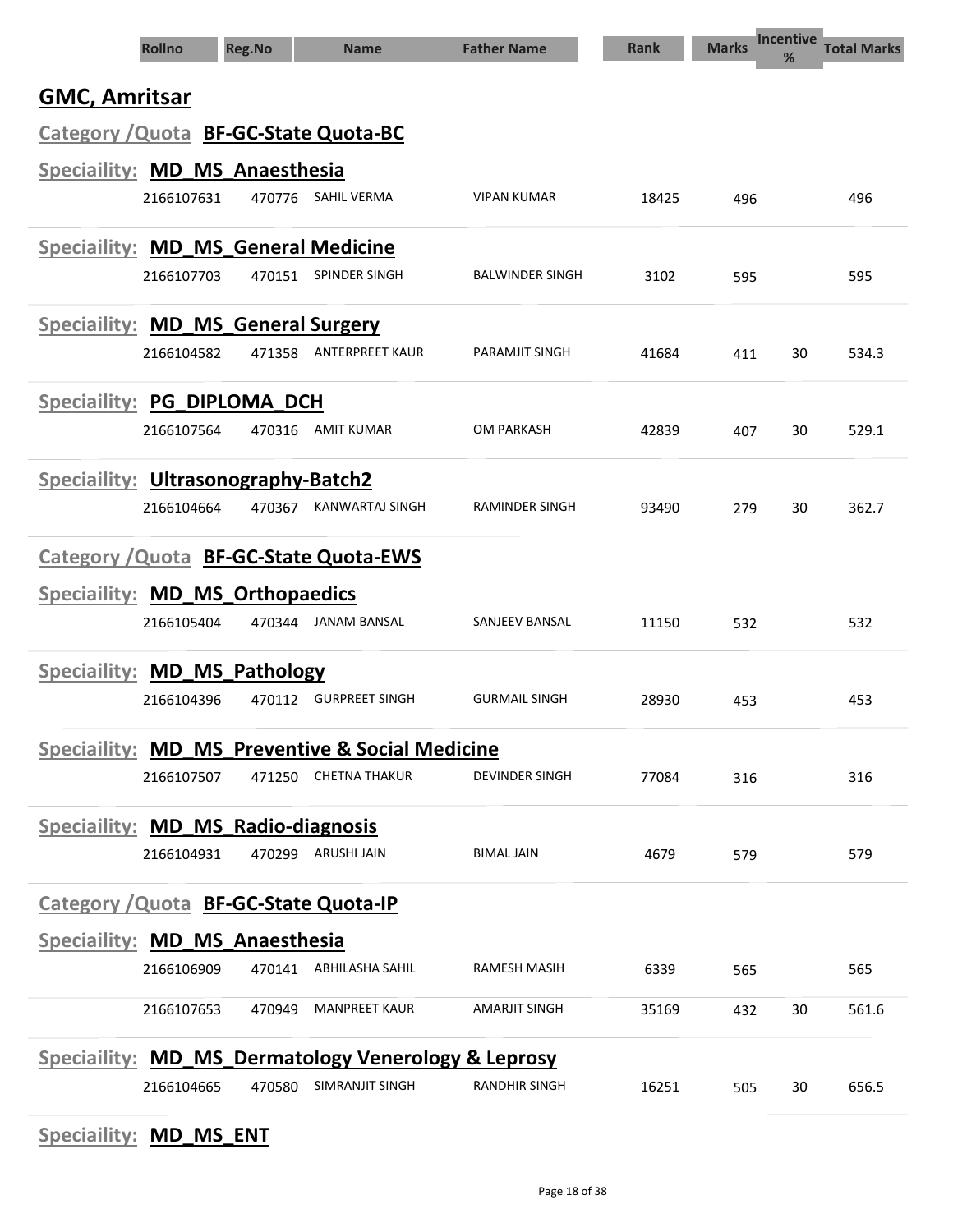|                                             | <b>Rollno</b> | <b>Reg.No</b> | <b>Name</b>                 | <b>Father Name</b>         | <b>Rank</b> | <b>Incentive</b><br><b>Marks</b><br>% | <b>Total Marks</b> |
|---------------------------------------------|---------------|---------------|-----------------------------|----------------------------|-------------|---------------------------------------|--------------------|
|                                             | 2166104515    | 470467        | <b>KARANDEEP KAUR</b>       | <b>MAJOR SINGH</b>         | 7442        | 556                                   | 556                |
|                                             | 2166106621    | 471007        | <b>HARNOOR KAUR</b>         | <b>HARJINDERPAL SINGH</b>  | 8707        | 548                                   | 548                |
| <b>Speciallity: MD_MS_Forensic Medicine</b> | 2166108159    | 470066        | LAKSHEY DHALLA              | SUKHVINDER KUMAR           | 32836       | 440                                   | 440                |
|                                             |               |               |                             |                            |             |                                       |                    |
| Speciallity: MD_MS_General Medicine         |               |               |                             |                            |             |                                       |                    |
|                                             | 2166107731    | 470894        | ABHINAV SACHDEVA            | <b>CHANDER MOHAN</b>       | 2870        | 598                                   | 598                |
|                                             | 2166108287    | 470645        | <b>PARTEEK GARG</b>         | DHARAMPAL GARG             | 2464        | 604                                   | 604                |
|                                             | 2166104657    | 470271        | <b>GURWINDERJIT SINGH</b>   | RAMANPREET SINGH           | 25172       | 30<br>467                             | 607.1              |
|                                             | 2166104624    | 470142        | SAKSHAM KHANNA              | RAJESH KHANNA              | 2136        | 608                                   | 608                |
| Speciallity: MD_MS_General Surgery          |               |               |                             |                            |             |                                       |                    |
|                                             | 2166107972    | 470753        | REECHA SINGLA               | PREM CHAND                 | 7101        | 559                                   | 559                |
|                                             | 2166106086    | 470622        | <b>ALISHA GUPTA</b>         | <b>KEWAL KRISHAN GUPTA</b> | 7303        | 557                                   | 557                |
|                                             | 2166106012    | 470135        | TANIA                       | TILAK RAJ DHARNI           | 4233        | 583                                   | 583                |
| Speciallity: MD_MS_Microbiology             |               |               |                             |                            |             |                                       |                    |
|                                             | 2166044340    |               | 470874 YUVRAJ SINGH RATHAUR | PRITAM SINGH<br>RATHAUR    | 32656       | 440                                   | 440                |
|                                             | 2166105690    | 470914        | RAKSHANDA                   | <b>BHIM SAIN</b>           | 32663       | 440                                   | 440                |
|                                             | 2166105039    | 470943        | <b>VIKAS SOOD</b>           | <b>HEM CHANDER SOOD</b>    | 34707       | 433                                   | 433                |
| Speciallity: MD MS Obst. & Gynae            |               |               |                             |                            |             |                                       |                    |
|                                             | 2166109838    | 471314        | <b>SALONI JAMES</b>         | <b>SANJAY JAMES</b>        | 4730        | 579                                   | 579                |
|                                             | 2166107598    | 470283        | <b>HARITKI AGGARWAL</b>     | SANJEEV AGGARWAL           | 4227        | 583                                   | 583                |
|                                             | 2166106668    | 470872        | <b>HARSIMRAN KAUR</b>       | <b>JASPAL SINGH</b>        | 2301        | 606                                   | 606                |
| Speciallity: MD MS Opthalmology             |               |               |                             |                            |             |                                       |                    |
|                                             | 2166031869    | 470604        | PRAKHAR VASHIST             | <b>TARUN VASHIST</b>       | 4272        | 583                                   | 583                |
|                                             | 2166105741    | 471367        | AMANDEEP                    | <b>DILBAG RAI</b>          | 5053        | 576                                   | 576                |
|                                             | 2166106088    | 470508        | <b>MAYANK KHULLAR</b>       | KHEMDEEP KHULLAR           | 5454        | 572                                   | 572                |
| Speciallity: MD_MS_Orthopaedics             |               |               |                             |                            |             |                                       |                    |
|                                             | 2166106391    | 470913        | <b>NAVROOP SINGH</b>        | <b>AMARJIT SINGH</b>       | 5860        | 568                                   | 568                |
|                                             | 2166105538    | 470770        | ANIL KUMAR GARG             | <b>VIJAY KUMAR GARG</b>    | 7248        | 558                                   | 558                |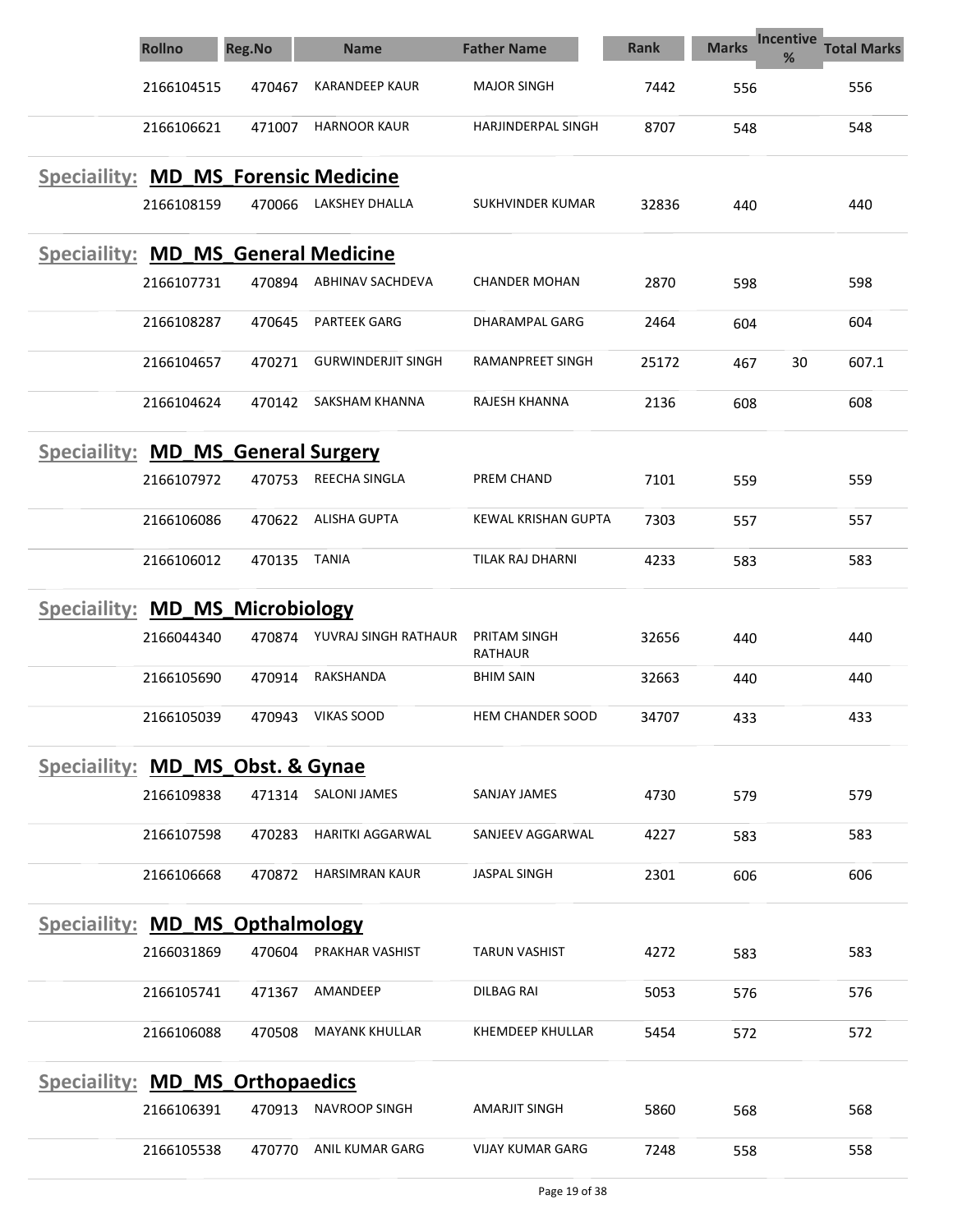|                                       | <b>Rollno</b> | <b>Reg.No</b> | <b>Name</b>                                                       | <b>Father Name</b>         | Rank  | <b>Marks</b> | <b>Incentive</b><br>% | <b>Total Marks</b> |
|---------------------------------------|---------------|---------------|-------------------------------------------------------------------|----------------------------|-------|--------------|-----------------------|--------------------|
|                                       | 2166107785    | 470485        | <b>SUPREET SINGH</b><br>MANCHANDA                                 | <b>GURINDER SINGH</b>      | 5360  | 573          |                       | 573                |
|                                       | 2166104295    | 470273        | UTKARSH KAPOOR                                                    | <b>ATUL KAPOOR</b>         | 4594  | 580          |                       | 580                |
| <b>Speciallity: MD MS Paediatrics</b> |               |               |                                                                   |                            |       |              |                       |                    |
|                                       | 2166174029    | 470245        | <b>SIMRAN KAUR VIRK</b>                                           | <b>MANJINDER SINGH</b>     | 3017  | 596          |                       | 596                |
| <b>Speciallity: MD MS Pathology</b>   |               |               |                                                                   |                            |       |              |                       |                    |
|                                       | 2166043161    | 471075        | <b>SUMIT KATHURIA</b>                                             | SATISH KATHURIA            | 13791 | 518          |                       | 518                |
|                                       | 2166104411    | 470756        | DEEPAWALI BANSAL                                                  | <b>GURPURAN BANSAL</b>     | 7088  | 559          |                       | 559                |
|                                       | 2166106580    | 470311        | <b>TAVLEEN KAUR</b>                                               | <b>GURINDER BIR SINGH</b>  | 9821  | 541          |                       | 541                |
| Speciallity: MD_MS_Pharmacology       |               |               |                                                                   |                            |       |              |                       |                    |
|                                       | 2166107632    | 470574        | AAKANKSHA MAHAJAN                                                 | <b>VIVEK MAHAJAN</b>       | 33165 | 438          |                       | 438                |
|                                       | 2166104633    | 470725        | <b>ANKITA</b>                                                     | <b>RAJINDER SINGH</b>      | 51191 | 383          |                       | 383                |
| Speciallity: MD_MS_Physiology         |               |               |                                                                   |                            |       |              |                       |                    |
|                                       | 2166104272    | 471449        | <b>DEEPSHI GUPTA</b>                                              | <b>ANIL GUPTA</b>          | 53866 | 375          |                       | 375                |
|                                       |               |               | Speciallity: MD MS Preventive & Social Medicine                   |                            |       |              |                       |                    |
|                                       | 2166106461    | 470380        | <b>GURPREET SINGH SIDHU</b>                                       | <b>BALJIT SINGH</b>        | 31434 | 445          |                       | 445                |
|                                       | 2166107633    | 471153        | <b>ROHIT KUMAR</b>                                                | YASH PAL                   | 62767 | 351          | 30                    | 456.3              |
| Speciallity: MD MS Psychiatry         |               |               |                                                                   |                            |       |              |                       |                    |
|                                       | 2166105607    | 470759        | SALONI GUPTA                                                      | ANIL GUPTA                 | 5168  | 575          |                       | 575                |
| Speciallity: MD_MS_Radio-diagnosis    |               |               |                                                                   |                            |       |              |                       |                    |
|                                       | 2166105167    | 470555        | <b>KHUSHNEET KAUR</b><br>SANDHU                                   | <b>MANJIT SINGH SANDHU</b> | 1285  | 623          |                       | 623                |
|                                       |               |               | <b>Speciallity: MD_MS_Tuberculosis &amp; Respiratory Medicine</b> |                            |       |              |                       |                    |
|                                       | 2166105993    | 470426        | <b>SIMRAN SAINI</b>                                               | <b>SUSHIL KUMAR</b>        | 5200  | 574          |                       | 574                |
| <b>Speciallity: PG DIPLOMA DA</b>     |               |               |                                                                   |                            |       |              |                       |                    |
|                                       | 2166106759    | 470788        | PARMINDER KAUR                                                    | <b>MOHINDER SINGH</b>      | 13495 | 520          |                       | 520                |
|                                       | 2166106822    | 471085        | SAHIL MITTAL                                                      | PARVEEN KUMAR<br>MITTAL    | 33447 | 437          | 20                    | 524.4              |
| Speciallity: Ultrasonography-Batch1   |               |               |                                                                   |                            |       |              |                       |                    |
|                                       | 2166107581    | 470579        | <b>SANDIP KUMAR</b>                                               | RAKHA RAM                  | 70650 | 332          | 30                    | 431.6              |
|                                       | 2166105441    | 471077        | RANJANA NEE GOLU RANI SHAM SUNDER                                 |                            | 40422 | 415          |                       | 415                |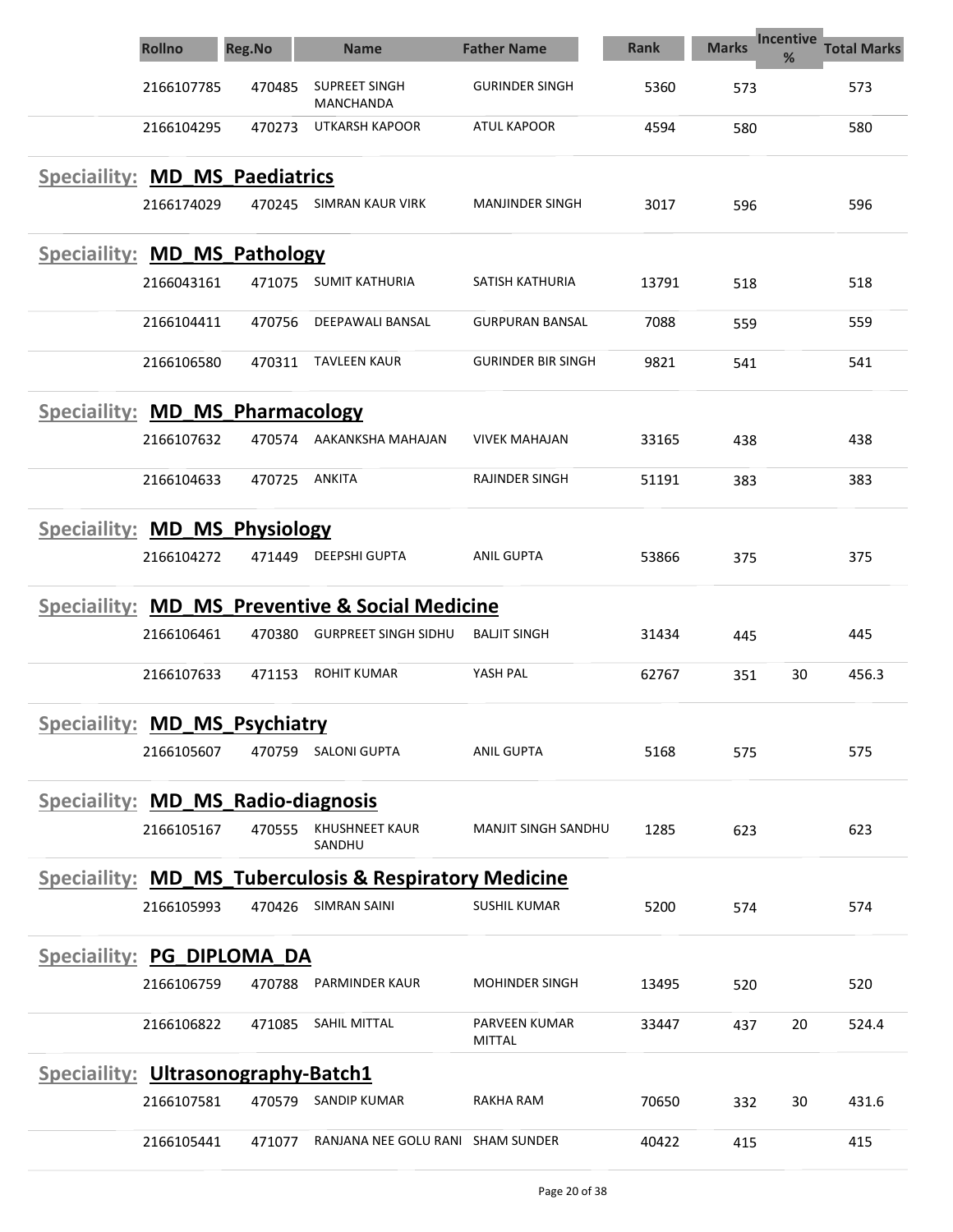|                                             | <b>Rollno</b> | <b>Reg.No</b> | <b>Name</b>                                                    | <b>Father Name</b>                      | <b>Rank</b> | <b>Marks</b> | Incentive<br>$\frac{9}{6}$ | <b>Total Marks</b> |
|---------------------------------------------|---------------|---------------|----------------------------------------------------------------|-----------------------------------------|-------------|--------------|----------------------------|--------------------|
|                                             | 2166105707    | 470450        | <b>PRABHJIT SINGH</b>                                          | <b>CHARANJIT SINGH</b>                  | 59973       | 359          |                            | 359                |
|                                             | 2166105324    | 470535        | YASHI GAUTAM                                                   | <b>RAJINDER PRASAD</b><br><b>GAUTAM</b> | 59103       | 361          |                            | 361                |
|                                             |               |               | Category / Quota BF-GC-State Quota-SC                          |                                         |             |              |                            |                    |
| Speciallity: MD_MS_Anaesthesia              |               |               |                                                                |                                         |             |              |                            |                    |
|                                             | 2166106091    | 470669        | RAHUL                                                          | <b>KISHORE KUMAR</b>                    | 54268       | 374          | 30                         | 486.2              |
| Speciallity: MD_MS_Biochemistry             |               |               |                                                                |                                         |             |              |                            |                    |
|                                             | 2166106901    | 470860        | ALKA TOORA                                                     | RAM LUBHAYA                             | 81307       | 306          |                            | 306                |
|                                             |               |               | <b>Speciallity: MD MS Dermatology Venerology &amp; Leprosy</b> |                                         |             |              |                            |                    |
|                                             | 2166107018    | 470281        | <b>LOVEPREET SINGH</b>                                         | SUKHMINDER SINGH                        | 12183       | 526          |                            | 526                |
| Speciallity: MD_MS_ENT                      |               |               |                                                                |                                         |             |              |                            |                    |
|                                             | 2166106057    | 470096        | <b>KISHAN RAI</b>                                              | JASWINDER SINGH RAI                     | 29779       | 450          |                            | 450                |
| <b>Speciallity: MD_MS_Forensic Medicine</b> |               |               |                                                                |                                         |             |              |                            |                    |
|                                             | 2166105714    | 471059        | <b>MANRAJ SINGH</b>                                            | <b>DALJIT SINGH</b>                     | 51414       | 382          |                            | 382                |
| <b>Speciallity: MD_MS_General Medicine</b>  |               |               |                                                                |                                         |             |              |                            |                    |
|                                             | 2166104704    | 470786        | PRIYA BABOOL                                                   | SATNAM SINGH                            | 8465        | 550          |                            | 550                |
|                                             | 2166104314    | 470644        | <b>SANGEETA GILL</b>                                           | <b>BALDEV SINGH</b>                     | 39216       | 419          | 30                         | 544.7              |
|                                             | 2166107512    | 470227        | SURJEET SINGH                                                  | <b>GARIB DASS</b>                       | 46013       | 398          | 30                         | 517.4              |
| <b>Speciallity: MD_MS_General Surgery</b>   |               |               |                                                                |                                         |             |              |                            |                    |
|                                             | 2166105727    |               | 470791 AARUSH PAUL                                             | DES RAJ PAUL                            | 23778       | 473          |                            | 473                |
|                                             | 2166104587    | 470938        | <b>ANKUSH KUMAR</b>                                            | PARMOD KUMAR                            | 27564       | 458          |                            | 458                |
| <b>Speciallity: MD_MS_Microbiology</b>      |               |               |                                                                |                                         |             |              |                            |                    |
|                                             | 2166105517    |               | 471364 PALLAVI                                                 | <b>SUSHIL KUMAR</b>                     | 50841       | 384          |                            | 384                |
| <b>Speciallity: MD_MS_Obst. &amp; Gynae</b> |               |               |                                                                |                                         |             |              |                            |                    |
|                                             | 2166107618    | 470998        | HIMIKA                                                         | <b>SUSHIL KUMAR</b>                     | 23745       | 473          |                            | 473                |
| Speciallity: MD_MS_Orthopaedics             |               |               |                                                                |                                         |             |              |                            |                    |
|                                             | 2166105831    | 470517        | <b>MOHIT BASRA</b>                                             | <b>JASVIR SINGH</b>                     | 16719       | 504          |                            | 504                |
| Speciallity: MD_MS_Paediatrics              |               |               |                                                                |                                         |             |              |                            |                    |
|                                             | 2166104465    |               | 470783 AMRIT PAL SINGH                                         | JODH KUMAR                              | 13192       | 521          |                            | 521                |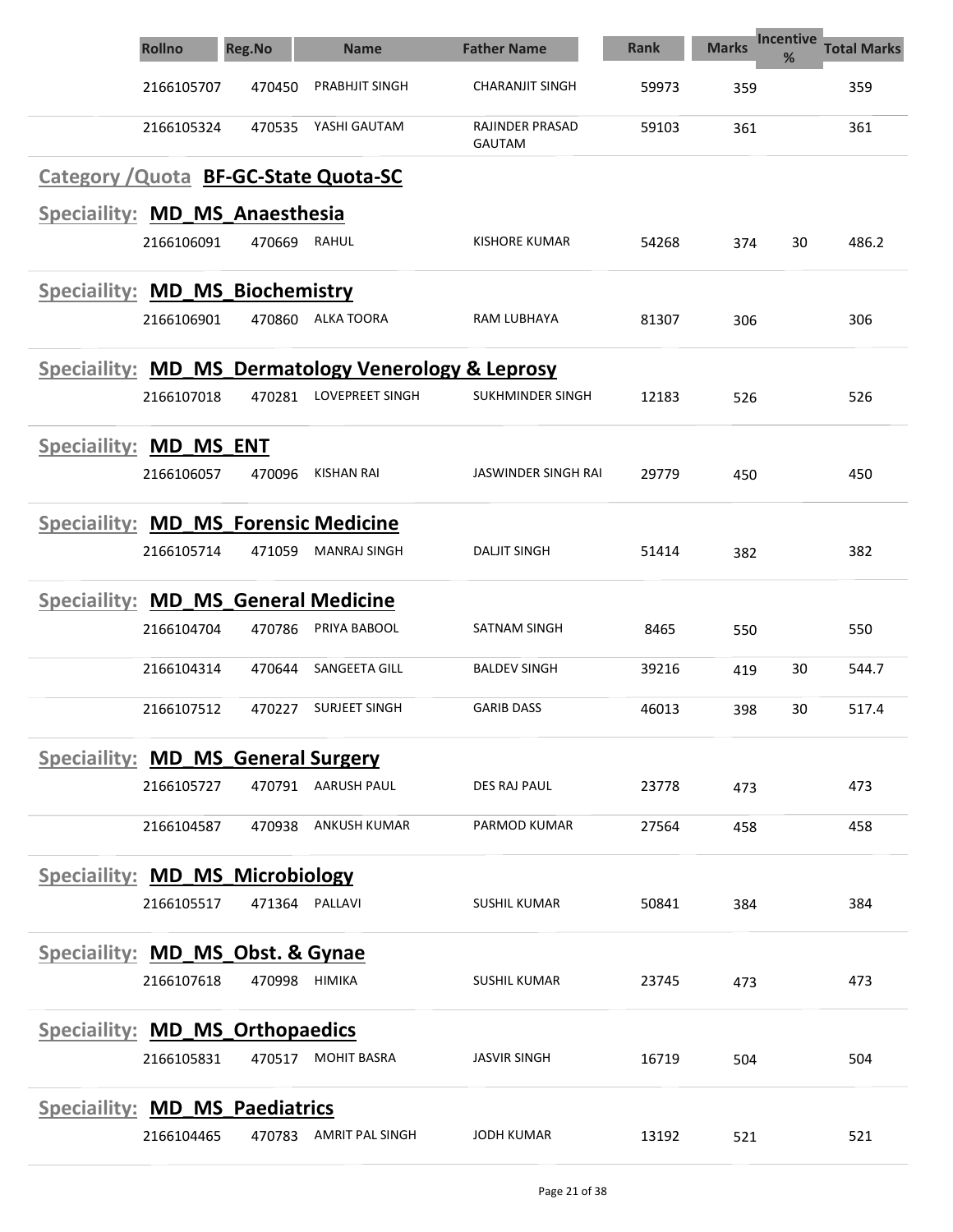| <b>Rollno</b>                       |            | Reg.No        | <b>Name</b>                                            | <b>Father Name</b>   | <b>Rank</b> | <b>Marks</b> | <b>Incentive</b><br>% | <b>Total Marks</b> |
|-------------------------------------|------------|---------------|--------------------------------------------------------|----------------------|-------------|--------------|-----------------------|--------------------|
|                                     |            |               | Speciallity: MD MS Preventive & Social Medicine        |                      |             |              |                       |                    |
|                                     | 2166104553 | 471115        | <b>KIRANDEEP KAUR</b>                                  | <b>MUKHTAR SINGH</b> | 74215       | 323          | 30                    | 419.9              |
| Speciallity: MD MS Radio-diagnosis  |            |               |                                                        |                      |             |              |                       |                    |
|                                     | 2166104791 | 471067        | <b>NISHA</b>                                           | <b>VIDYA SAGAR</b>   | 4920        | 577          |                       | 577                |
|                                     |            |               | Speciallity: MD MS Tuberculosis & Respiratory Medicine |                      |             |              |                       |                    |
|                                     | 2166046481 | 470648        | <b>NITESH SNEHI</b>                                    | <b>RATTAN LAL</b>    | 25664       | 465          |                       | 465                |
| <b>Speciaility:</b>                 |            | PG DIPLOMA DA |                                                        |                      |             |              |                       |                    |
|                                     | 2166106213 | 470319        | <b>NAVDEEP PRIYA</b>                                   | PARMA NAND           | 34797       | 433          |                       | 433                |
| Speciallity: Ultrasonography-Batch1 |            |               |                                                        |                      |             |              |                       |                    |
|                                     | 2166105739 | 470850        | <b>BALJEET KAUR</b>                                    | DHARMPAL             | 82487       | 304          |                       | 304                |
|                                     | 2166106051 | 471049        | <b>SURBHI SANGRA</b>                                   | YASH PAUL SANGRA     | 84789       | 298          | 30                    | 387.4              |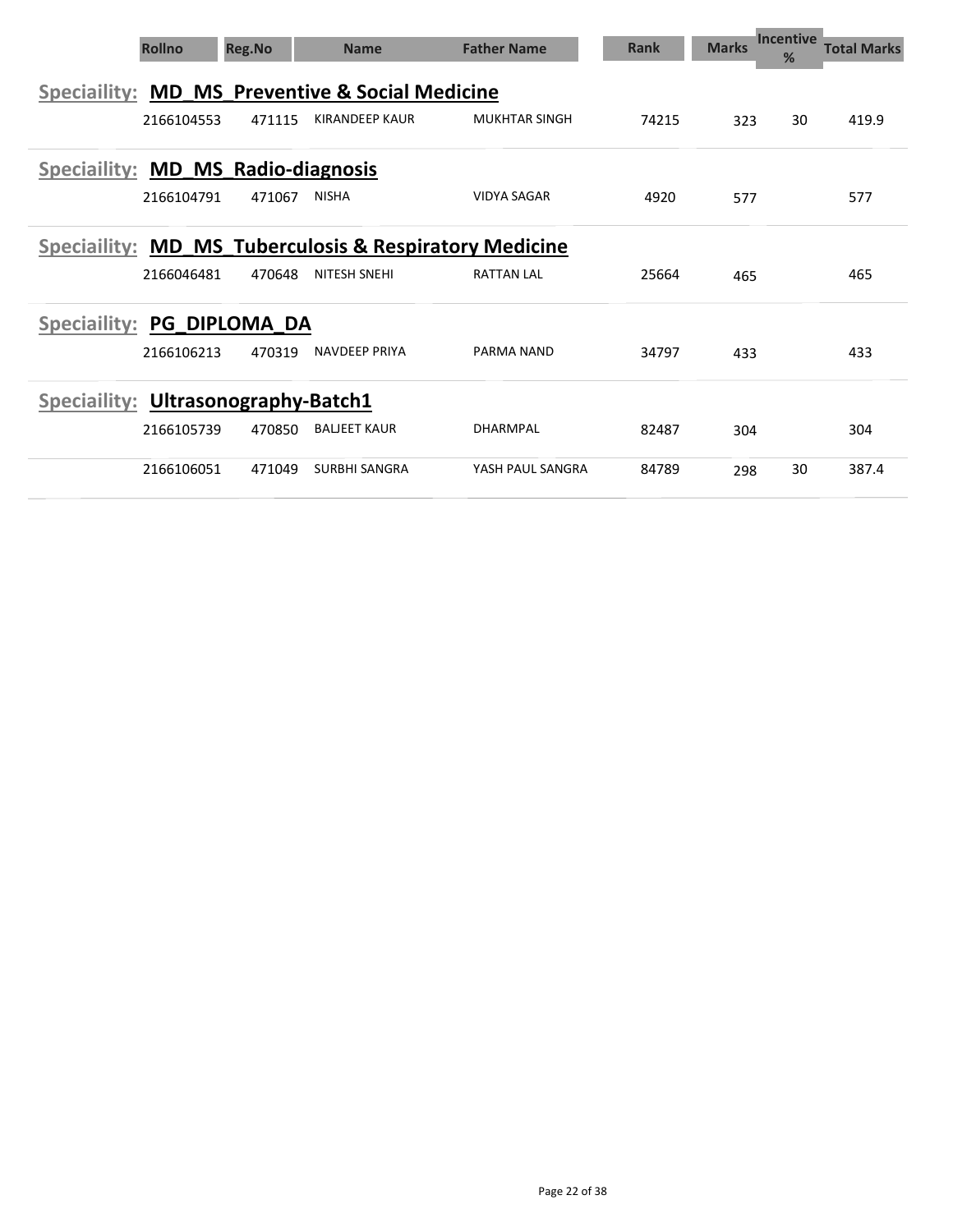| <b>Rollno</b>                                          | <b>Reg.No</b> | <b>Name</b>               | <b>Father Name</b>     | <b>Rank</b> | <b>Marks</b> | <b>Incentive</b><br>% | <b>Total Marks</b> |
|--------------------------------------------------------|---------------|---------------------------|------------------------|-------------|--------------|-----------------------|--------------------|
| <b>GMC, Patiala</b>                                    |               |                           |                        |             |              |                       |                    |
| Category / Quota BF-GC-State Quota-BC                  |               |                           |                        |             |              |                       |                    |
| Speciallity: MD_MS_Anaesthesia                         |               |                           |                        |             |              |                       |                    |
| 2166105128                                             | 471068        | DIKSHA YADAV              | <b>KOMAL KUMAR</b>     | 17279       | 501          |                       | 501                |
| Speciallity: MD_MS_Dermatology Venerology & Leprosy    |               |                           |                        |             |              |                       |                    |
| 2166106108                                             | 471286        | NARINDER SINGH            | KULDIP SINGH           | 23570       | 474          | 30                    | 616.2              |
| <b>Speciallity: MD_MS_General Medicine</b>             |               |                           |                        |             |              |                       |                    |
| 2166106584                                             | 470590        | <b>HARPRINDER KAUR</b>    | <b>GURMAIL SINGH</b>   | 2382        | 605          |                       | 605                |
| Speciallity: MD_MS_General Surgery                     |               |                           |                        |             |              |                       |                    |
| 2166108356                                             | 470234        | SONALI RAO                | <b>RAMESH RAO</b>      | 13630       | 519          |                       | 519                |
| Speciallity: MD MS Orthopaedics                        |               |                           |                        |             |              |                       |                    |
| 2166104687                                             | 470432        | PANKAJ GILL               | <b>SAGAR GILL</b>      | 36973       | 425          | 30                    | 552.5              |
| Speciallity: MD_MS_Pharmacology                        |               |                           |                        |             |              |                       |                    |
| 2166105719                                             | 471532        | KANWARPAL SINGH           | DAVINDER SINGH         | 62504       | 352          |                       | 352                |
| Speciallity: MD_MS_Tuberculosis & Respiratory Medicine |               |                           |                        |             |              |                       |                    |
| 2166106147                                             | 470821        | SIMRANJIT SINGH           | <b>MOHAN SINGH</b>     | 10829       | 535          |                       | 535                |
| Category / Quota BF-GC-State Quota-EWS                 |               |                           |                        |             |              |                       |                    |
| Speciallity: MD_MS_Anaesthesia                         |               |                           |                        |             |              |                       |                    |
| 2166104968                                             |               | 470861 SAMIKSHA SINGLA    | DHARM SINGLA           | 8164        | 551          |                       | 551                |
| Speciallity: MD_MS_Orthopaedics                        |               |                           |                        |             |              |                       |                    |
| 2166106172                                             | 470393        | NITISH SHARMA             | NARESH KUMAR<br>SHARMA | 9678        | 541          |                       | 541                |
| Speciallity: MD_MS_Pathology                           |               |                           |                        |             |              |                       |                    |
| 2166105336                                             |               | 470532 AGRIMA KAMRA       | <b>RAKESH KAMRA</b>    | 34443       | 434          |                       | 434                |
| Speciallity: MD_MS_Radio-diagnosis                     |               |                           |                        |             |              |                       |                    |
| 2166106831                                             |               | 470466 VARUN KUMAR BANSAL | PAWAN KUMAR<br>BANSAL  | 1743        | 615          |                       | 615                |
| Category / Quota BF-GC-State Quota-IP                  |               |                           |                        |             |              |                       |                    |
| Speciallity: MD_MS_Anaesthesia                         |               |                           |                        |             |              |                       |                    |
| 2166104852                                             | 470423        | <b>PUNEET KAUR</b>        | ARMINDER SINGH         | 6293        | 565          |                       | 565                |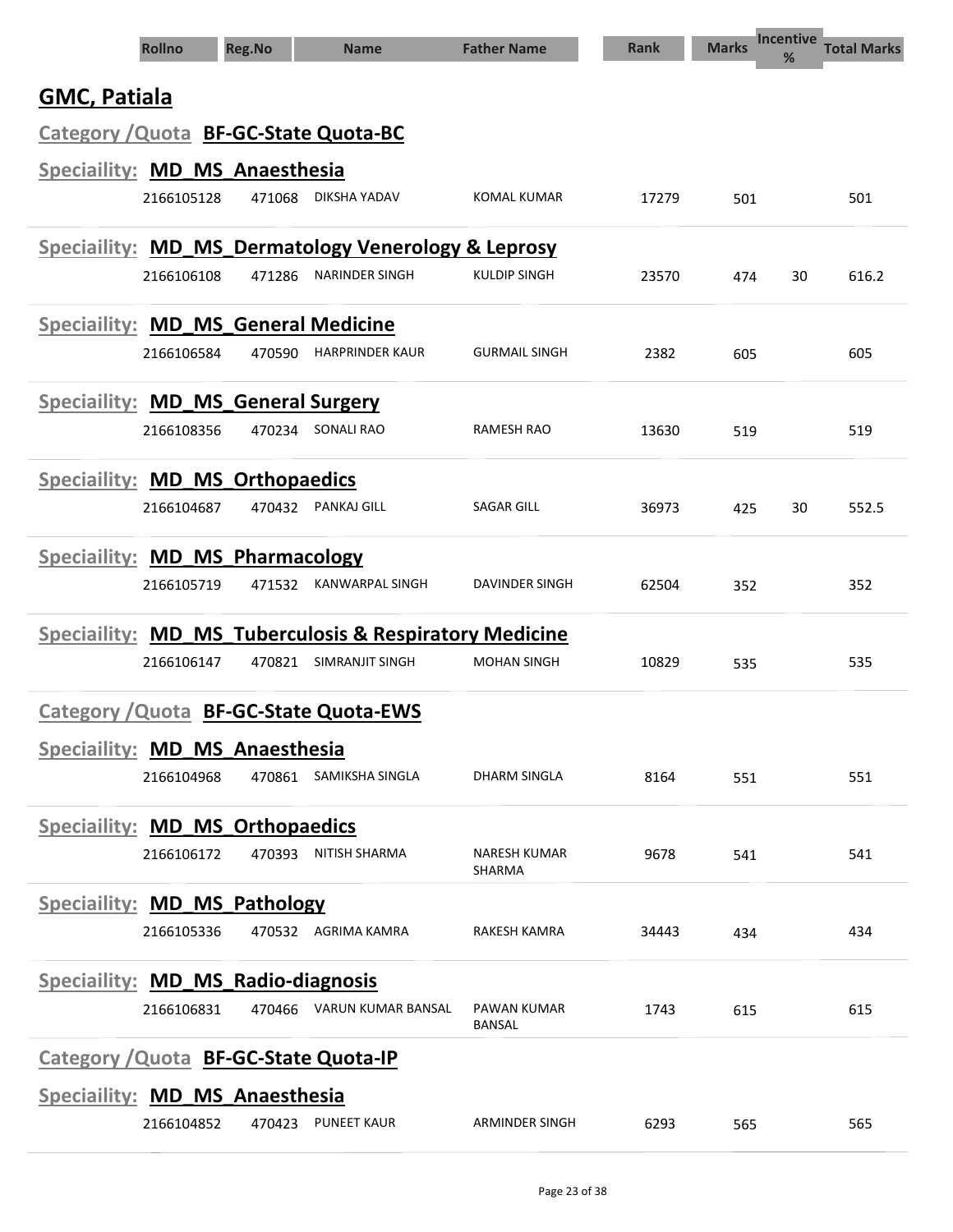|                                             | <b>Rollno</b> | <b>Reg.No</b> | <b>Name</b>                                         | <b>Father Name</b>                     | <b>Rank</b> | <b>Marks</b> | Incentive<br>% | <b>Total Marks</b> |
|---------------------------------------------|---------------|---------------|-----------------------------------------------------|----------------------------------------|-------------|--------------|----------------|--------------------|
| Speciallity: MD_MS_Anatomy                  |               |               |                                                     |                                        |             |              |                |                    |
|                                             | 2166107988    | 471151        | <b>KRITIKA</b>                                      | RAJ KUMAR                              | 77223       | 316          |                | 316                |
| Speciallity: MD_MS_Biochemistry             |               |               |                                                     |                                        |             |              |                |                    |
|                                             | 2166107957    | 471145        | <b>MANSIMRAN KAUR</b>                               | PARMINDER SINGH                        | 57281       | 366          |                | 366                |
|                                             | 2166042696    | 470332        | SONAL                                               | KRISHAN KUMAR GOEL                     | 62567       | 352          |                | 352                |
|                                             |               |               | Speciallity: MD_MS_Dermatology Venerology & Leprosy |                                        |             |              |                |                    |
|                                             | 2166108053    | 470263        | NIMARBIR KAUR DHANJU                                | RANBIR SINGH                           | 18931       | 493          | 30             | 640.9              |
| <b>Speciallity: MD MS ENT</b>               |               |               |                                                     |                                        |             |              |                |                    |
|                                             | 2166106968    | 470317        | VISHAVDEEP SINGH                                    | SARWAN SINGH                           | 36888       | 426          | 30             | 553.8              |
|                                             | 2166106735    | 470153        | PRIYA KHURANA                                       | <b>MAHESH KUMAR</b>                    | 7367        | 557          |                | 557                |
| <b>Speciallity: MD_MS_Forensic Medicine</b> |               |               |                                                     |                                        |             |              |                |                    |
|                                             | 2166106663    | 470347        | ILMJOT KAUR TIWANA                                  | <b>JARNAIL SINGH TIWANA</b>            | 26152       | 464          |                | 464                |
| <b>Speciallity: MD_MS_General Medicine</b>  |               |               |                                                     |                                        |             |              |                |                    |
|                                             | 2166161661    | 471280        | <b>ABHISHEK SHARMA</b>                              | ASHWANI KUMAR                          | 1185        | 625          |                | 625                |
|                                             | 2166024334    | 470176        | <b>ANUKA KOUL</b>                                   | <b>ASHWANI KOUL</b>                    | 1491        | 619          |                | 619                |
|                                             | 2166107881    | 470509        | RITIKA KHURANA                                      | <b>KRISHAN GOPAL</b><br><b>KHURANA</b> | 1624        | 616          |                | 616                |
| Speciallity: MD_MS_General Surgery          |               |               |                                                     |                                        |             |              |                |                    |
|                                             | 2166046302    | 470702        | RAVINDER KAUR                                       | NAZAR SINGH                            | 7159        | 559          |                | 559                |
|                                             | 2166106222    | 470232        | <b>RAMNEEK SINGH</b>                                | PARVINDER SINGH                        | 5160        | 575          |                | 575                |
|                                             | 2166027457    | 471541        | SUSHRITA NICHOLS                                    | SATISH NICHOLS                         | 4925        | 577          |                | 577                |
|                                             | 2166107639    | 470848        | <b>TALIB KHAN</b>                                   | <b>AJAIB KHAN</b>                      | 2637        | 601          |                | 601                |
|                                             | 2166104288    | 470059        | AYUSH JASROTIA                                      | <b>ASHOK SINGH</b>                     | 7430        | 556          |                | 556                |
| <b>Speciallity: MD_MS_Microbiology</b>      |               |               |                                                     |                                        |             |              |                |                    |
|                                             | 2166107829    |               | 471033 RAVNEET KAUR                                 | <b>HARSIMRAN SINGH</b>                 | 58546       | 362          | 30             | 470.6              |
| Speciallity: MD MS Obst. & Gynae            |               |               |                                                     |                                        |             |              |                |                    |
|                                             | 2166107193    |               | 470750 SHRUTI JAIN                                  | KAPIL JAIN                             | 4240        | 583          |                | 583                |
|                                             | 2166104876    | 470350        | <b>HARPREET KAUR</b>                                | <b>ATMA SINGH</b>                      | 25278       | 467          | 30             | 607.1              |
|                                             | 2166108373    | 471010        | RAJNI SINGLA                                        | SOMNATH                                | 4241        | 583          |                | 583                |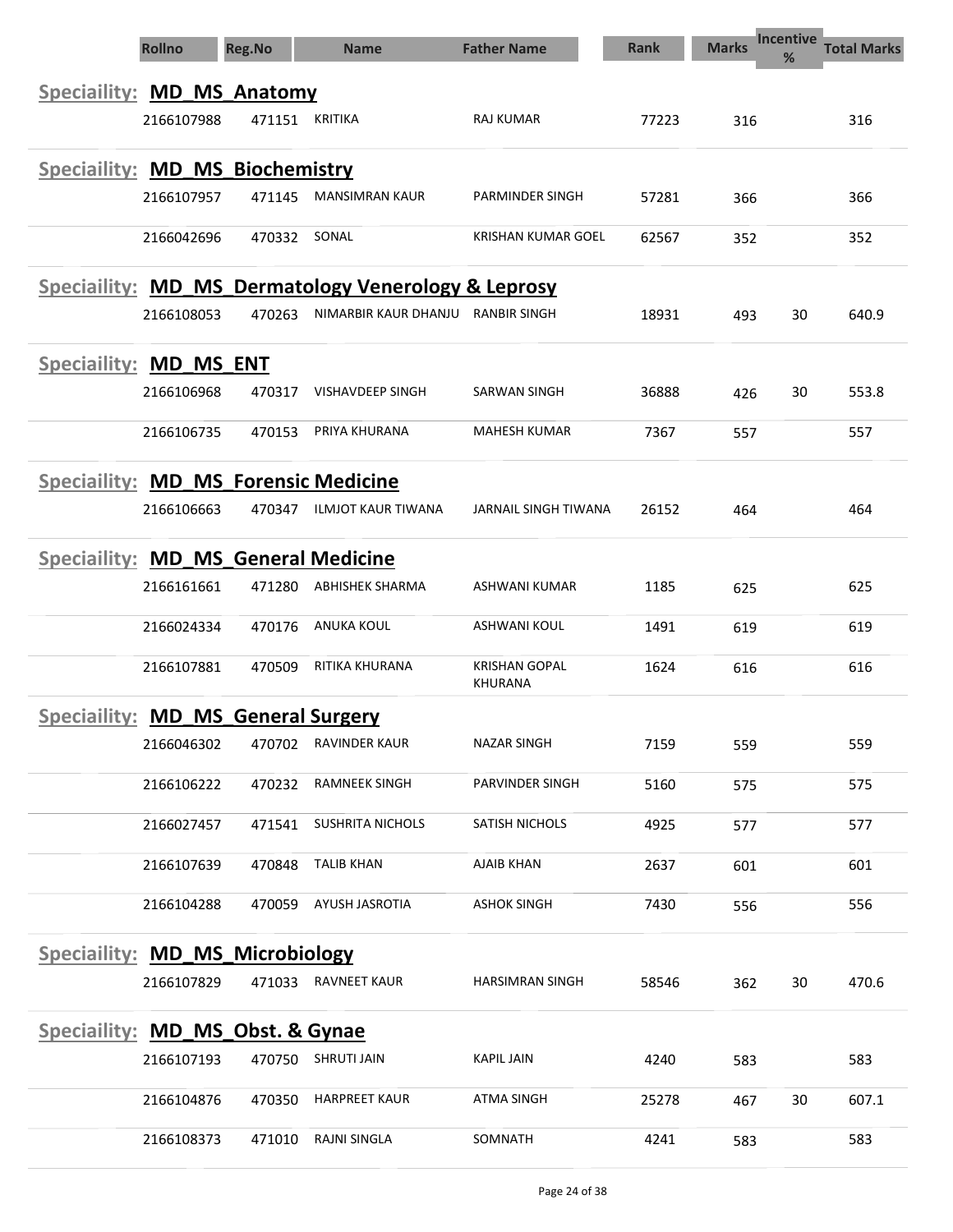|                                       | <b>Rollno</b> | <b>Reg.No</b> | <b>Name</b>                                                       | <b>Father Name</b>                    | <b>Rank</b> | <b>Marks</b> | Incentive<br>% | <b>Total Marks</b> |
|---------------------------------------|---------------|---------------|-------------------------------------------------------------------|---------------------------------------|-------------|--------------|----------------|--------------------|
|                                       | 2166106908    | 471271        | TRISHIKA VERMA                                                    | RAMESH KUMAR<br><b>VERMA</b>          | 2947        | 597          |                | 597                |
| Speciallity: MD_MS_Opthalmology       |               |               |                                                                   |                                       |             |              |                |                    |
|                                       | 2166104737    | 470445        | SONALI SHARMA                                                     | SUDESH KUMAR<br>SHARMA                | 5695        | 570          |                | 570                |
|                                       | 2166107388    | 470099        | ASMITA AGGARWAL                                                   | SANJEEV K AGGARWAL                    | 3723        | 589          |                | 589                |
| Speciallity: MD_MS_Orthopaedics       |               |               |                                                                   |                                       |             |              |                |                    |
|                                       | 2166108315    | 471172        | LOVELY GOYAL                                                      | <b>MANOJ KUMAR</b>                    | 4601        | 580          |                | 580                |
|                                       | 2166108039    | 470717        | <b>SUNIL KUMAR</b>                                                | RAMDIYA                               | 4013        | 585          |                | 585                |
| <b>Speciallity: MD MS Paediatrics</b> |               |               |                                                                   |                                       |             |              |                |                    |
|                                       | 2166106752    | 470391        | ARSHIA DHINGRA                                                    | MANOJ KUMAR<br><b>DHINGRA</b>         | 3531        | 591          |                | 591                |
|                                       | 2166108046    | 470664        | <b>NEHA RANI</b>                                                  | <b>RAMESH KUMAR</b>                   | 2735        | 600          |                | 600                |
| Speciallity: MD_MS_Pathology          |               |               |                                                                   |                                       |             |              |                |                    |
|                                       | 2166104953    | 470126        | JASVEER KAUR SIDHU                                                | DARSHAN SINGH SIDHU                   | 40927       | 413          | 30             | 536.9              |
|                                       | 2166024541    | 471025        | AASHITA GOYAL                                                     | PREM KUMAR                            | 12671       | 524          |                | 524                |
|                                       | 2166104989    | 471191        | <b>ERVENJOT KAUR</b>                                              | <b>GURCHARAN SINGH</b>                | 13069       | 522          |                | 522                |
|                                       | 2166105002    | 471020        | <b>RUPINDERJEET KAUR</b>                                          | <b>GURMAIL SINGH</b>                  | 45324       | 400          | 30             | 520                |
| Speciallity: MD_MS_Pharmacology       |               |               |                                                                   |                                       |             |              |                |                    |
|                                       | 2166108127    | 471202        | <b>MANPREET KAUR</b>                                              | SHER SINGH                            | 39465       | 418          |                | 418                |
| <b>Speciallity: MD MS Physiology</b>  |               |               |                                                                   |                                       |             |              |                |                    |
|                                       | 2166104352    | 470600        | <b>RAVNEET KAUR</b>                                               | <b>CHETAN PARKASH</b><br><b>SINGH</b> | 70550       | 332          |                | 332                |
| Speciallity: MD_MS_Psychiatry         |               |               |                                                                   |                                       |             |              |                |                    |
|                                       | 2166104454    | 470573        | <b>MANPREET KAUR VIRK</b>                                         | <b>JASWINDER SINGH VIRK</b>           | 31686       | 443          | 30             | 575.9              |
| Speciallity: MD_MS_Radio-diagnosis    |               |               |                                                                   |                                       |             |              |                |                    |
|                                       | 2166108325    | 470707        | SIMRAN CHAWLA                                                     | NARESH CHAWLA                         | 723         | 637          |                | 637                |
|                                       | 2166104828    | 470541        | <b>AMANBIR SINGH</b>                                              | <b>AMRIK SINGH</b>                    | 6510        | 563          | 30             | 731.9              |
|                                       | 2166108107    | 470758        | <b>VARUN GARG</b>                                                 | <b>SAT PAUL GARG</b>                  | 8111        | 551          | 30             | 716.3              |
|                                       | 2166105442    | 470614        | <b>VIKAS GOYAL</b>                                                | SHAM SUNDER GOYAL                     | 490         | 645          |                | 645                |
|                                       |               |               | <b>Speciallity: MD_MS_Tuberculosis &amp; Respiratory Medicine</b> |                                       |             |              |                |                    |

2166105219 470293 AKASH GOYAL NIMMI SAGAR 5300 573 573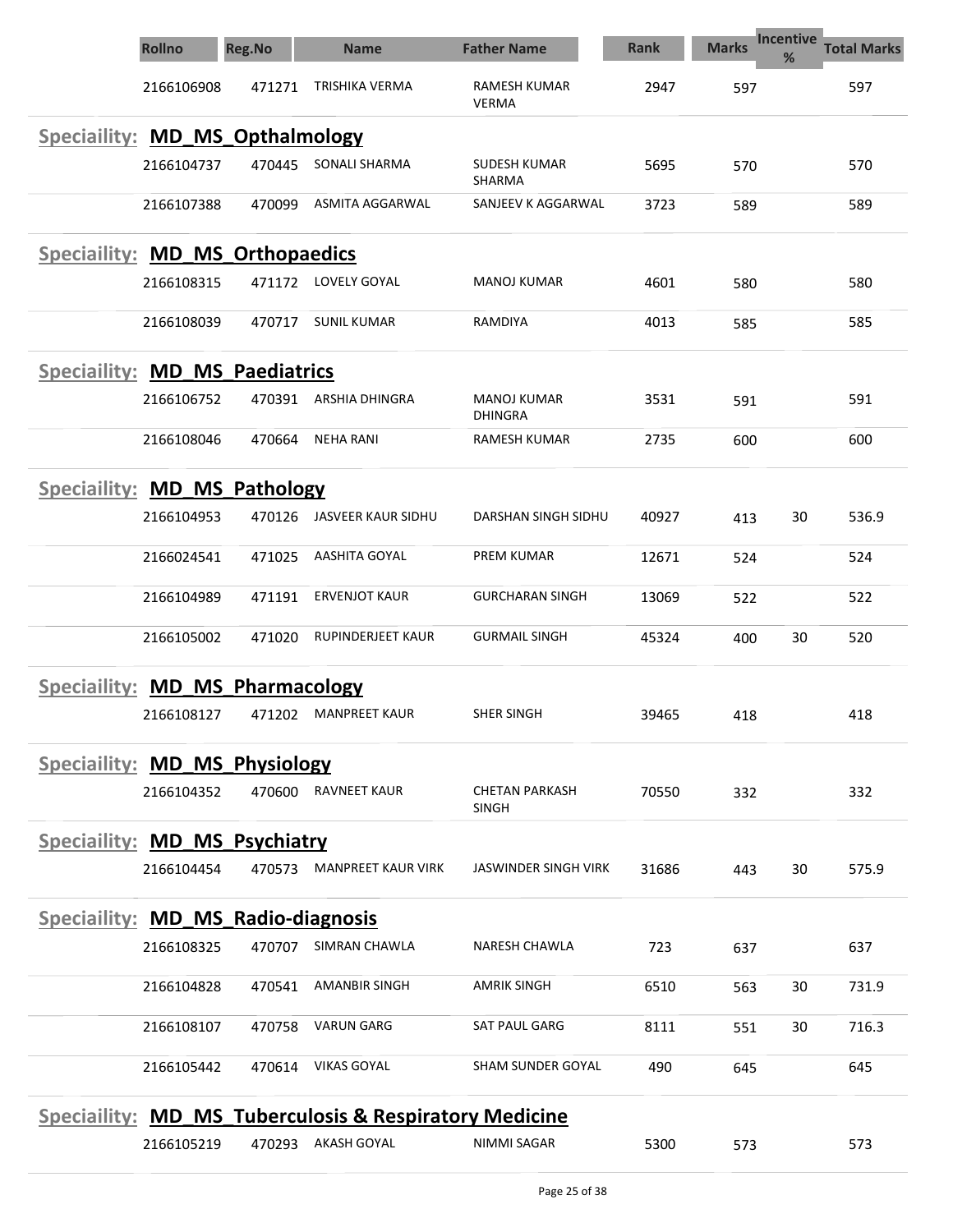|                                             | <b>Rollno</b> | <b>Reg.No</b> | <b>Name</b>                              | <b>Father Name</b>    | <b>Rank</b> | <b>Marks</b> | Incentive<br>% | <b>Total Marks</b> |
|---------------------------------------------|---------------|---------------|------------------------------------------|-----------------------|-------------|--------------|----------------|--------------------|
| <b>Speciaility:</b>                         |               | PG DIPLOMA DA |                                          |                       |             |              |                |                    |
|                                             | 2166106570    | 471161        | <b>MAHEEP SINGH</b><br><b>SACHDEVA</b>   | <b>GURBIR SINGH</b>   | 48387       | 390          | 30             | 507                |
|                                             | 2166106192    | 470211        | <b>AMOLPREET KAUR</b>                    | PADAMPREET SINGH      | 22241       | 479          |                | 479                |
| <b>Speciallity: Ultrasonography-Batch1</b>  |               |               |                                          |                       |             |              |                |                    |
|                                             | 2166042403    | 471027        | <b>MANMEET KAUR</b>                      | SURINDER SINGH        | 80194       | 309          |                | 309                |
|                                             | 2166107569    | 471140        | RITIKA VISAKHA                           | PRABH DAYAL           | 27281       | 460          |                | 460                |
|                                             | 2166107960    | 471178        | DEEPIKA MITTAL                           | PARMOD KUMAR          | 78327       | 313          |                | 313                |
|                                             | 2166107713    | 471472        | <b>ASHWINDER KAUR</b>                    | <b>BHIM SINGH</b>     | 52867       | 378          |                | 378                |
|                                             |               |               | Category / Quota BF-GC-State Quota-SC    |                       |             |              |                |                    |
| Speciaility: MD_MS_Anaesthesia              |               |               |                                          |                       |             |              |                |                    |
|                                             | 2166024449    | 470552        | HARINDER SINGH                           | <b>JASVIR SINGH</b>   | 52740       | 379          | 30             | 492.7              |
| Speciallity: MD_MS_Anatomy                  |               |               |                                          |                       |             |              |                |                    |
|                                             | 2166107529    | 470137        | <b>SANDEEP KUMARI</b>                    | <b>JASPAL SINGH</b>   | 83883       | 300          |                | 300                |
| Speciallity: MD_MS ENT                      |               |               |                                          |                       |             |              |                |                    |
|                                             | 2166106801    | 470047        | SUKHJINDER SINGH                         | <b>PARAMJIT SINGH</b> | 59267       | 360          | 30             | 468                |
| <b>Speciallity: MD_MS_Forensic Medicine</b> |               |               |                                          |                       |             |              |                |                    |
|                                             | 2166104615    | 470425        | <b>VIPAN CHANDERPAL</b><br><b>BHATIA</b> | RAJ MAL BHATIA        | 93200       | 280          | 30             | 364                |
| Speciallity: MD_MS_General Medicine         |               |               |                                          |                       |             |              |                |                    |
|                                             | 2166106168    |               | 470519 VICTOR BANAL                      | NARESH BANAL          | 14168       | 516          |                | 516                |
| <b>Speciallity: MD_MS_General Surgery</b>   |               |               |                                          |                       |             |              |                |                    |
|                                             | 2166108098    |               | 470122 AKASHDEEP SINGH                   | SANTOKH SINGH         | 19856       | 490          |                | 490                |
|                                             | 2166106622    | 470409        | <b>GURPREET SINGH</b>                    | <b>HARJIT SINGH</b>   | 22657       | 477          |                | 477                |
| <b>Speciallity: MD_MS_Obst. &amp; Gynae</b> |               |               |                                          |                       |             |              |                |                    |
|                                             | 2166043200    | 470593        | <b>NEHA HALDER</b>                       | <b>SUNIL HALDER</b>   | 63722       | 349          | 30             | 453.7              |
|                                             | 2166105864    | 470695        | ANCHAL                                   | <b>RAMESH KUMAR</b>   | 23972       | 472          |                | 472                |
| <b>Speciallity: MD MS Opthalmology</b>      |               |               |                                          |                       |             |              |                |                    |
|                                             | 2166106239    |               | 470749 PALLAVI                           | PRITAM DASS           | 29058       | 453          |                | 453                |

## Speciaility: **MD\_MS\_Orthopaedics**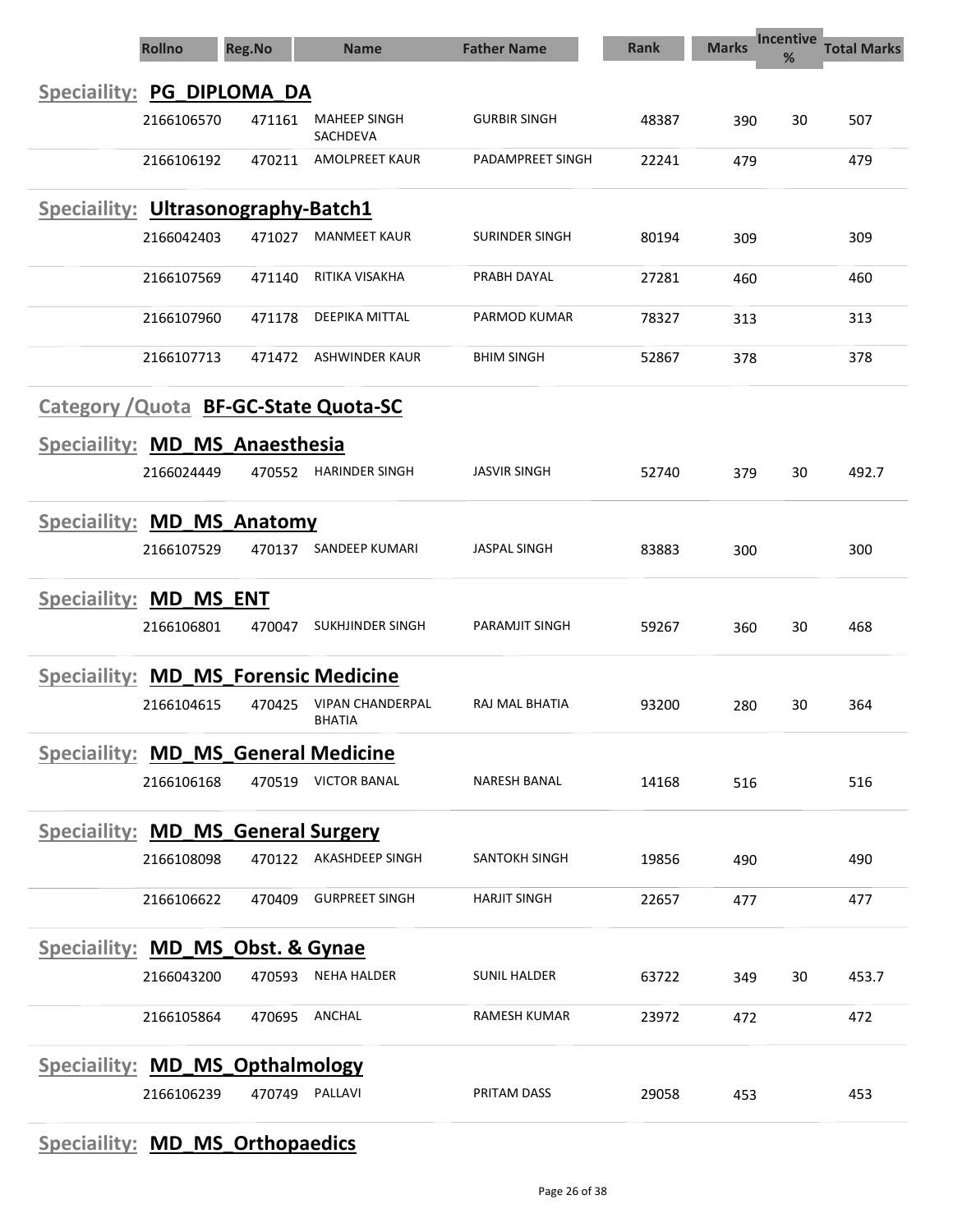|                                    | <b>Rollno</b> | <b>Reg.No</b>            | <b>Name</b>                                                | <b>Father Name</b>     | <b>Rank</b> | <b>Marks</b> | <b>Incentive</b><br>℅ | <b>Total Marks</b> |
|------------------------------------|---------------|--------------------------|------------------------------------------------------------|------------------------|-------------|--------------|-----------------------|--------------------|
|                                    | 2166107861    | 470598                   | <b>HARMANPREET SINGH</b><br><b>BHATIA</b>                  | <b>JASWINDER SINGH</b> | 13506       | 520          |                       | 520                |
| <b>Speciaility:</b>                |               | <b>MD_MS_Paediatrics</b> |                                                            |                        |             |              |                       |                    |
|                                    | 2166024317    | 470404                   | <b>GURPREET KAUR</b>                                       | <b>AMARJIT SINGH</b>   | 47560       | 393          | 30                    | 510.9              |
| Speciallity: MD_MS_Pathology       |               |                          |                                                            |                        |             |              |                       |                    |
|                                    | 2166107396    | 471404                   | <b>SANDEEP KAUR</b>                                        | SARWAN SINGH RANA      | 56328       | 369          | 20                    | 442.8              |
| Speciallity: MD_MS_Physiology      |               |                          |                                                            |                        |             |              |                       |                    |
|                                    | 2166106895    | 471483                   | <b>SUMANPREET KAUR</b>                                     | <b>RAJWINDER SINGH</b> | 97878       | 269          | 30                    | 349.7              |
|                                    |               |                          | <b>Speciallity: MD MS Preventive &amp; Social Medicine</b> |                        |             |              |                       |                    |
|                                    | 2166106512    | 471501                   | <b>DHARMINDER AHIR</b>                                     | <b>CHARNA RAM</b>      | 77973       | 314          | 30                    | 408.2              |
| Speciallity: MD MS Psychiatry      |               |                          |                                                            |                        |             |              |                       |                    |
|                                    | 2166105653    | 470048                   | <b>MOHIT CHANDER</b>                                       | <b>BALBIR CHANDER</b>  | 49518       | 388          | 30                    | 504.4              |
| Speciallity: MD_MS_Radio-diagnosis |               |                          |                                                            |                        |             |              |                       |                    |
|                                    | 2166107815    | 471255                   | <b>BHAWNA</b>                                              | <b>HARJINDER KUMAR</b> | 9166        | 545          |                       | 545                |
| Speciallity: PG_DIPLOMA_DA         |               |                          |                                                            |                        |             |              |                       |                    |
|                                    | 2166105718    | 470237                   | <b>NEERU</b>                                               | <b>DARSHAN RAM</b>     | 66051       | 343          | 30                    | 445.9              |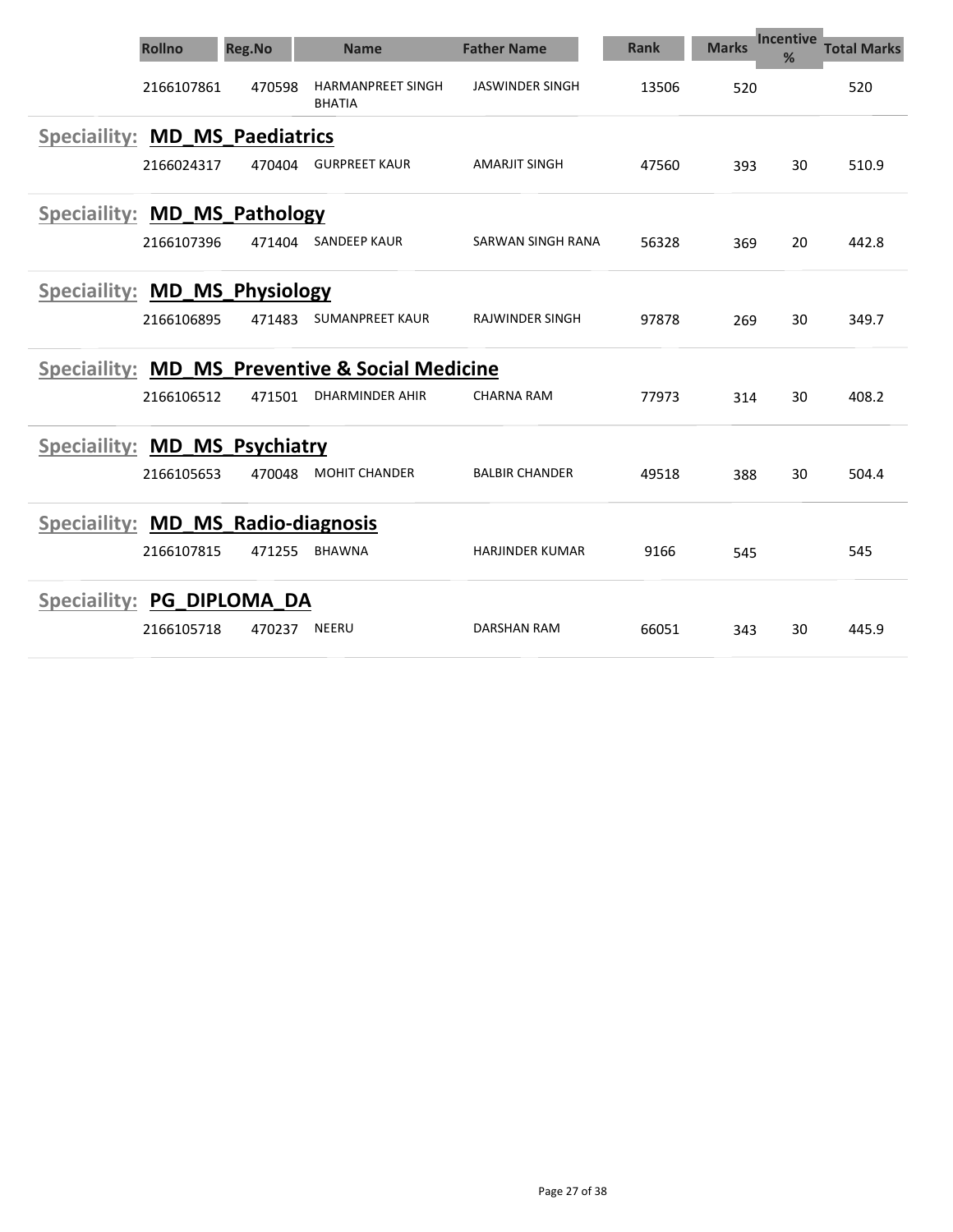|                       | <b>Rollno</b> | <b>Reg.No</b> | <b>Name</b>                                  | <b>Father Name</b>                   | <b>Rank</b> | Marks Incentive<br>% | Total Marks |
|-----------------------|---------------|---------------|----------------------------------------------|--------------------------------------|-------------|----------------------|-------------|
| <b>JBMM, Amritsar</b> |               |               |                                              |                                      |             |                      |             |
|                       |               |               | Category / Quota BF-GC-State Quota-OPEN      |                                      |             |                      |             |
|                       |               |               | Speciallity: POST DIPLOMA DNB Paediatrics    |                                      |             |                      |             |
|                       | 2166106586    | 471348        | JOTKAMAL KAUR                                | <b>GURMAIL SINGH</b>                 | 23670       | 473                  | 473         |
|                       |               |               | Speciallity: POST MBBS DIPLOMA Obst. & Gynae |                                      |             |                      |             |
|                       | 2166155228    | 471469        | <b>RITUL YADAV</b>                           | SATISH KUMAR                         | 37874       | 423                  | 423         |
|                       | 2166105252    | 470631        | RACHITA GUPTA                                | <b>PARVEEN KUMAR</b><br><b>GUPTA</b> | 39796       | 417                  | 417         |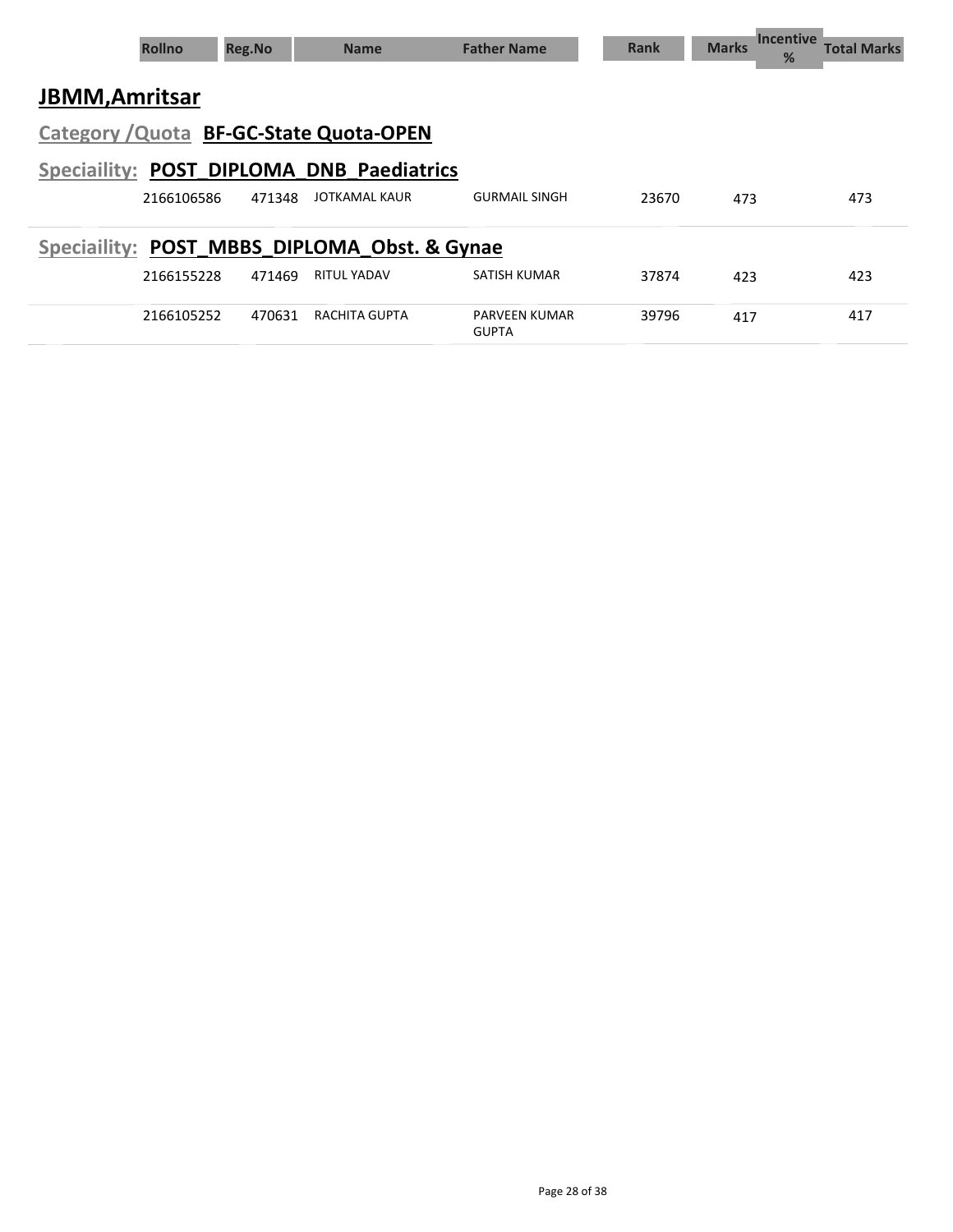| <b>Rollno</b>                                | <b>Reg.No</b> | <b>Name</b>                      | <b>Father Name</b>             | <b>Rank</b> | <b>Marks</b> | <b>Incentive</b><br>% | <b>Total Marks</b> |
|----------------------------------------------|---------------|----------------------------------|--------------------------------|-------------|--------------|-----------------------|--------------------|
| LMCH, Ludhiana                               |               |                                  |                                |             |              |                       |                    |
| Category / Quota BF-GC-State Quota-IP        |               |                                  |                                |             |              |                       |                    |
| Speciallity: POST DIPLOMA DNB Obst. & Gynae  |               |                                  |                                |             |              |                       |                    |
| 2166024702                                   | 470314        | PRERNA AGGARWAL                  | <b>VINOD KUMAR</b><br>AGGARWAL | 56268       | 369          |                       | 369                |
| Category / Quota BF-GC-State Quota-OPEN      |               |                                  |                                |             |              |                       |                    |
| Speciallity: POST MBBS DIPLOMA Obst. & Gynae |               |                                  |                                |             |              |                       |                    |
| 2166024684                                   | 470094        | <b>JAIDEEP SINGH BRAR</b>        | <b>UPJEET SINGH BRAR</b>       | 64811       | 346          | 30                    | 449.8              |
| 2166105168                                   | 470107        | <b>BHUPINDER KUMAR</b><br>SHARMA | <b>MANMOHAN SHARMA</b>         | 63718       | 349          | 30                    | 453.7              |
| Speciallity: POST MBBS DNB Obst. & Gynae     |               |                                  |                                |             |              |                       |                    |
| 2166106913                                   | 471435        | NAVDEEP KAUR SIDHU               | <b>RAMINDER SINGH</b>          | 21254       | 483          |                       | 483                |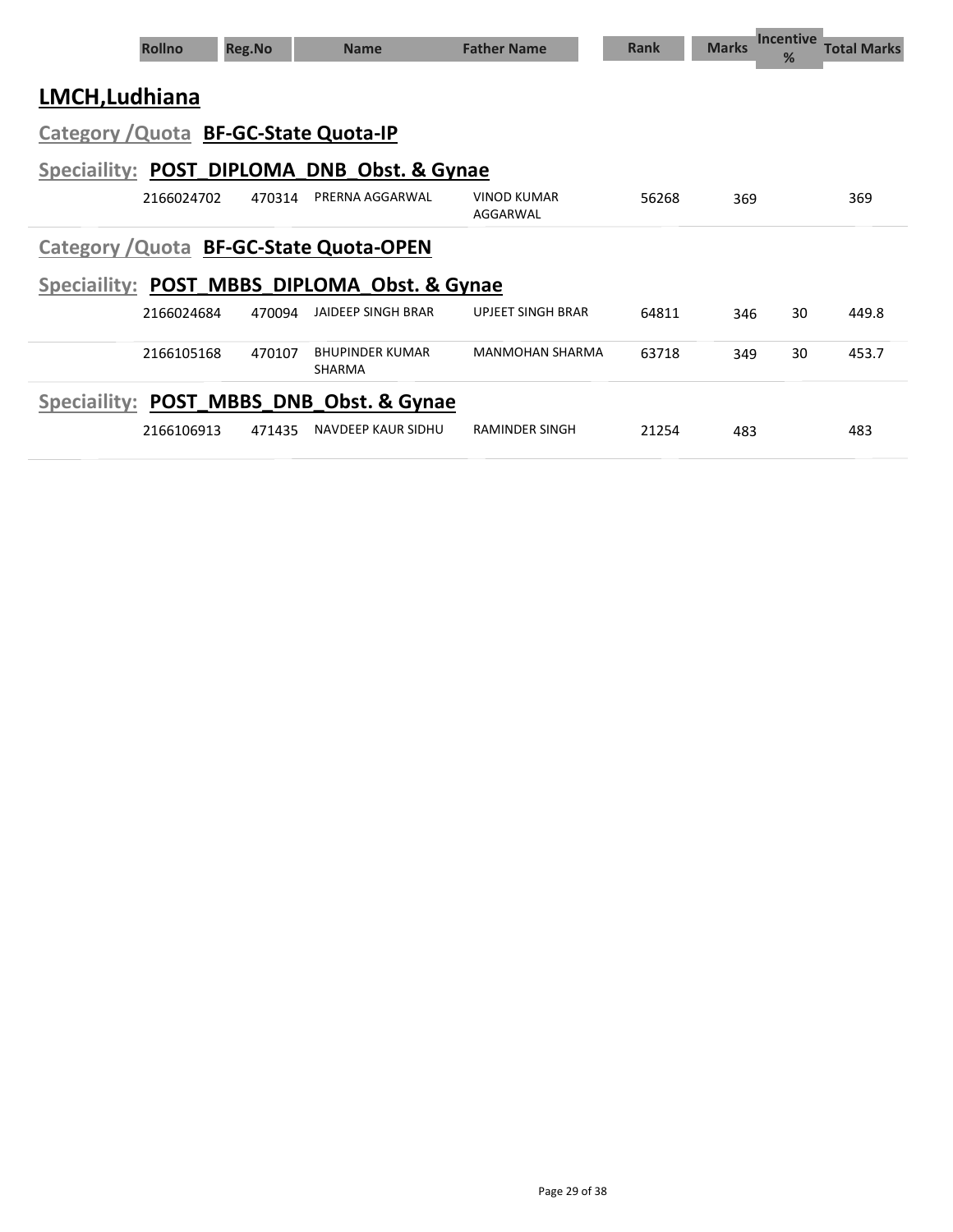|                      | <b>Rollno</b> | <b>Reg.No</b> | <b>Name</b>                                 | <b>Father Name</b> | Rank  | <b>Marks</b> | <b>Incentive</b><br>% | <b>Total Marks</b> |
|----------------------|---------------|---------------|---------------------------------------------|--------------------|-------|--------------|-----------------------|--------------------|
| <b>MKGH, Patiala</b> |               |               |                                             |                    |       |              |                       |                    |
|                      |               |               | Category / Quota BF-GC-State Quota-OPEN     |                    |       |              |                       |                    |
|                      |               |               | Speciallity: POST DIPLOMA DNB Obst. & Gynae |                    |       |              |                       |                    |
|                      | 2166108328    | 471154        | SOBITA SINGH                                | NARINDER SINGH     | 32070 | 442          |                       | 442                |
|                      |               |               | Speciallity: POST MBBS DNB Obst. & Gynae    |                    |       |              |                       |                    |
|                      | 2166106384    | 471262        | DIVYA PHOOL                                 | <b>AJIT SINGH</b>  | 21030 | 484          |                       | 484                |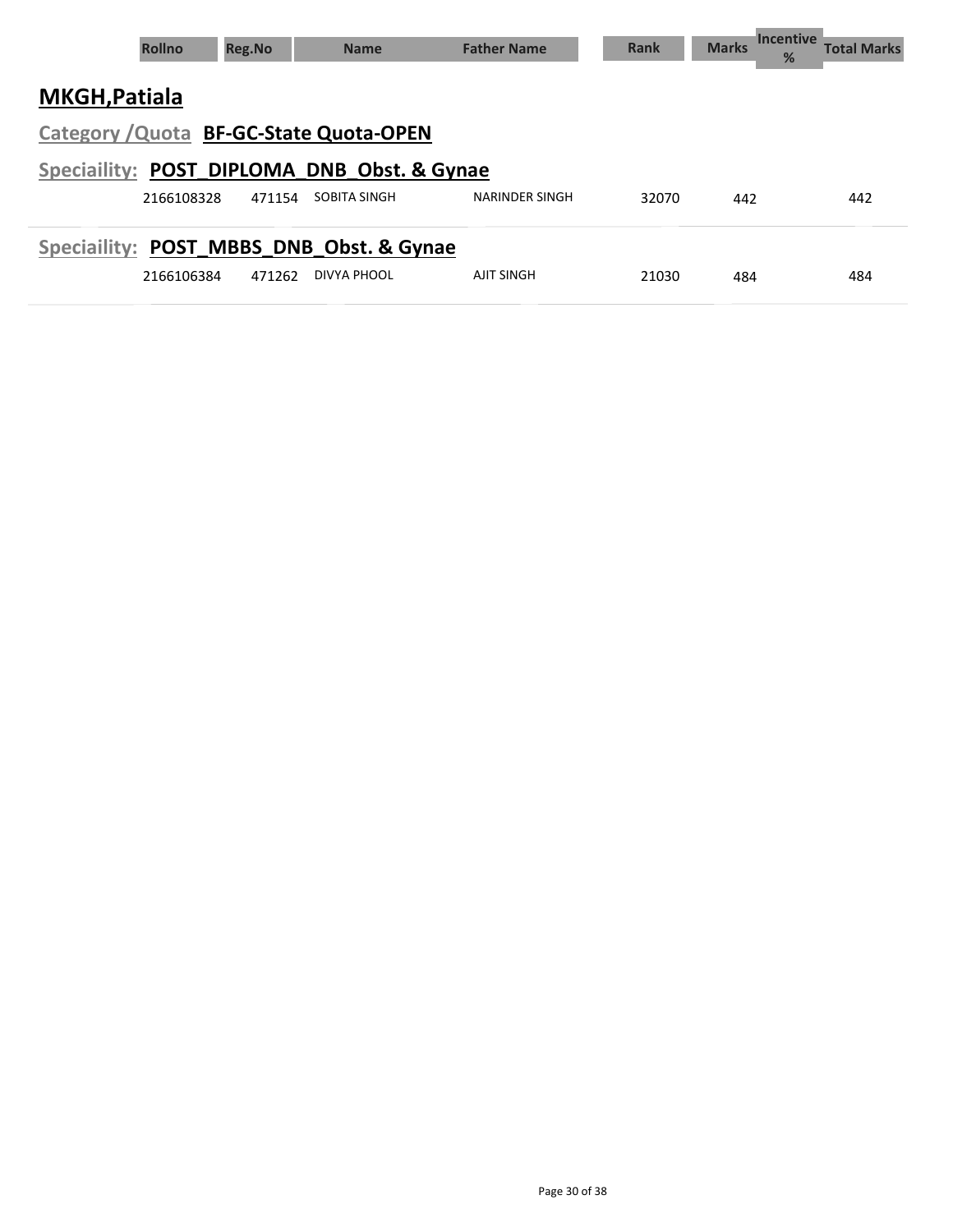| <b>Rollno</b>                         |              | <b>Reg.No</b> | <b>Name</b>           | <b>Father Name</b>  | <b>Rank</b> | <b>Incentive</b><br><b>Marks</b><br>% | Total Marks |
|---------------------------------------|--------------|---------------|-----------------------|---------------------|-------------|---------------------------------------|-------------|
| <b>NSNI, Patiala</b>                  |              |               |                       |                     |             |                                       |             |
| Category / Quota BF-GC-State Quota-IP |              |               |                       |                     |             |                                       |             |
| <b>Speciallity: PGDSM</b>             |              |               |                       |                     |             |                                       |             |
|                                       | 2166108350   | 470448        | <b>SHIVANI</b>        | <b>RAKESH KUMAR</b> | 32102       | 442                                   | 442         |
|                                       | 2166107461   | 470228        | SHRIYA SHARMA         | VINAY KUMAR SHARMA  | 34092       | 435                                   | 435         |
| Category / Quota BF-GC-State Quota-SC |              |               |                       |                     |             |                                       |             |
| <b>Speciaility:</b>                   | <b>PGDSM</b> |               |                       |                     |             |                                       |             |
|                                       | 2166106536   | 470038        | <b>SHUBPREET KAUR</b> | DAVINDER SINGH      | 73336       | 30<br>325                             | 422.5       |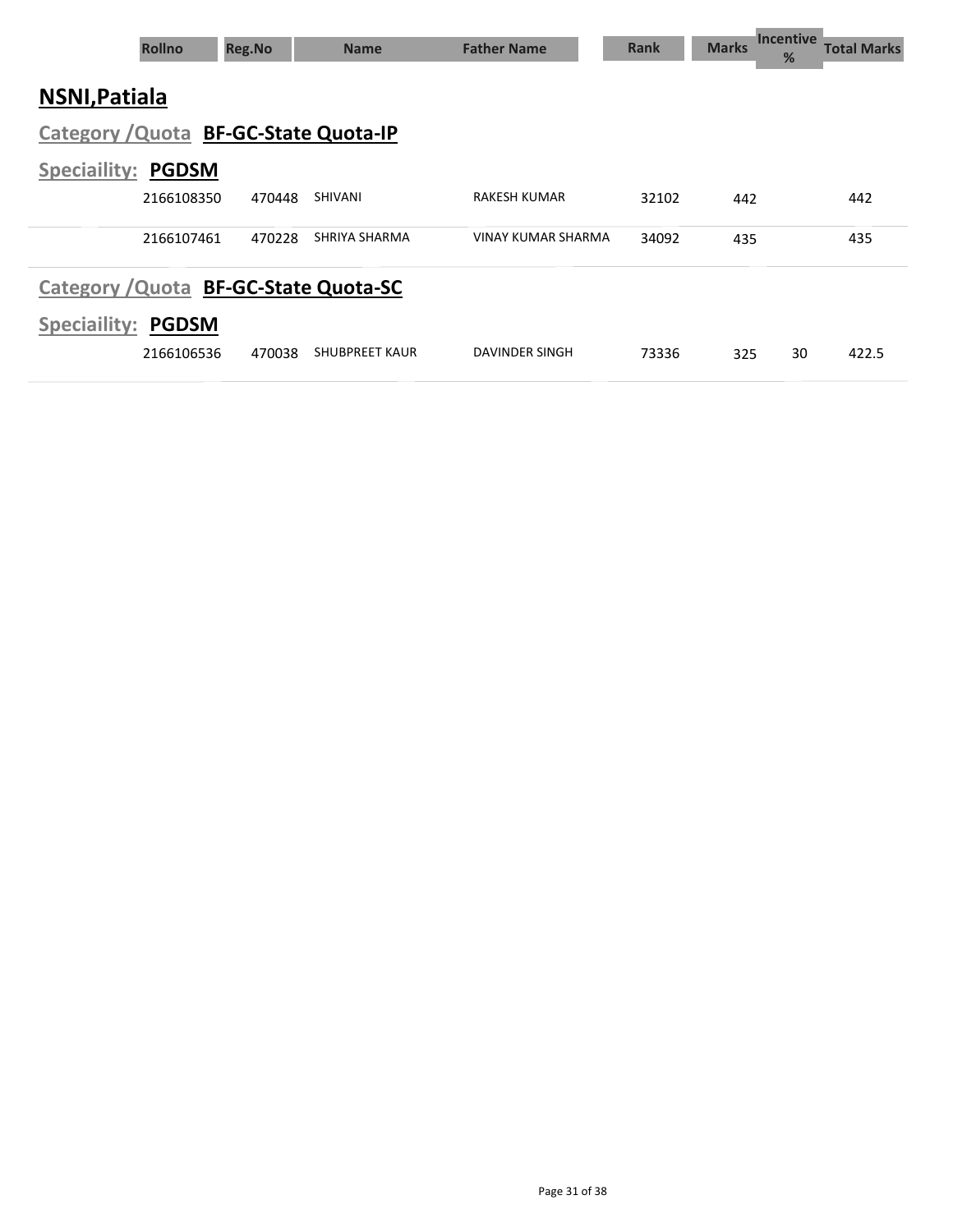|                        | <b>Rollno</b> | <b>Reg.No</b> | <b>Name</b>                                   | <b>Father Name</b>                    | <b>Rank</b> | <b>Marks</b> | <b>Incentive</b><br>% | <b>Total Marks</b> |
|------------------------|---------------|---------------|-----------------------------------------------|---------------------------------------|-------------|--------------|-----------------------|--------------------|
| <b>SBLS, Jalandhar</b> |               |               |                                               |                                       |             |              |                       |                    |
|                        |               |               | Category / Quota BF-GC-State Quota-OPEN       |                                       |             |              |                       |                    |
|                        |               |               | Speciallity: POST DIPLOMA DNB Anaesthesiology |                                       |             |              |                       |                    |
|                        | 2166106017    | 471421        | <b>INDERJIT SONIA</b>                         | <b>UPKAR SINGH</b>                    | 80221       | 309          | 30                    | 401.7              |
| <b>Speciaility:</b>    |               |               | POST_MBBS_DIPLOMA_Obst. & Gynae               |                                       |             |              |                       |                    |
|                        | 2166108337    | 471304        | PRIYA RANI                                    | PARSHOTAM LAL                         | 24278       | 471          |                       | 471                |
|                        | 2166104840    | 471206        | PREKSHA                                       | <b>ANIL KAMRA</b>                     | 31533       | 444          |                       | 444                |
|                        |               |               | Speciallity: POST MBBS DNB Anaesthesia        |                                       |             |              |                       |                    |
|                        | 2166105236    | 470819        | <b>ANKITA</b>                                 | <b>PARDEEP KUMAR</b><br><b>GROVER</b> | 48681       | 390          | 30                    | 507                |
| <b>Speciallity:</b>    | POST MBBS     |               | <b>DNB General Medicine</b>                   |                                       |             |              |                       |                    |
|                        | 2166105923    | 470694        | <b>NIKHIL SINGH</b>                           | <b>SATNAM SINGH</b>                   | 11761       | 529          |                       | 529                |
|                        |               |               | Speciallity: POST_MBBS_DNB_General Surgery    |                                       |             |              |                       |                    |
|                        | 2166104561    | 471506        | <b>SUMEET ARORA</b>                           | <b>NARINDER MOHAN</b><br><b>ARORA</b> | 50369       | 385          | 30                    | 500.5              |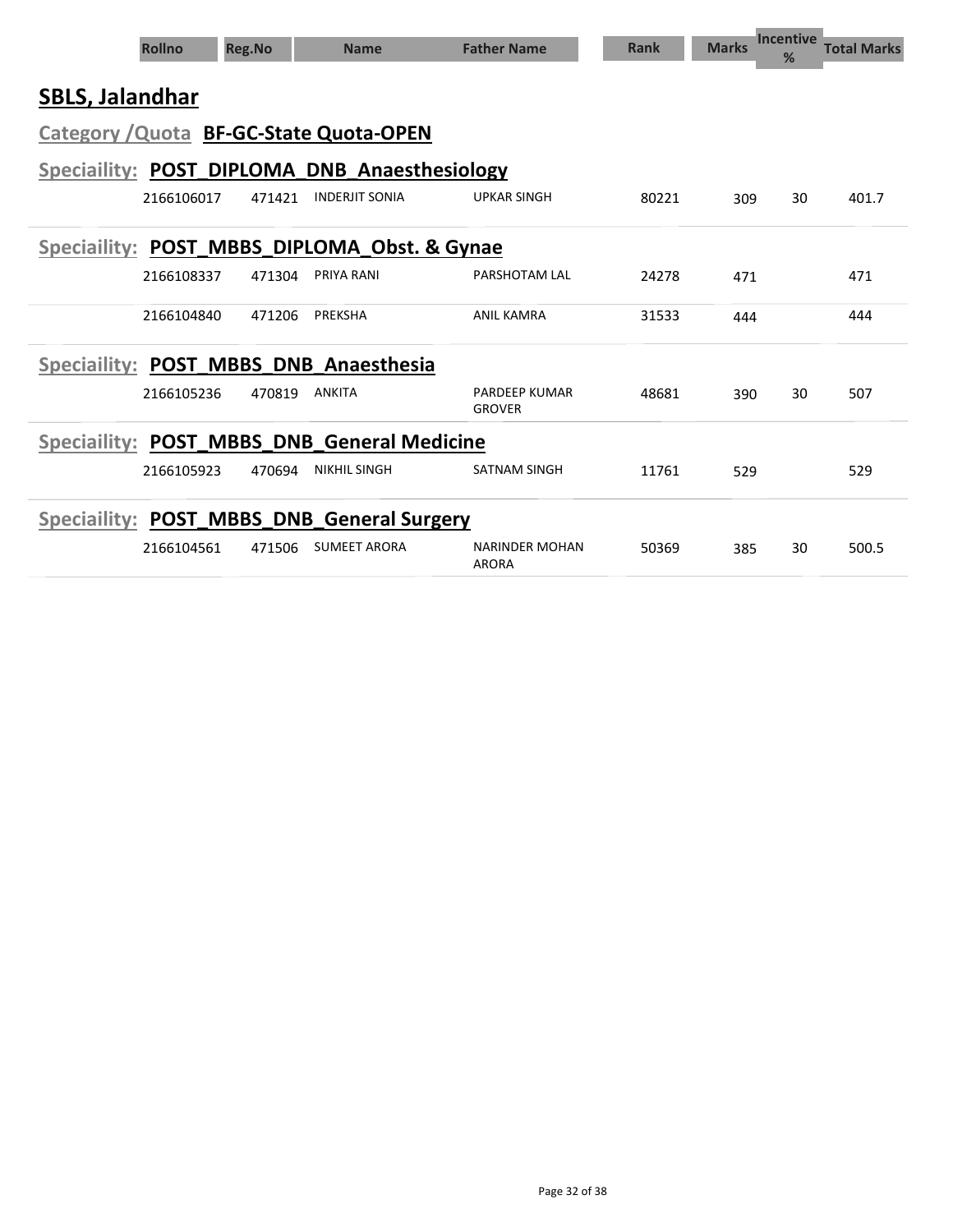| <b>Rollno</b>                           | <b>Reg.No</b> | <b>Name</b>         | <b>Father Name</b> | <b>Rank</b> | <b>Marks</b> | <b>Incentive</b><br>% | <b>Total Marks</b> |
|-----------------------------------------|---------------|---------------------|--------------------|-------------|--------------|-----------------------|--------------------|
| <b>SBMS, Bhathinda</b>                  |               |                     |                    |             |              |                       |                    |
| Category / Quota BF-GC-State Quota-OPEN |               |                     |                    |             |              |                       |                    |
| Speciality: POST MBBS DNB Obst. & Gynae |               |                     |                    |             |              |                       |                    |
| 2166104952                              | 470062        | AMARINDER KAUR GILL | DARSHAN SINGH      | 52395       | 380          | 30                    | 494                |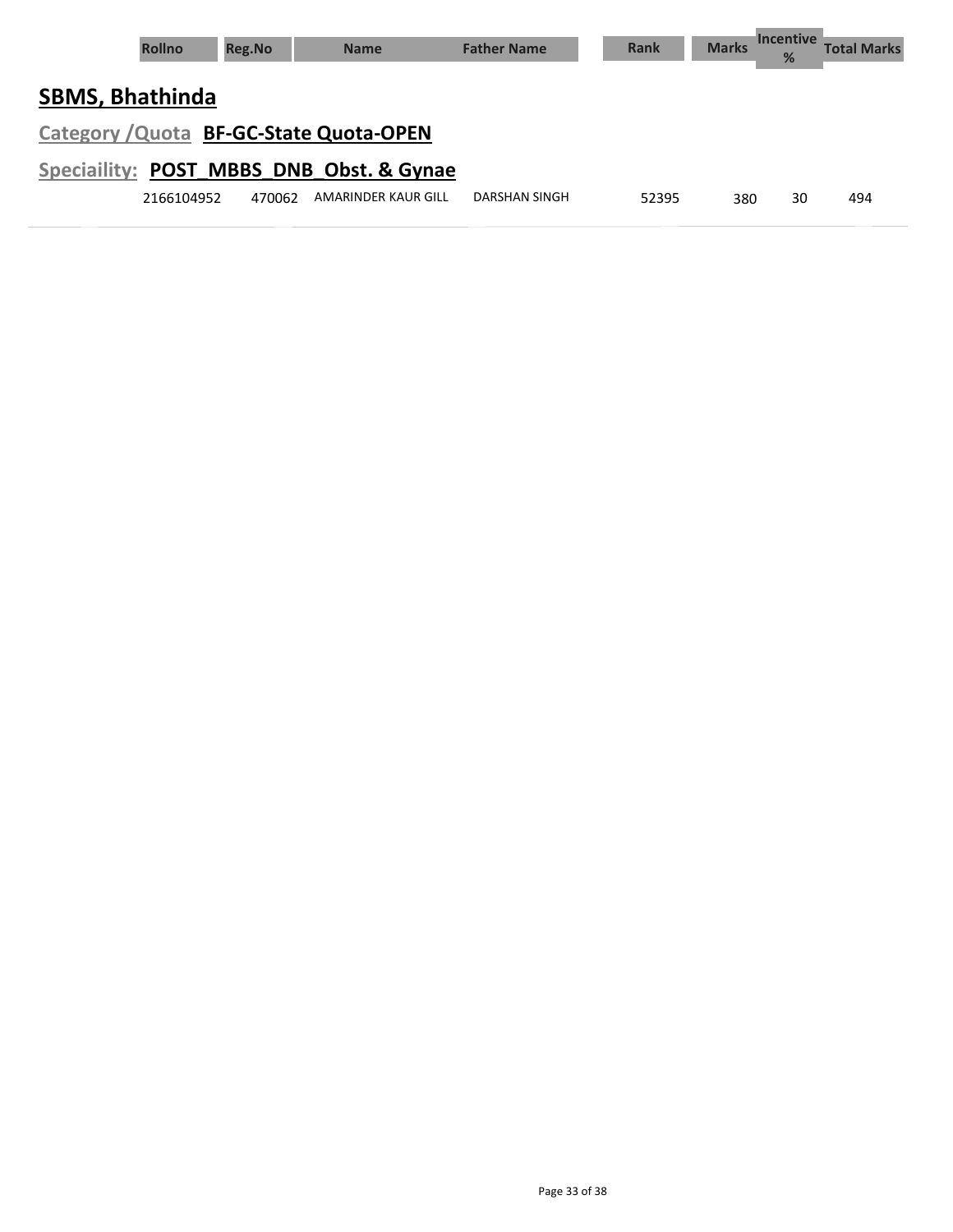| <b>Rollno</b>                                    | <b>Reg.No</b> | <b>Name</b>                      | <b>Father Name</b>     | <b>Rank</b> | <b>Marks</b> | <b>Incentive</b><br>% | <b>Total Marks</b> |
|--------------------------------------------------|---------------|----------------------------------|------------------------|-------------|--------------|-----------------------|--------------------|
| <b>SGRD, Amritsar</b>                            |               |                                  |                        |             |              |                       |                    |
| Category / Quota BF-MC-General Quota-BC          |               |                                  |                        |             |              |                       |                    |
| Speciallity: MD_MS_General Medicine              |               |                                  |                        |             |              |                       |                    |
| 2166104627                                       | 471046        | <b>SURBHI</b>                    | RAJESH KUMAR           | 13548       | 519          |                       | 519                |
|                                                  |               |                                  |                        |             |              |                       |                    |
| Speciallity: MD_MS_General Surgery<br>2166107012 | 470539        | AMRITJOT SINGH                   | SUKHDEV SINGH          | 64727       | 346          | 30                    | 449.8              |
|                                                  |               |                                  |                        |             |              |                       |                    |
| <b>Speciallity: MD_MS_Orthopaedics</b>           |               |                                  |                        |             |              |                       |                    |
| 2166107779                                       | 470119        | <b>MANPREET SINGH</b>            | <b>GURCHARAN SINGH</b> | 20710       | 486          |                       | 486                |
| <b>Speciallity: MD_MS_Physiology</b>             |               |                                  |                        |             |              |                       |                    |
| 2166105920                                       | 470010        | <b>HARLEEN KAUR</b>              | <b>SATNAM SINGH</b>    | 94313       | 277          |                       | 277                |
| Speciallity: MD MS Preventive & Social Medicine  |               |                                  |                        |             |              |                       |                    |
| 2166106937                                       | 471158        | RODEL ROBERT GILL                | ROBERT MASIH GILL      | 89963       | 286          |                       | 286                |
| Category / Quota BF-MC-General Quota-IP          |               |                                  |                        |             |              |                       |                    |
| Speciaility: MD_MS_Anaesthesia                   |               |                                  |                        |             |              |                       |                    |
| 2166106410                                       | 470360        | <b>RAJAT GUPTA</b>               | ANIL KUMAR GUPTA       | 12426       | 525          |                       | 525                |
| Speciallity: MD MS ENT                           |               |                                  |                        |             |              |                       |                    |
| 2166104834                                       | 470385        | PRIYANKA GARG NEE<br>PRINKA RANI | <b>AMRITPAL</b>        | 9739        | 541          |                       | 541                |
| <b>Speciallity: MD_MS_General Medicine</b>       |               |                                  |                        |             |              |                       |                    |
| 2166108078                                       | 470305        | LOVISH BATHEJA                   | SANDEEP BATHEJA        | 3890        | 586          |                       | 586                |
| 2166105359                                       | 471008        | <b>HARSH GUPTA</b>               | RAMESH KUMAR           | 3626        | 590          |                       | 590                |
| <b>Speciallity: MD_MS_General Surgery</b>        |               |                                  |                        |             |              |                       |                    |
| 2166106870                                       |               | 470276 ANMOL KHOSLA              | RAJESH KHOSLA          | 9878        | 540          |                       | 540                |
| 2166042196                                       | 470740        | <b>KARTIK AGGARWAL</b>           | RAJEEV AGGARWAL        | 11801       | 529          |                       | 529                |
| 2166104712                                       | 470282        | HAMANSHU BHARDWAJ                | SH. VISHWA MITTER      | 12099       | 527          |                       | 527                |
| Speciallity: MD_MS_Obst. & Gynae                 |               |                                  |                        |             |              |                       |                    |
| 2166106785                                       | 470680        | <b>SUROHI NANDA</b>              | NAVEEN NANDA           | 7108        | 559          |                       | 559                |
|                                                  |               |                                  |                        |             |              |                       |                    |
| <b>Speciallity: MD MS Orthopaedics</b>           |               | <b>BINNY GARG</b>                | RAKESH KUMAR GARG      |             |              |                       |                    |
| 2166105343                                       | 470489        |                                  |                        | 12274       | 526          |                       | 526                |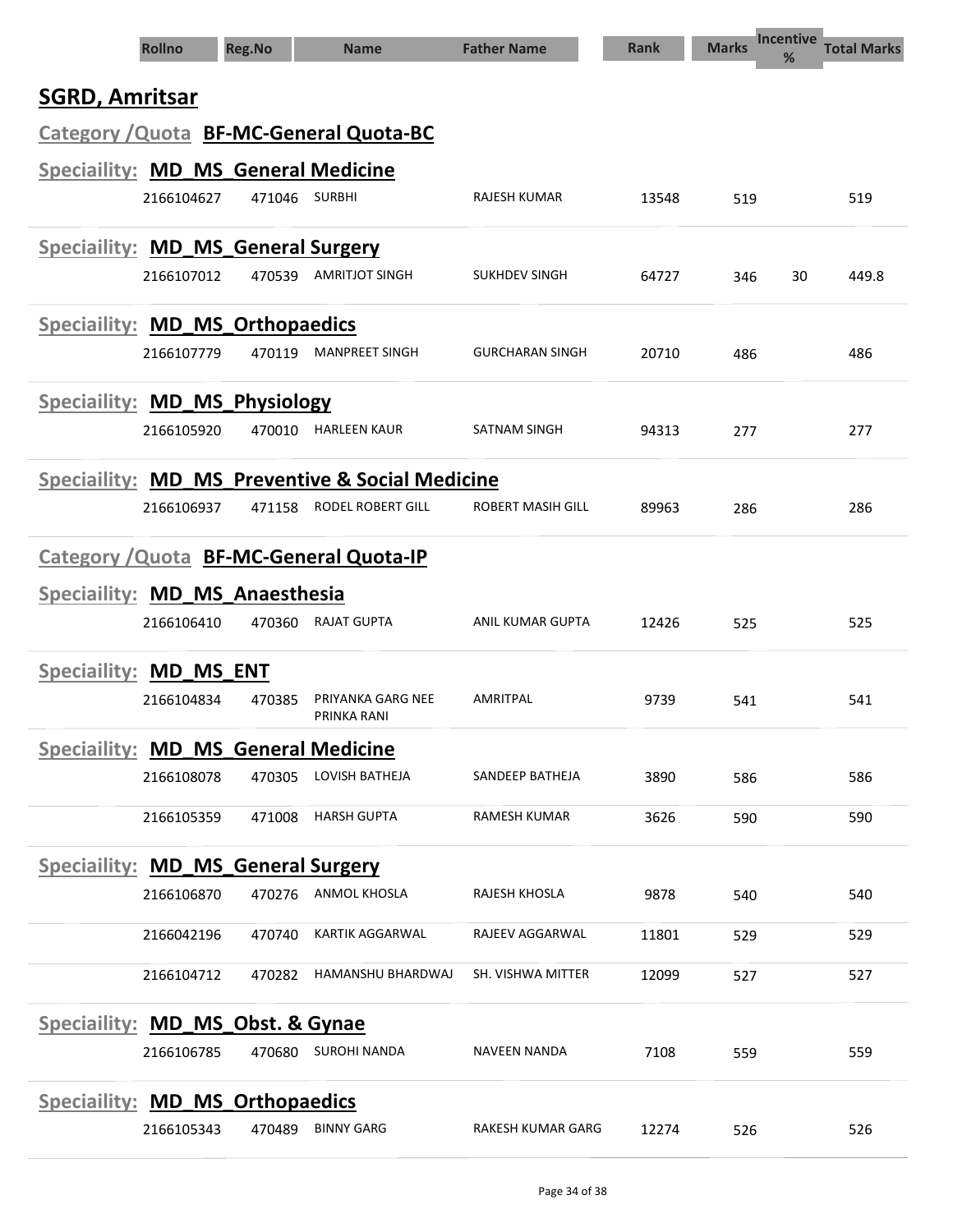|                                             | <b>Rollno</b> | <b>Reg.No</b> | <b>Name</b>                                         | <b>Father Name</b>               | <b>Rank</b> | <b>Marks</b> | <b>Incentive</b><br><b>Total Marks</b><br>% |
|---------------------------------------------|---------------|---------------|-----------------------------------------------------|----------------------------------|-------------|--------------|---------------------------------------------|
| Speciallity: MD_MS_Paediatrics              |               |               |                                                     |                                  |             |              |                                             |
|                                             | 2166105623    | 471231        | RADHIKA SHARMA                                      | <b>ASHOK KUMAR</b>               | 5175        | 575          | 575                                         |
| Speciallity: MD_MS_Pathology                |               |               |                                                     |                                  |             |              |                                             |
|                                             | 2166045649    | 470701        | MUSKAAN                                             | <b>TARSEM SINGLA</b>             | 23460       | 474          | 474                                         |
|                                             | 2166104254    | 470161        | SUYASHA SHARMA                                      | <b>ALOK NARAYAN</b>              | 19895       | 489          | 489                                         |
|                                             |               |               |                                                     | SHARMA                           |             |              |                                             |
| Speciallity: MD_MS_Pharmacology             |               |               |                                                     |                                  |             |              |                                             |
|                                             | 2166105806    | 470035        | SHUBHAM MITTAL                                      | <b>INDERJIT MITTAL</b>           | 67550       | 339          | 339                                         |
| <b>Speciallity: MD MS Radio-diagnosis</b>   |               |               |                                                     |                                  |             |              |                                             |
|                                             | 2166107643    | 470222        | ANANT JOT SINGH                                     | AJIT PAL SINGH                   | 1948        | 611          | 611                                         |
|                                             | 2166106825    | 470353        | <b>MANIK ARORA</b>                                  | PAWAN ARORA                      | 1979        | 611          | 611                                         |
| <b>Speciallity: Ultrasonography-Batch1</b>  |               |               |                                                     |                                  |             |              |                                             |
|                                             | 2166105384    | 470868        | <b>MANPREET SINGH</b>                               | SADHU SINGH                      | 29137       | 453          | 453                                         |
|                                             | 2166104326    | 470370        | <b>HARLEEN KAUR CHEEMA</b>                          | <b>BALWINDER SINGH</b><br>CHEEMA | 24270       | 471          | 471                                         |
| Speciaility: Ultrasonography-Batch2         |               |               |                                                     |                                  |             |              |                                             |
|                                             | 2166106637    | 471088        | <b>GAGAN DEEP SINGH</b>                             | <b>INDER JIT SINGH</b>           | 44240       | 403          | 403                                         |
|                                             |               |               | <b>Category / Quota BF-MC-General Quota-SC</b>      |                                  |             |              |                                             |
| Speciaility: MD_MS_Anaesthesia              |               |               |                                                     |                                  |             |              |                                             |
|                                             | 2166106080    | 470046        | <b>GURPREET SINGH</b>                               | <b>KARNAIL SINGH</b>             | 40595       | 414          | 414                                         |
|                                             |               |               | Speciallity: MD MS Dermatology Venerology & Leprosy |                                  |             |              |                                             |
|                                             | 2166024710    |               | 470157 RAMANDEEP                                    | YASH PAL                         | 35033       | 432          | 432                                         |
| <b>Speciallity: MD_MS_General Medicine</b>  |               |               |                                                     |                                  |             |              |                                             |
|                                             | 2166106636    |               | 470049 LOVEPREET RATTU                              | <b>HUSAN LAL</b>                 | 27973       | 457          | 457                                         |
|                                             | 2166107873    | 470727        | <b>HARSHDEEP SINGH</b>                              | <b>KARNAIL SINGH</b>             | 32040       | 442          | 442                                         |
|                                             |               |               |                                                     |                                  |             |              |                                             |
| <b>Speciallity: MD_MS_General Surgery</b>   |               |               |                                                     |                                  |             |              |                                             |
|                                             | 2166032757    |               | 470031 ESHAAN KUMAR BANGAR SOHAN LAL                |                                  | 33675       | 437          | 437                                         |
| <b>Speciallity: MD_MS_Obst. &amp; Gynae</b> |               |               |                                                     |                                  |             |              |                                             |
|                                             | 2166107759    | 471083        | <b>RAVINDER KAUR</b>                                | <b>DEV RAJ</b>                   | 32987       | 439          | 439                                         |
|                                             |               |               |                                                     |                                  |             |              |                                             |

#### Speciaility: MD\_MS\_Paediatrics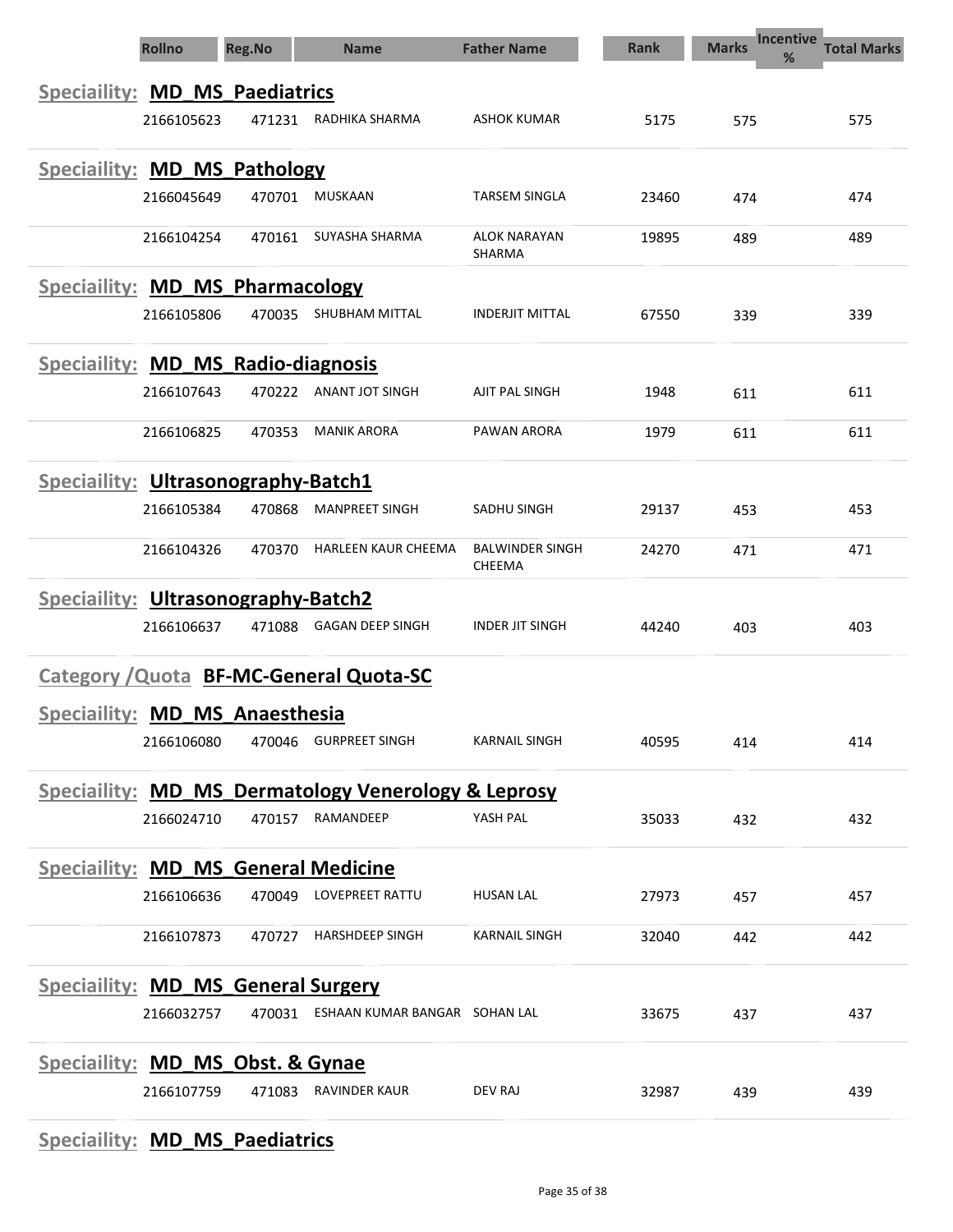|                                            | <b>Rollno</b> | <b>Reg.No</b> | <b>Name</b>                                                       | <b>Father Name</b>                     | <b>Rank</b> | <b>Incentive</b><br><b>Marks</b><br>% | <b>Total Marks</b> |
|--------------------------------------------|---------------|---------------|-------------------------------------------------------------------|----------------------------------------|-------------|---------------------------------------|--------------------|
|                                            | 2166109696    | 470779        | <b>JYOTI</b>                                                      | <b>GOURI SHANKAR</b>                   | 32265       | 441                                   | 441                |
| Speciallity: MD_MS_Pathology               |               |               |                                                                   |                                        |             |                                       |                    |
|                                            | 2166105673    | 470440        | <b>GUGNEET KAUR</b>                                               | <b>BALVINDER SINGH</b>                 | 50091       | 386                                   | 386                |
| Speciallity: MD_MS_Radio-diagnosis         |               |               |                                                                   |                                        |             |                                       |                    |
|                                            | 2166107617    | 471287        | PREYANK S KUMAR                                                   | <b>SUSHIL KUMAR</b>                    | 12848       | 523                                   | 523                |
|                                            |               |               | <b>Speciallity: MD MS Tuberculosis &amp; Respiratory Medicine</b> |                                        |             |                                       |                    |
|                                            | 2166047064    | 470822        | <b>NEHA</b>                                                       | ASHWANI KUMAR                          | 45120       | 400                                   | 400                |
| <b>Speciaility: Ultrasonography-Batch2</b> |               |               |                                                                   |                                        |             |                                       |                    |
|                                            | 2166162057    | 471519        | <b>CHANDER SHEIKHER</b>                                           | RAM PARTAP MEHRA                       | 60159       | 358                                   | 358                |
|                                            |               |               | <b>Category / Quota BF-MC-Sikh Minority Seats-General</b>         |                                        |             |                                       |                    |
| Speciaility: MD_MS_Anaesthesia             |               |               |                                                                   |                                        |             |                                       |                    |
|                                            | 2166107424    | 470352        | <b>BABANJOT KAUR</b>                                              | SUKHMINDER SINGH                       | 21434       | 483                                   | 483                |
|                                            | 2166104526    | 470451        | SUKHMANJIT KAUR                                                   | <b>MANJIT SINGH</b>                    | 16325       | 505                                   | 505                |
|                                            | 2166108352    | 470827        | SATWINDER KAUR                                                    | <b>RAM SINGH</b>                       | 21514       | 482                                   | 482                |
| Speciaility:                               |               |               | <b>MD_MS_Dermatology Venerology &amp; Leprosy</b>                 |                                        |             |                                       |                    |
|                                            | 2166105943    | 470857        | ROOPAM PREET SINGH<br><b>SETHI</b>                                | <b>SHIVNINDER PREET</b><br>SINGH SETHI | 9909        | 540                                   | 540                |
| Speciallity: MD MS General Medicine        |               |               |                                                                   |                                        |             |                                       |                    |
|                                            | 2166106148    | 470815        | SAHIB NOOR SINGH                                                  | <b>MOHANPREET SINGH</b>                | 11118       | 532                                   | 532                |
|                                            | 2166105950    | 471225        | SUKHJIT KAUR                                                      | <b>SUBA SINGH</b>                      | 6757        | 561                                   | 561                |
|                                            | 2166152221    | 471066        | SIMRAN DEEP KAUR                                                  | <b>GS CHADDHA</b>                      | 10658       | 535                                   | 535                |
|                                            | 2166107837    | 470678        | <b>MEHAK KAUR</b>                                                 | JAGDEV SINGH KALEKA                    | 11136       | 532                                   | 532                |
|                                            | 2166106631    | 470368        | MANASPREET SINGH                                                  | <b>HARPREET SINGH</b>                  | 13015       | 522                                   | 522                |
| Speciallity: MD_MS_General Surgery         |               |               |                                                                   |                                        |             |                                       |                    |
|                                            | 2166104260    | 470521        | PARNEET KAUR SIDHU                                                | AMANPREET SINGH                        | 20162       | 488                                   | 488                |
|                                            | 2166058563    | 471031        | JASLEEN KAUR HURA                                                 | <b>INDERJEET SINGH HURA</b>            | 20034       | 489                                   | 489                |
|                                            | 2166104829    | 470692        | <b>MANVEET KAUR</b>                                               | <b>AMRIK SINGH</b>                     | 21773       | 481                                   | 481                |
|                                            | 2166107015    | 470224        | <b>JASKIRAT KAUR</b>                                              | <b>SUKHJINDER SINGH</b>                | 20543       | 486                                   | 486                |
|                                            | 2166106592    | 470476        | <b>SUKHMAN BUTTAR</b>                                             | <b>GURMEET SINGH</b><br><b>BUTTAR</b>  | 21534       | 482                                   | 482                |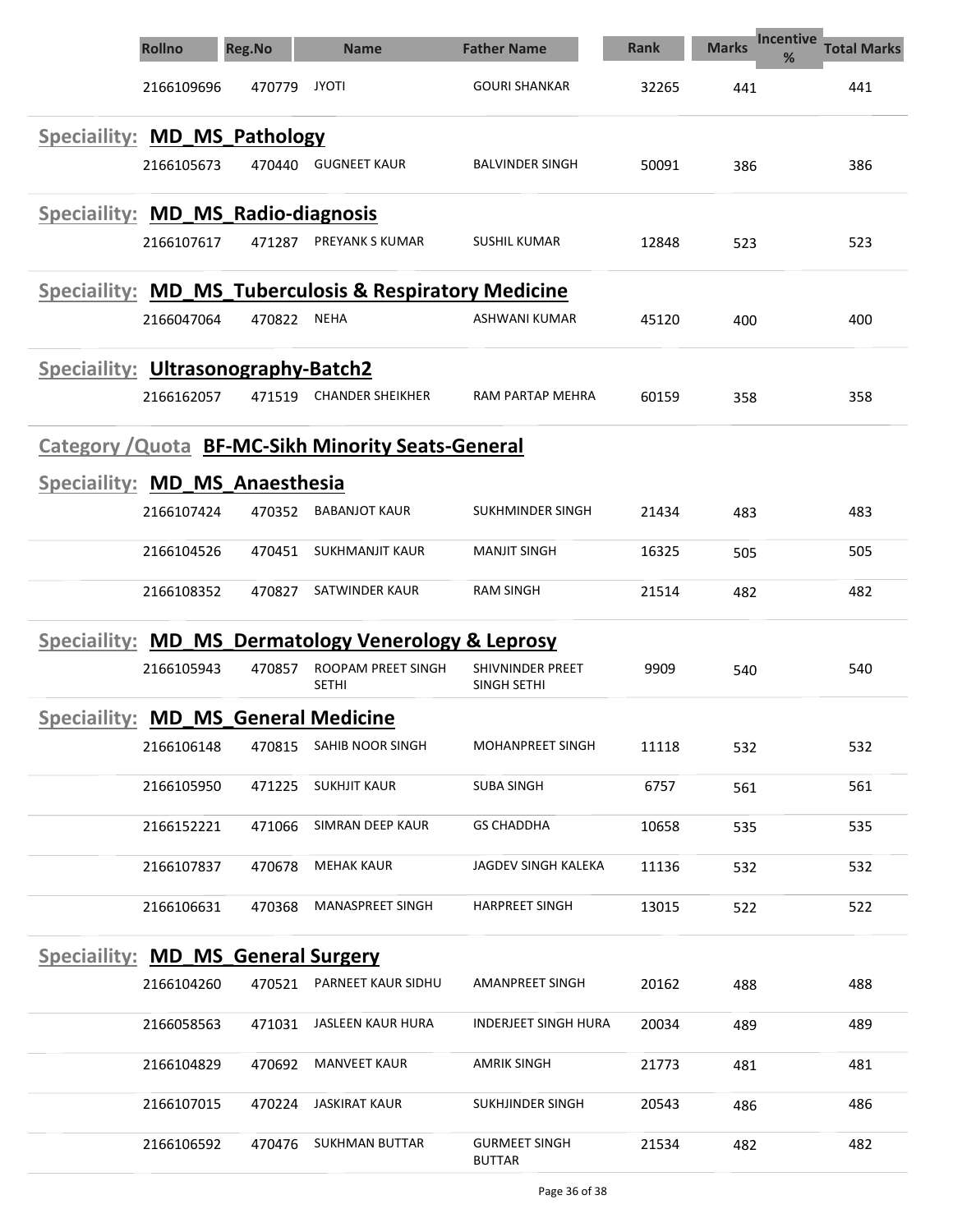|                                                       | <b>Rollno</b> | <b>Reg.No</b>          | <b>Name</b>                                   | <b>Father Name</b>                    | <b>Rank</b> | <b>Marks</b> | <b>Incentive</b><br><b>Total Marks</b><br>% |  |  |  |  |
|-------------------------------------------------------|---------------|------------------------|-----------------------------------------------|---------------------------------------|-------------|--------------|---------------------------------------------|--|--|--|--|
|                                                       | 2166153100    | 470266                 | <b>ESHEET KAUR BHATIA</b>                     | <b>NAVDEEP SINGH</b><br><b>BHATIA</b> | 12577       | 525          | 525                                         |  |  |  |  |
| Speciallity: MD_MS_Obst. & Gynae                      |               |                        |                                               |                                       |             |              |                                             |  |  |  |  |
|                                                       | 2166104337    | 470381                 | <b>MANPREET KAUR</b>                          | <b>BIKRAMJIT SINGH</b>                | 15005       | 511          | 511                                         |  |  |  |  |
|                                                       | 2166104670    | 470531                 | JAPJI KAUR SANDHU                             | RANJIT SINGH SANDHU                   | 10543       | 536          | 536                                         |  |  |  |  |
| Speciallity: MD MS Opthalmology                       |               |                        |                                               |                                       |             |              |                                             |  |  |  |  |
|                                                       | 2166043482    | 470379                 | JASGUN AULAKH                                 | JASPAL SINGH AULAKH                   | 19549       | 491          | 491                                         |  |  |  |  |
| Speciallity: MD_MS_Orthopaedics                       |               |                        |                                               |                                       |             |              |                                             |  |  |  |  |
|                                                       | 2166104765    | 470931                 | AMRITPAL SINGH KAHLON SURJIT SINGH KAHLON     |                                       | 16177       | 506          | 506                                         |  |  |  |  |
|                                                       | 2166105681    | 470995                 | <b>HARMEET SINGH GILL</b>                     | <b>BALWINDER SINGH GILL</b>           | 15651       | 508          | 508                                         |  |  |  |  |
| <b>Speciallity: MD_MS_Paediatrics</b>                 |               |                        |                                               |                                       |             |              |                                             |  |  |  |  |
|                                                       | 2166106701    | 470484                 | ARSHJOT SINGH SETHI                           | KAVIRBIR SINGH SETHI                  | 11113       | 532          | 532                                         |  |  |  |  |
| <b>Speciaility:</b>                                   |               | <b>MD_MS_Pathology</b> |                                               |                                       |             |              |                                             |  |  |  |  |
|                                                       | 2166105655    | 470662                 | <b>GURLEEN KAUR</b>                           | <b>BALBIR SINGH</b>                   | 27403       | 459          | 459                                         |  |  |  |  |
|                                                       | 2166104741    | 470449                 | ARSHDEEP KAUR                                 | SUKHDEEP SINGH                        | 28659       | 455          | 455                                         |  |  |  |  |
|                                                       | 2166104893    | 470149                 | <b>SIMERPREET KAUR</b>                        | <b>BALJINDER SINGH</b>                | 30461       | 448          | 448                                         |  |  |  |  |
| <b>Speciallity:</b>                                   |               |                        | <b>MD MS Preventive &amp; Social Medicine</b> |                                       |             |              |                                             |  |  |  |  |
|                                                       | 2166104316    | 470745                 | <b>BIKRAMJIT SINGH</b><br>KHURANA             | BALJIT SINGH KHURANA                  | 80015       | 310          | 310                                         |  |  |  |  |
|                                                       | 2166106914    | 471029                 | SARLEEN KAUR ARORA                            | RAMINDER SINGH<br>ARORA               | 53606       | 376          | 376                                         |  |  |  |  |
| Speciallity: MD MS Radio-diagnosis                    |               |                        |                                               |                                       |             |              |                                             |  |  |  |  |
|                                                       | 2166104894    | 470238                 | <b>SIMRAT KAUR</b>                            | BALKAR SINGH                          | 3507        | 591          | 591                                         |  |  |  |  |
|                                                       | 2166106583    | 470098                 | <b>HARLEEN WARAICH</b>                        | <b>GURJIT SINGH</b>                   | 2624        | 601          | 601                                         |  |  |  |  |
| <b>Speciallity: Ultrasonography-Batch1</b>            |               |                        |                                               |                                       |             |              |                                             |  |  |  |  |
|                                                       | 2166104784    |                        | 471293 GURBIR SINGH                           | <b>TEJINDER SINGH</b>                 | 35188       | 431          | 431                                         |  |  |  |  |
| Speciallity: Ultrasonography-Batch2                   |               |                        |                                               |                                       |             |              |                                             |  |  |  |  |
|                                                       | 2166105113    |                        | 470691 HARWINDER KAUR                         | <b>JUJHAR SINGH</b>                   | 80241       | 309          | 309                                         |  |  |  |  |
| <b>Category / Quota BF-MC-Sikh Minority Seats-NRI</b> |               |                        |                                               |                                       |             |              |                                             |  |  |  |  |
| Speciaility: MD_MS_Radio-diagnosis                    |               |                        |                                               |                                       |             |              |                                             |  |  |  |  |
|                                                       | 2166106675    | 990005                 | <b>GUNEET</b><br><b>KAUR</b>                  | <b>JASWINDER SINGH</b>                | 64939       | 346          |                                             |  |  |  |  |